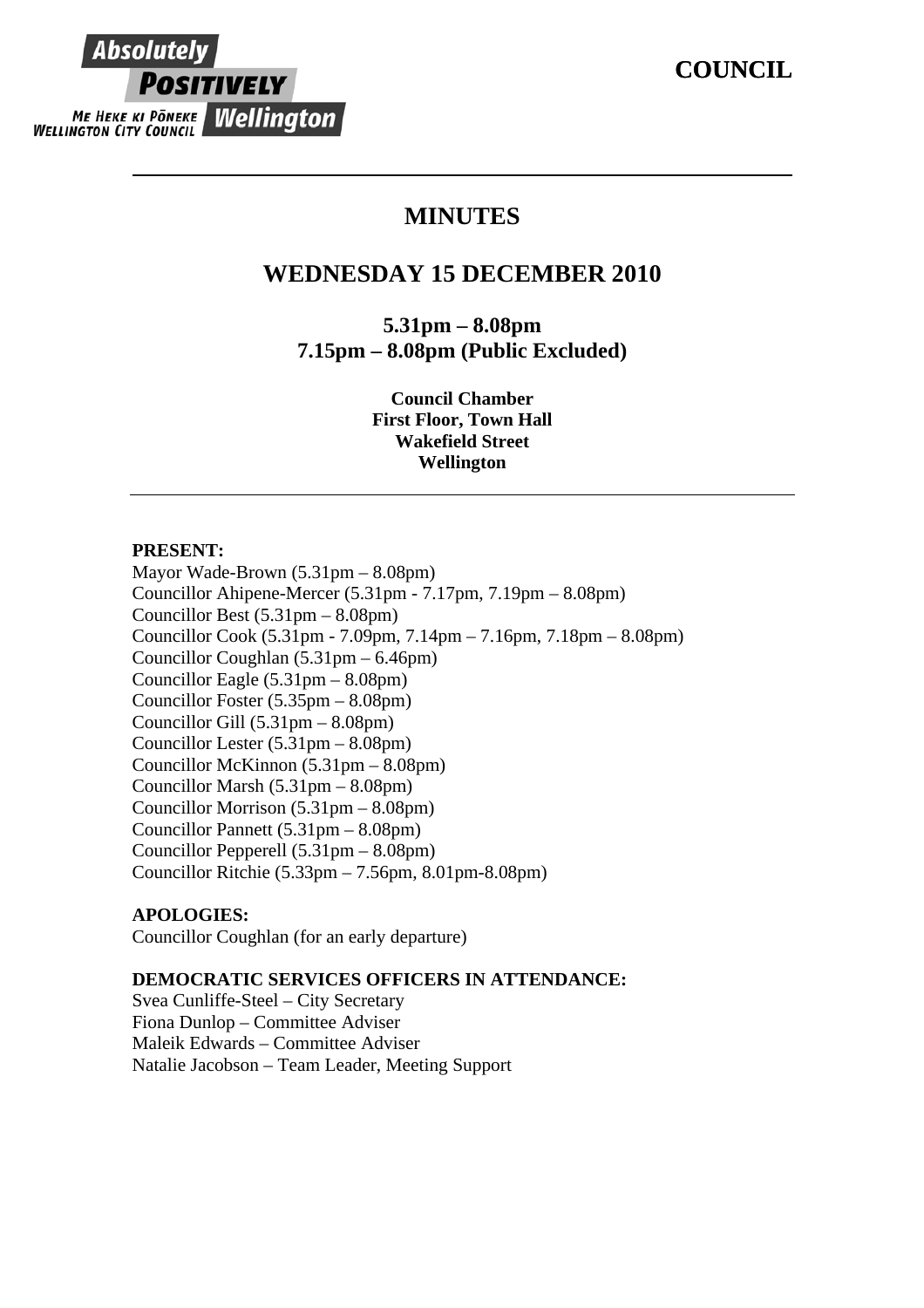195/10C **APOLOGIES** (1215/11/IM)

> **Moved Mayor Wade-Brown, seconded Councillor Morrison, the motion that Council accept apologies for an early departure by Councillor Coughlan be accepted.**

**The motion was put and declared CARRIED on a show of hands.**

#### **RESOLVED:**

*THAT Council:* 

*1. Accept apologies for early departure from Councillor Coughlan.* 

#### 196/10C **PRESENTATION OF ROYAL HUMANE SOCIETY OF NEW ZEALAND INC CERTIFICATES OF MERIT** (1215/11/IM)

#### **NOTED:**

Mayor Wade-Brown presented Royal Humane Society of New Zealand Inc Certificates of Merit to Wellington Police officers Brett Cuzens, Penni Eggleton and Ryan Kemsley.

She read the following speech.

"Just after 8pm on Sunday 29th November 2009 Sergeant Cuzens and Constables Eggleton and Kemsley responded to a call to a two-storied home on Homewood Avenue, Karori, Wellington.

A neighbour had raised the alarm after seeing smoke coming from the house. The occupant, a 60 year-old lady who lived alone, had not been seen for two days.

When they arrived the neighbour used a key to open the front door of the house. Despite being confronted by a house full of thick, black, acrid smoke, all three officers went in and began to search for the occupant. During the search their visibility was severely limited by the smoke which they subsequently found was being generated by a fire in the kitchen. The officers experienced difficulty in breathing.

Constable Eggleton located the lady, who was unconscious, in her bed in an upstairs bedroom. She had an injury to her head which was later found to have been the result of a fall.

She called to her colleagues for assistance. Sergeant Cuzens and Constable Kemsley joined her and together they carried the lady down the stairs, out of the house, and onto the front lawn where Fire Officers who had arrived tended to her.

The woman was taken to hospital where she remained unconscious for some time.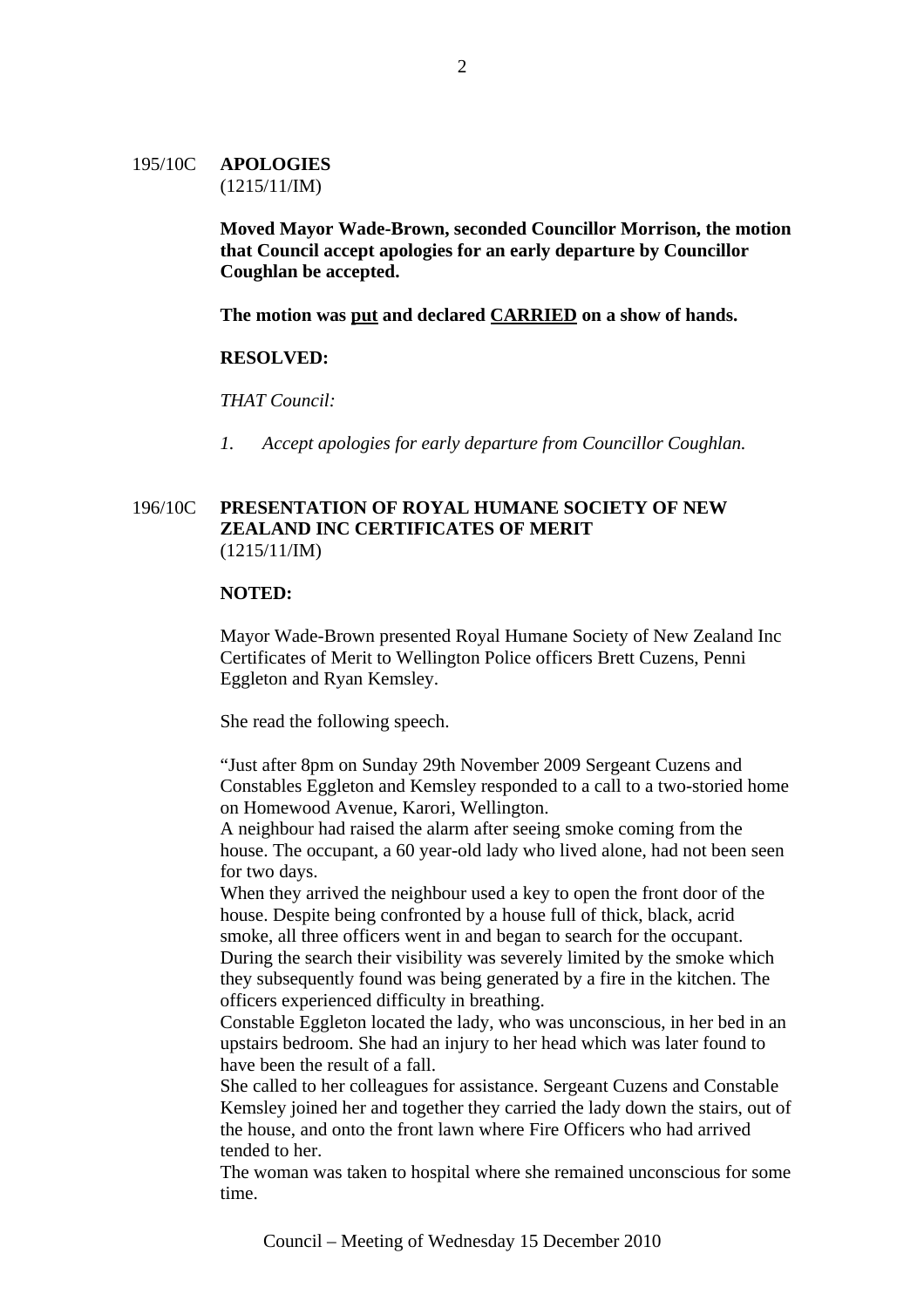By their swift actions in entering the smoke filled house as they did, putting themselves at risk, the three Officers were successful in removing the lady from a life threatening situation."

(Councillor Ritchie joined the meeting at 5.33pm.) (Councillor Foster joined the meeting at 5.35pm.)

## 197/10C **CONFIRMATION OF MINUTES**

(1215/11/IM)

**Moved Mayor Wade-Brown, seconded Councillor Morrison, the motion that Council approve the minutes of the meetings held on Thursday 11 November 2010 and Thursday 18 November 2010, having been circulated, that they be taken as read and confirmed as an accurate record of those meetings.** 

#### **The motion was put.**

| Voting for:     | Mayor Wade-Brown, Councillors Ahipene-Mercer,<br>Best, Cook, Coughlan, Eagle, Foster, Gill, Lester,<br>McKinnon, Marsh, Morrison, Pannett, Pepperell and<br>Ritchie. |
|-----------------|----------------------------------------------------------------------------------------------------------------------------------------------------------------------|
| Voting against: | Nil.                                                                                                                                                                 |
| Majority Vote:  | 15:0                                                                                                                                                                 |

#### **The motion was declared CARRIED.**

#### **RESOLVED:**

#### *THAT Council:*

*1. Approve the minutes of the meetings held on Thursday 11 November 2010 and Thursday 18 November 2010, having been circulated, that they be taken as read and confirmed as an accurate record of those meetings.* 

#### 198/10C **PUBLIC PARTICIPATION** (1215/11/IM)

#### **NOTED:**

There was no public participation.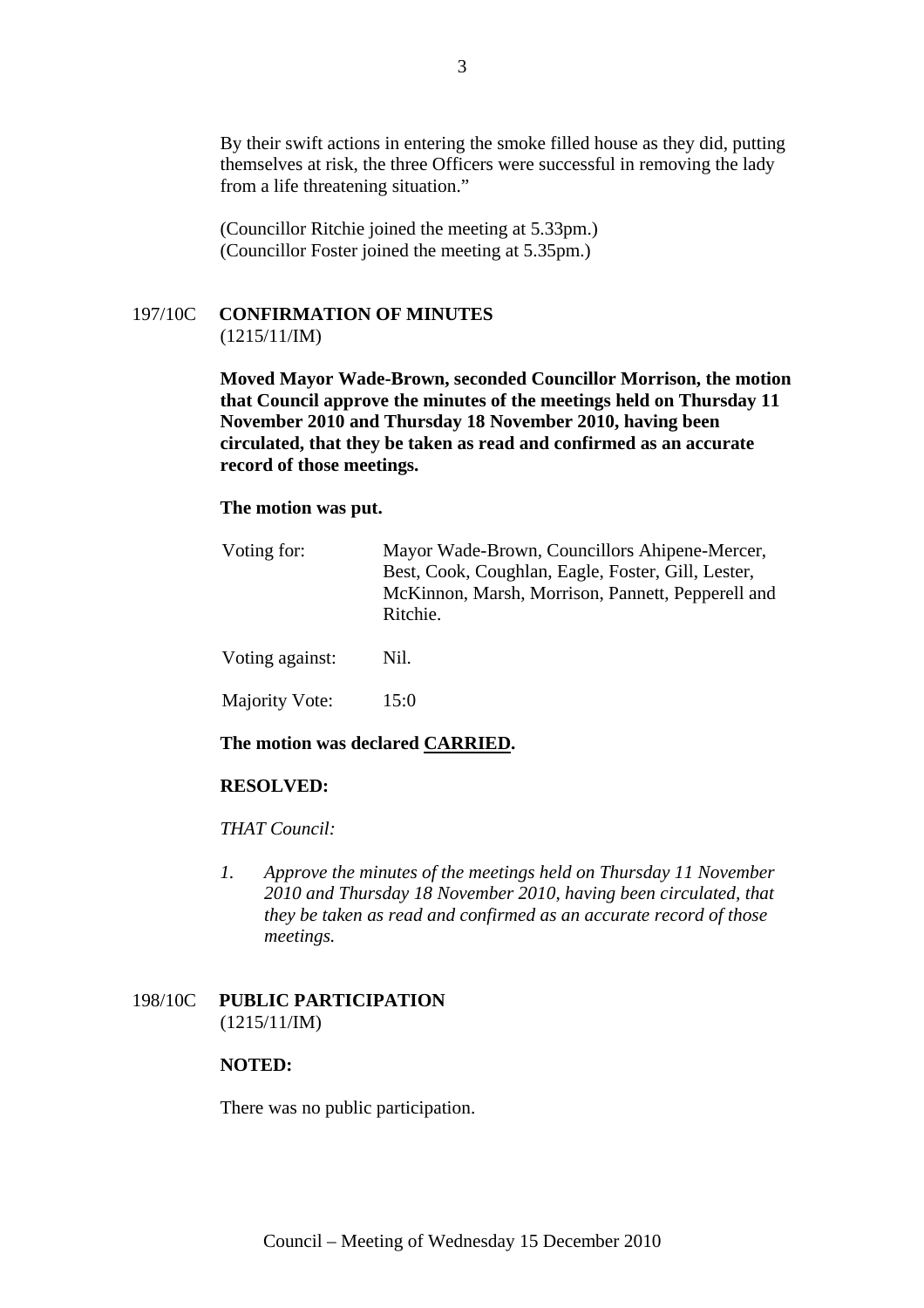#### 199/10C **ANNOUNCEMENTS BY THE MAYOR**  $(1215/11/IM)$

#### **NOTED:**

- 1. Mayor Wade-Brown advised the meeting that the Council meeting scheduled for Wednesday 24 August 2011 would be rescheduled to Wednesday 31 August 2011. This is to allow the Finance team to have Annual Report ready for presentation.
- 2. Mayor Wade-Brown advised that at the Strategy and Policy Committee last week Councillors heard from Paul Barber representing the Wellington Fair Trade City Steering Group, Marian Wood from Commonsense Organics and Matt Morrison from AllGood Bananas about celebrating the one year anniversary of our Fair Trade City status. One of the goals of being a Fair Trade City is a community steering group, of which she has been a member and continued representation on the steering group is important. She advised that Councillor Cook had expressed an interest in this opportunity and would take up the appointment.
- 3. Mayor Wade-Brown thanked Management Board, Mayor's Office, Democratic Services, the Deputy Mayor and Councillors for the support given to her during the last few weeks.

## 200/10C **PETITIONS**

(1215/11/IM)

#### **NOTED:**

There were no petitions.

201/10C **CONFLICT OF INTEREST DECLARATIONS** (1215/11/IM)

#### **NOTED:**

There were no conflicts of interest declared.

## **General Business**

202/10C **REVOCATION – 178 OWHIRO BAY PARADE** Revocation of Mayor Wade-Brown. (1215/11/IM) (REPORT 1)

 **(5.41PM – 6.07PM)**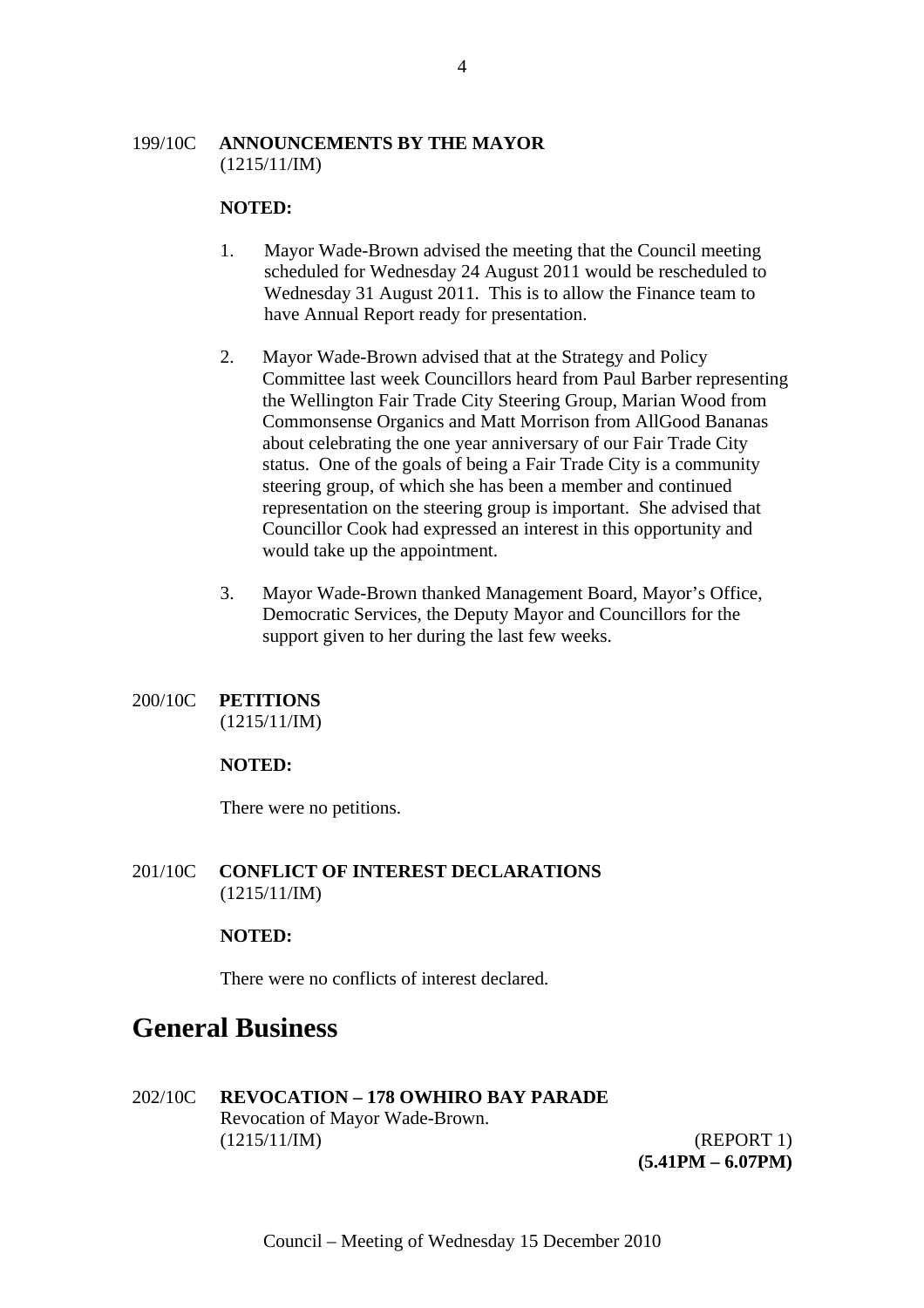#### **Moved Mayor Wade-Brown, seconded Councillor Pepperell the following motion:**

"THAT the following resolutions made at the Council meetings on 27 September 2005 and 25 August 2010 be revoked.

27 September 2005: Agree to declare the two sections surplus and officers report back on the disposal process.

25 August 2010: Agree to instruct officers to proceed with the sale of 178 Owhiro Bay Parade (Lot 2 DB10394)."

#### **The motion was put.**

| Voting for:     | Mayor Wade-Brown, Councillors Best, Cook, Eagle,<br>Foster, Gill, Lester, Marsh, Pannett, Pepperell and<br>Ritchie. |
|-----------------|---------------------------------------------------------------------------------------------------------------------|
| Voting against: | Councillors Ahipene-Mercer, Coughlan, McKinnon and<br>Morrison.                                                     |
| Majority Vote:  | 11:4                                                                                                                |

#### **The motion was declared CARRIED.**

#### **Moved Mayor Wade-Brown, seconded Councillor Ritchie, the motion as follows.**

#### "THAT Council:

Agree not to sell 178 Owhiro Bay Parade and commence classification under section 16 of the Reserves Act 1977."

#### **The motion was put.**

| Voting for:     | Mayor Wade-Brown, Councillors Best, Cook, Eagle,<br>Foster, Gill, Lester, Marsh, Pannett, Pepperell and<br>Ritchie. |
|-----------------|---------------------------------------------------------------------------------------------------------------------|
| Voting against: | Councillors Ahipene-Mercer, Coughlan, McKinnon and<br>Morrison.                                                     |
| Majority Vote:  | 11:4                                                                                                                |

#### **The motion was declared CARRIED.**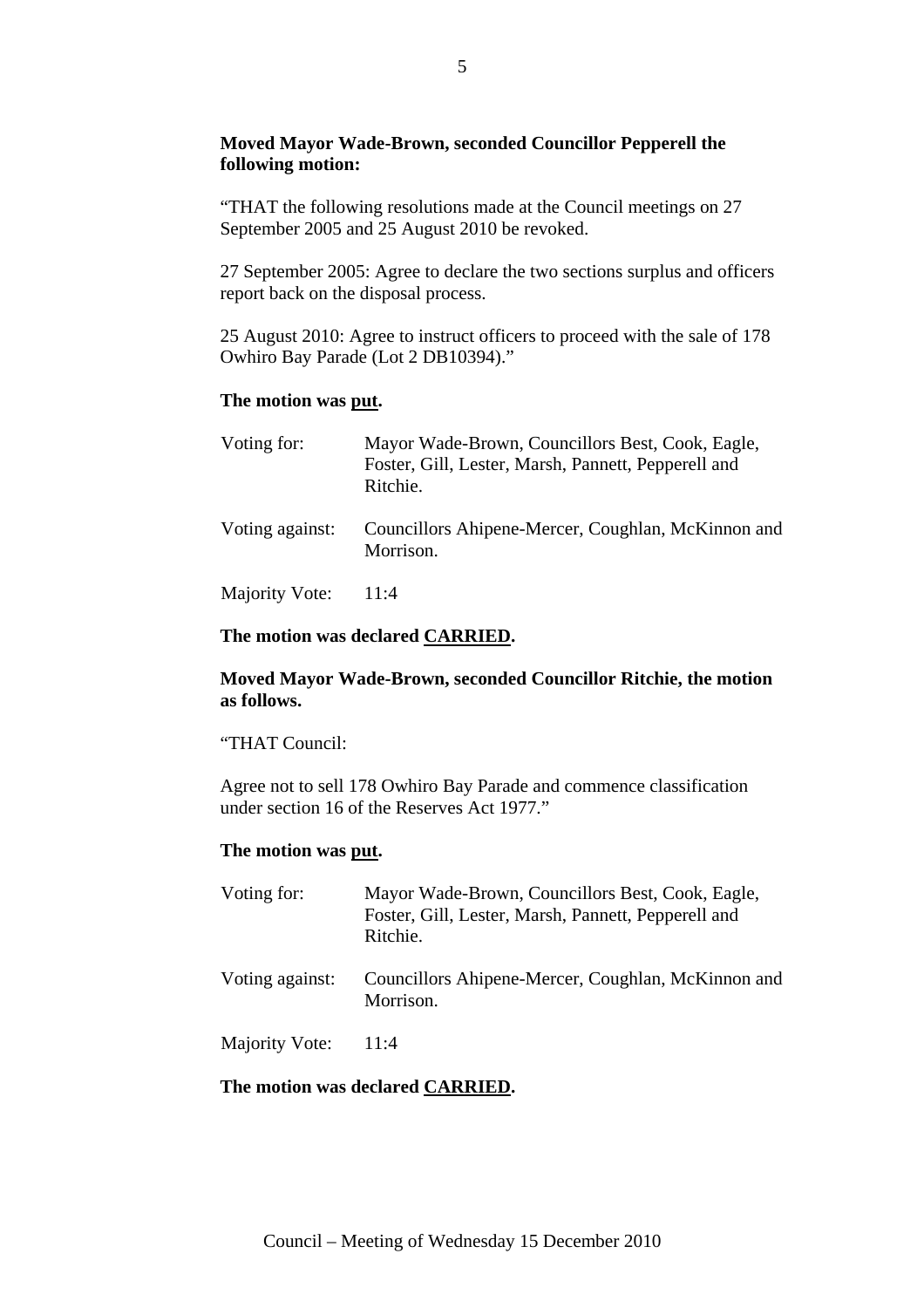#### **RESOLVED:**

#### *THAT Council:*

- *1. Revoke the following resolutions made at the Council meetings on 27 September 2005 and 25 August 2010:* 
	- *(a) 27 September 2005: Agree to declare the two sections surplus and officers report back on the disposal process.*
	- *(b) 25 August 2010: Agree to instruct officers to proceed with the sale of 178 Owhiro Bay Parade (Lot 2 DB10394).*
- *2. Agree not to sell 178 Owhiro Bay Parade and commence classification under section 16 of the Reserves Act 1977.*

#### 203/10C **EXEMPTION OF A COUNCIL CONTROLLED ORGANISATION FROM THE STATUTORY MONITORING REGIME**

Report of Danny McComb – Manager, Treasury and Council Controlled Organisations.

(1215/11/IM) (REPORT 2) **(6.07PM – 6.10PM)** 

#### **Moved Councillor McKinnon, seconded Councillor Cook, the substantive motion.**

#### **The substantive motion was put.**

Voting for: Mayor Wade-Brown, Councillors Ahipene-Mercer, Best, Cook, Coughlan, Eagle, Foster, Gill, Lester, McKinnon, Marsh, Morrison, Pannett, Pepperell and Ritchie.

Voting against: Nil.

Majority Vote: 15:0

#### **The substantive motion was declared CARRIED.**

#### **RESOLVED:**

#### *THAT Council:*

- *1. Receive the information.*
- *2. Agree in accordance with the provisions of Section 7 of the Local Government Act 2002 to treat the Joe Aspell Trust as an exempted organisation for the purpose of compliance with Section 6(4)(i) of the same Act.*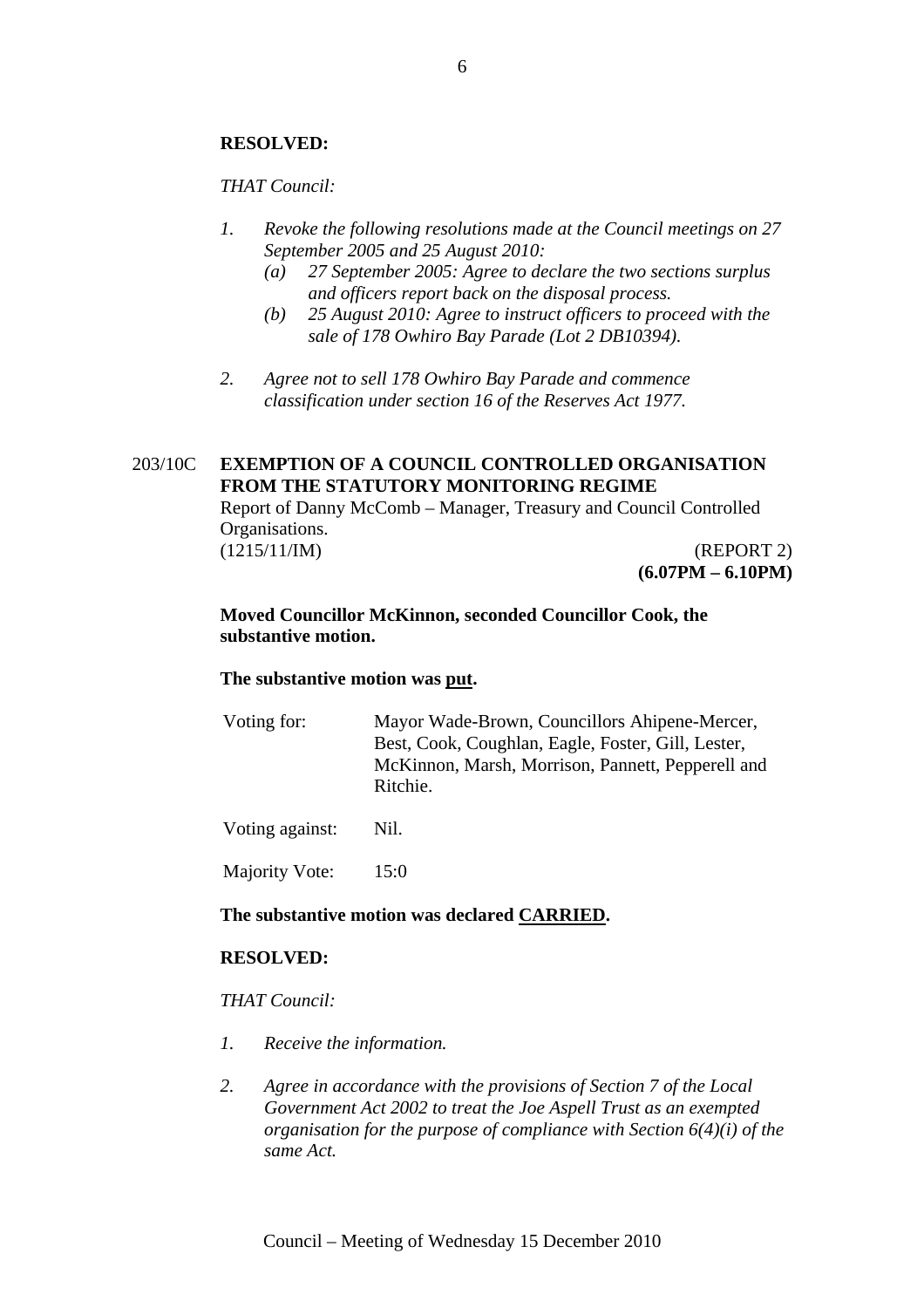#### 204/10C **WATERFRONT REVIEW**

Report of Karen Wallace – Council Controlled Organisation Contractor. (1215/11/IM) (REPORT 3) **(6.10PM – 7.09PM)**

#### **Moved Councillor McKinnon, seconded Councillor Pannett, the substantive motion with an amendment to recommendation 9 as follows:**

9. Agree that officers will present a report to the Strategy and Policy Committee in March 2011 giving options for the review of the Framework covering scope, approach, costing and timing, and provide recommendations on the extent of the review (from a full review of all aspects of the framework to a short form review of an identified list of issues), and include options for Variation 11.

#### **Moved Councillor Foster, seconded Councillor Cook, the following amendment to recommendation 4.**

That Council:

4. Agree that a revised Waterfront Development Plan will be included in the review report and that it will outline the proposed programme of work for the remainder of 2010/11 and 2011/12**, but that it will exclude the construction of the Kumutoto toilets.** 

(Councillor Coughlan left the meeting at 6.46pm.)

#### **The amendment was put:**

| Voting for:     | Mayor Wade-Brown, Councillors Cook, Foster, Pannett,<br>Pepperell and Ritchie.          |
|-----------------|-----------------------------------------------------------------------------------------|
| Voting against: | Councillors Ahipene-Mercer, Best, Eagle, Gill, Lester,<br>McKinnon, Marsh and Morrison. |
| Majority Vote:  | 6:8                                                                                     |

#### **The amendment was declared LOST.**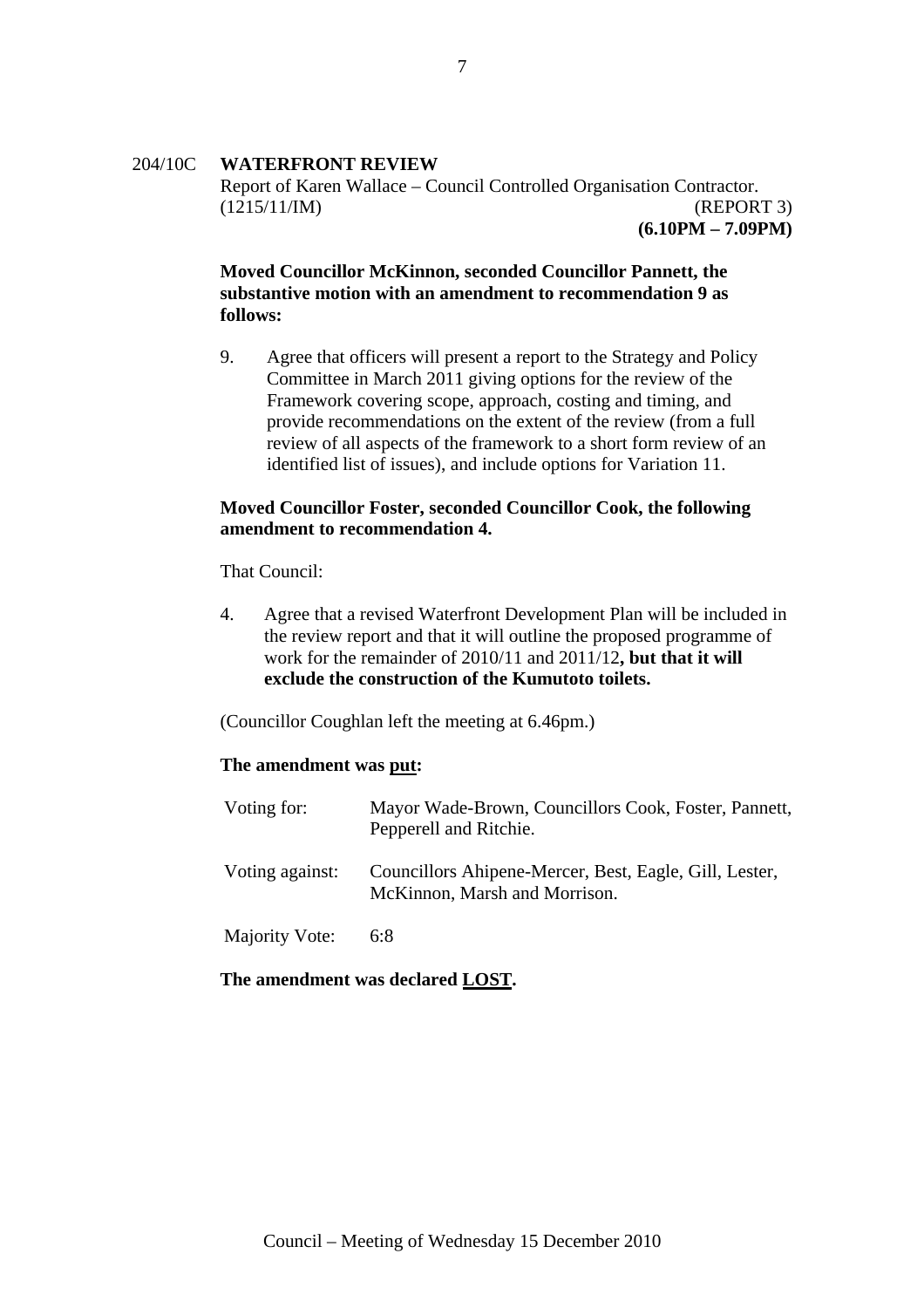#### **The substantive motion recommendations 1, 2, 3, 4 and 6 were put.**

| Voting for:     | Mayor Wade-Brown, Councillors Ahipene-Mercer,<br>Best, Cook, Eagle, Foster, Gill, Lester, McKinnon,<br>Marsh, Morrison, Pannett, Pepperell and Ritchie. |
|-----------------|---------------------------------------------------------------------------------------------------------------------------------------------------------|
| Voting against: | Nil.                                                                                                                                                    |

Majority Vote: 14:0

#### **The substantive motion recommendations 1, 2, 3, 4 and 6 were declared CARRIED.**

#### **The substantive motion recommendations 5, 7, 8 and 9 as amended were put.**

| Voting for:     | Mayor Wade-Brown, Councillors Ahipene-Mercer,<br>Best, Cook, Eagle, Foster, Gill, Lester, McKinnon,<br>Marsh, Morrison, Pannett and Pepperell. |
|-----------------|------------------------------------------------------------------------------------------------------------------------------------------------|
| Voting against: | Councillor Ritchie.                                                                                                                            |

Majority Vote: 13:1

#### **The substantive motion recommendations 5, 7, 8 and 9 as amended were declared CARRIED.**

#### **RESOLVED:**

#### *THAT Council:*

- *1. Receive the information.*
- *2. Note that the Board of Wellington Waterfront Limited has recommended that the company be reviewed in light of the impact of the global financial crisis on its work plan.*
- *3. Agree that officers conduct a review of the options for the implementation of the Wellington Waterfront Project*
- *4. Agree that the review report will include a revised Waterfront Development Plan outlining the proposed programme of work for the waterfront for the remainder of 2010/11 and for 2011/12.*
- *5. Note that the options to be explored will range from the status quo through to operating inside Wellington City Council.*
- *6. Note that the review will include consultation with Wellington Waterfront Limited staff.*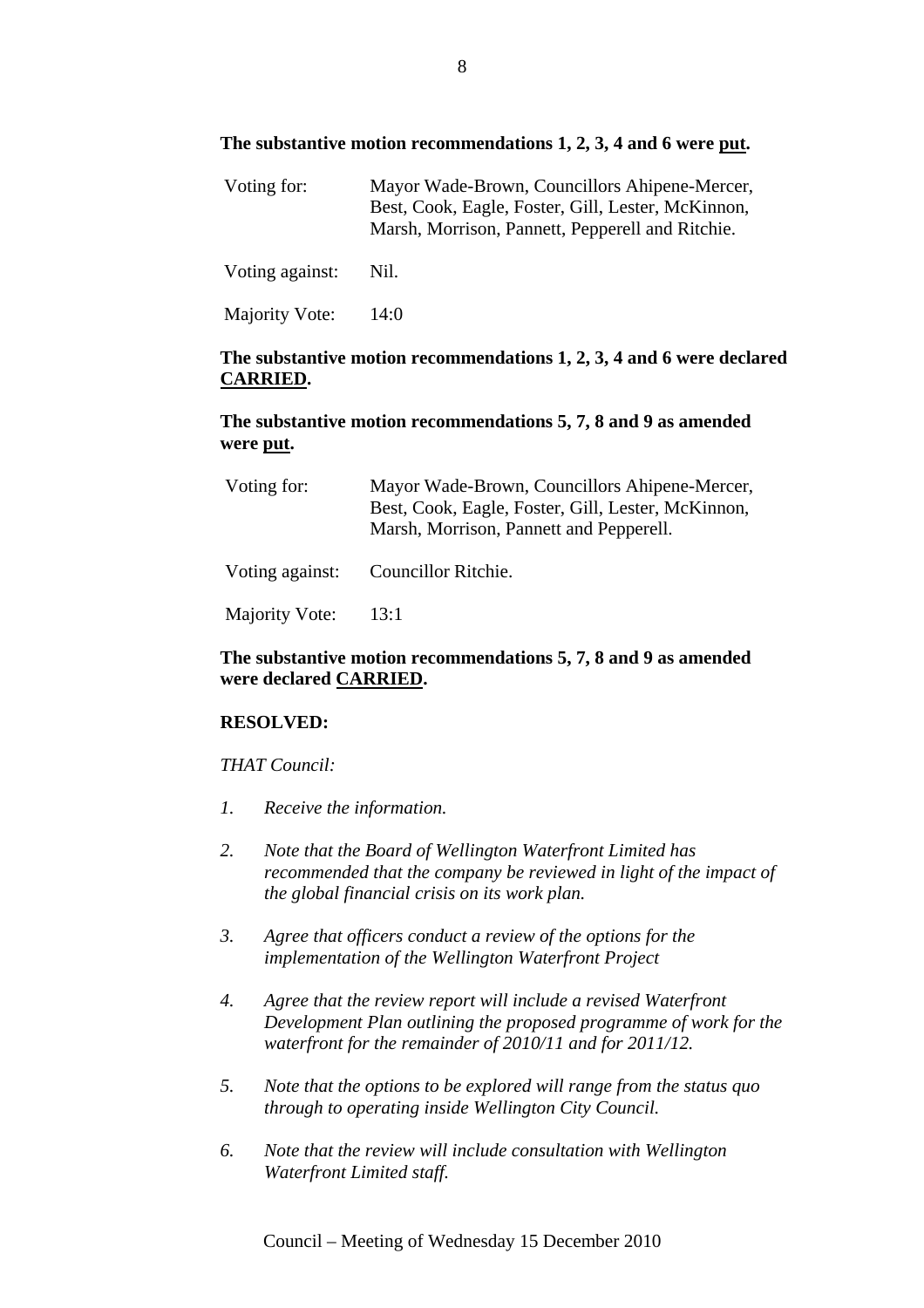- *7. Note that the results of this review including a recommended option will be brought to the Strategy and Policy Committee in early February 2011. This will be followed by public consultation with a final report to be considered by the Strategy and Policy Committee and Council in April 2011.*
- *8. Agree that it is timely to review the Wellington Waterfront Framework*
- *9. Agree that officers will present a report to the Strategy and Policy Committee in March 2011 giving options for the review of the Framework covering scope, approach, costing and timing, and provide recommendations on the extent of the review (from a full review of all aspects of the framework to a short form review of an identified list of issues), and include options for Variation 11.*

(Councillor Cook left the meeting at 7.09pm)

## **Reports from Committees – Decisions requiring Council approval.**

205/10C **STRATEGY AND POLICY COMMITTEE Meeting of Thursday 25 November 2010.**  (1215/11/IM) (REPORT 4)

 **(7.09PM – 7.11PM)**

1. **ITEM 262/10P TRAFFIC RESOLUTIONS** (1215/52/IM) (REPORT 3)

#### **Moved Councillor Foster, seconded Councillor Pannett, the substantive motion.**

**The substantive motion was put.** 

Voting for: Mayor Wade-Brown, Councillors Ahipene-Mercer, Best, Eagle, Foster, Gill, Lester, McKinnon, Marsh, Morrison, Pannett, Pepperell and Ritchie.

Voting against: Nil.

Majority Vote: 13:0

#### **The substantive motion was declared CARRIED.**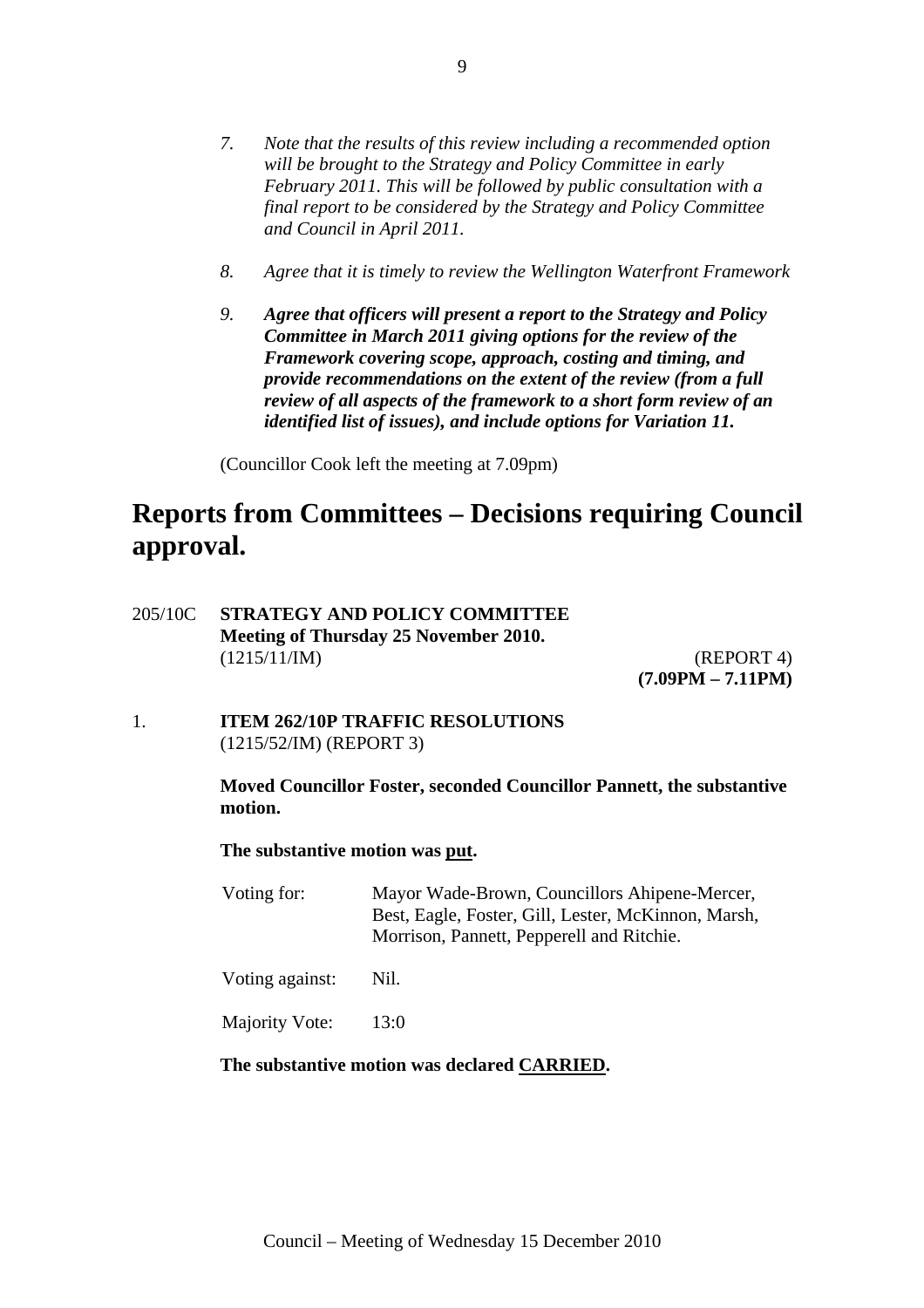#### **RESOLVED:**

#### *THAT Council:*

- *1. Approve the following amendments to the Traffic Restrictions, pursuant to the provisions of the Wellington City Council Consolidated Bylaw 2008.* 
	- *(a) Time limited & Metered parking Thorndon Quay– Thorndon (TR93-10)*

*Delete all Schedule A, Schedule B and Schedule F Traffic Restrictions along Thorndon Quay* 

*Add to Schedule A of the Traffic Restrictions Schedule* 

| <b>Column One</b><br><b>Thorndon Quay</b> | <b>Column Two</b><br><i>P10</i> ,<br>Monday to Friday<br>$7:00$ am $-9:00$ am.                | <b>Column Three</b><br>East side, following<br>the kerbline 324<br>metres south of its<br>intersection with<br><b>Hutt Road</b><br>(Grid Coordinates<br>$x=$ 1749218.1 m,<br>$y = 5430001.8 m$ ),<br>and extending in a<br>southerly direction<br>for 17.5 metres.<br>(3 parallel parking |
|-------------------------------------------|-----------------------------------------------------------------------------------------------|-------------------------------------------------------------------------------------------------------------------------------------------------------------------------------------------------------------------------------------------------------------------------------------------|
| <b>Thorndon Quay</b>                      | P5,<br>Monday to Friday<br>7:00am - 9:00am.                                                   | spaces.<br>East side, following<br>the kerbline 450.5<br>metres south of its<br>intersection with<br><b>Hutt Road</b><br>(Grid coordinates<br>$x=$ 1749218.1 m,<br>$y = 5430001.8$ m),<br>and extending in a<br>southerly direction<br>for 17.5 metres.<br>(3 parallel parking<br>spaces) |
| <b>Thorndon Quay</b>                      | <i>P5</i> ,<br>Monday to Friday<br>9:00am - 6:00pm,<br>Saturday to Sunday<br>8:00am - 6:00pm. | East side, following<br>the kerbline 542.5<br>metres south of its<br>intersection with<br><b>Hutt Road</b><br>(Grid coordinates<br>$x=$ 1749218.1 m,                                                                                                                                      |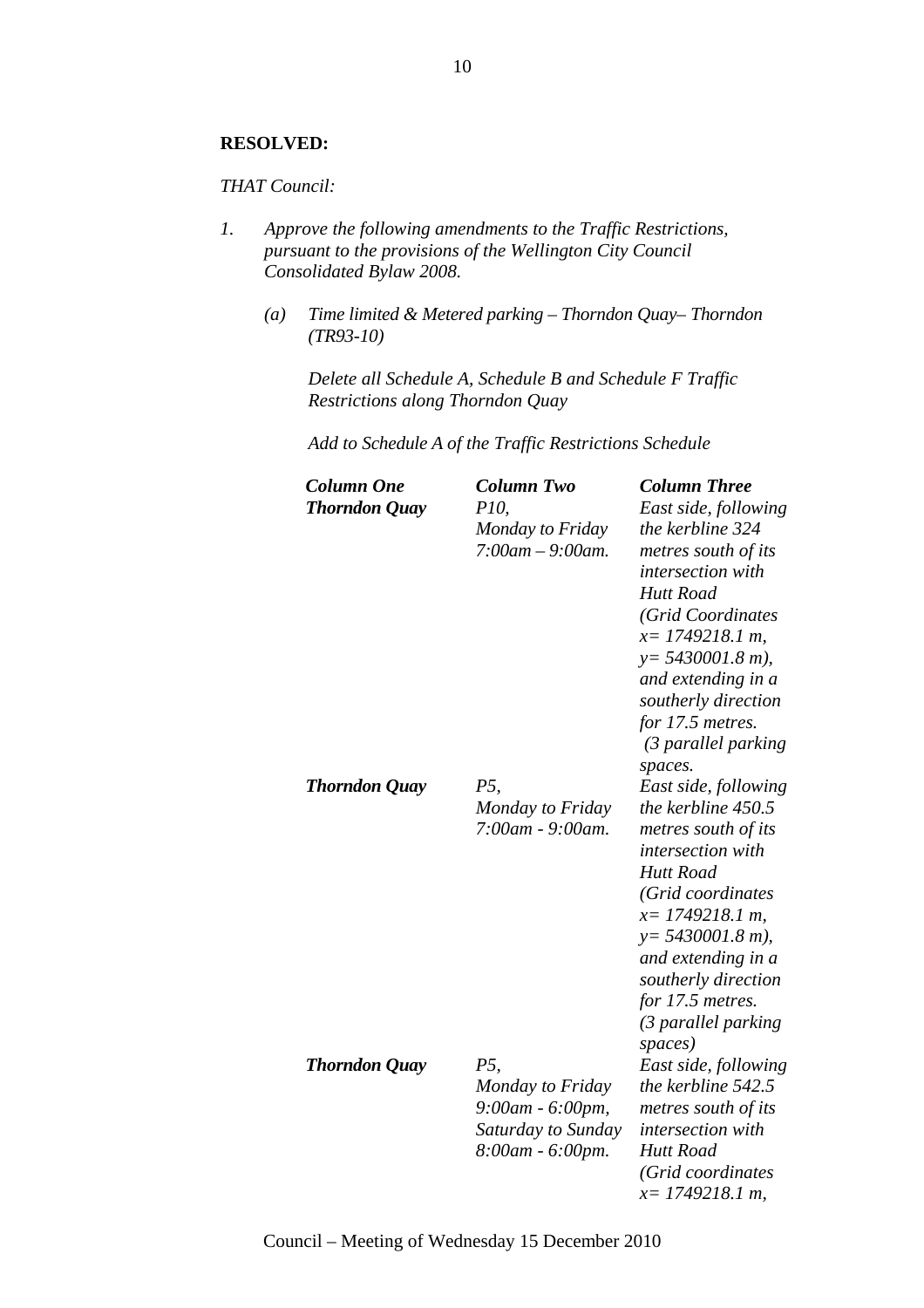| <b>Thorndon Quay</b> | P5,<br>Monday to Sunday<br>7:00am - 6:00pm.         | $y = 5430001.8$ m),<br>and extending in a<br>southerly direction<br>for 8.5 metres.<br>East side, following<br>the kerbline 624.5<br>metres south of its<br><i>intersection with</i><br><b>Hutt Road</b><br>(Grid coordinates<br>$x=$ 1749218.1 m,<br>$y = 5430001.8$ m),<br>and extending in a<br>southerly direction |
|----------------------|-----------------------------------------------------|------------------------------------------------------------------------------------------------------------------------------------------------------------------------------------------------------------------------------------------------------------------------------------------------------------------------|
| <b>Thorndon Quay</b> | P5,<br>Monday to Sunday<br>8:00am - 6:00pm.         | for 6 metres.<br>Northwest side,<br>following the<br>kerbline 53.5 metres<br>northeast of its<br>intersection with<br><b>Moore Street</b><br>(Grid coordinates<br>$x=1749216.8 m$ ,<br>$y = 5429067.3 m$ ),<br>and extending in a<br>north-easterly<br>direction for 24<br>metres.                                     |
| <b>Thorndon Quay</b> | <i>P30,</i><br>Monday to Sunday<br>8:00am - 6:00pm. | Northwest side,<br>following the<br>kerbline 162.5<br>metres northeast of<br><i>its intersection with</i><br>Moore Street<br>(Grid coordinates<br>$x=1749216.8 m$ ,<br>$y = 5429067.3 m$ ),<br>and extending in a<br>north-easterly<br>direction for 18.5<br>metres.<br>(3 parallel parking<br>spaces)                 |

*Add to Schedule B of the Traffic Restrictions Schedule*

*Column One Column Two Column Three Thorndon Quay Bus stop,* 

*at all times.*

*East side, following the kerbline 1102.5*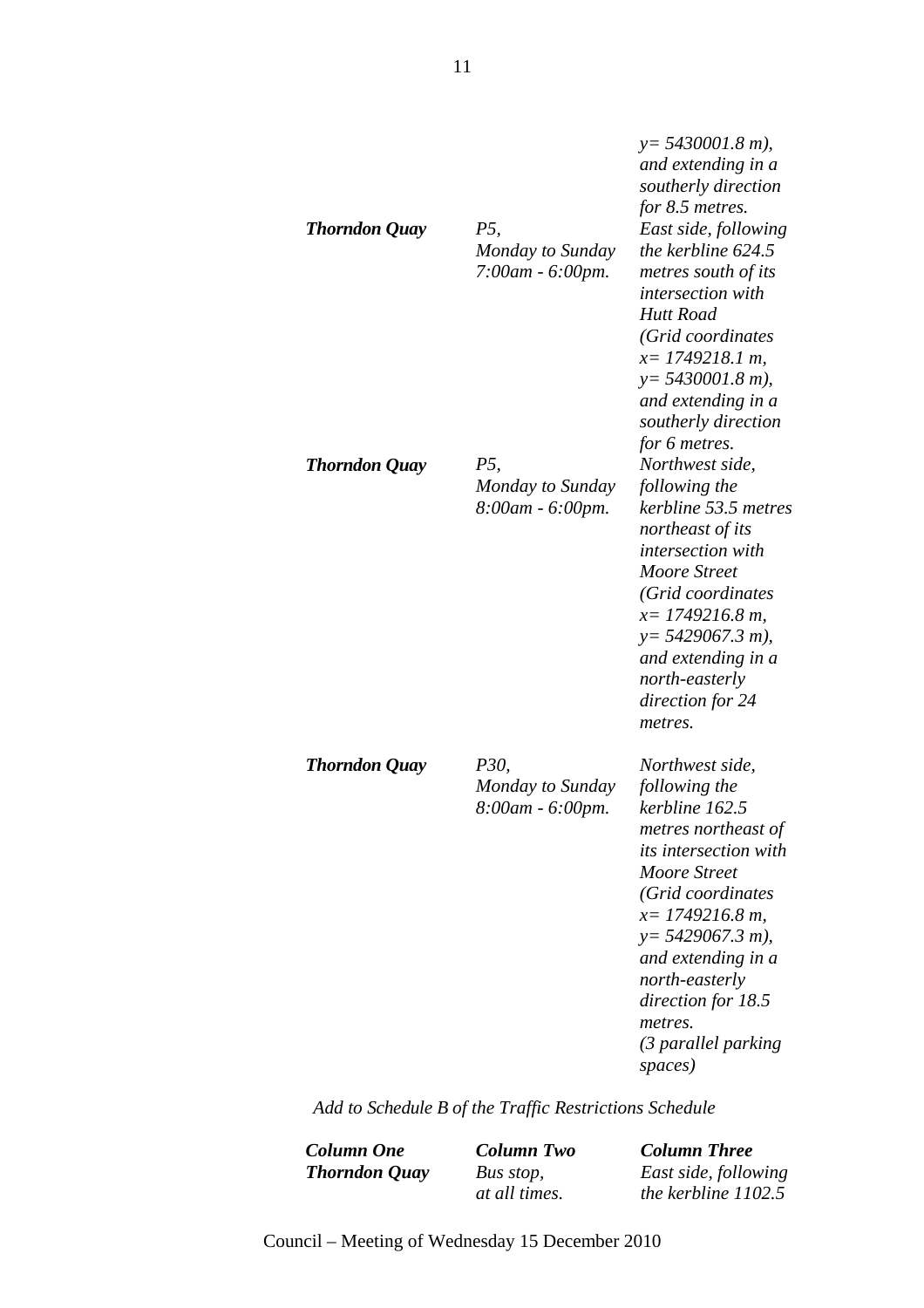|               |                            | metres south of its<br><i>intersection with</i>                                                                                                                                                                                                      |
|---------------|----------------------------|------------------------------------------------------------------------------------------------------------------------------------------------------------------------------------------------------------------------------------------------------|
|               |                            | <b>Hutt Road</b><br>(Grid coordinates<br>$x=$ 1749218.1 m,<br>$y = 5430001.8$ m),<br>and extending in a<br>south-westerly                                                                                                                            |
| Thorndon Quay | Bus stop,<br>at all times. | direction for 19<br>metres.<br>East side, following<br>the kerbline 1285.5<br>metres south of its<br><i>intersection with</i><br><b>Hutt Road</b><br>(Grid coordinates<br>$x=$ 1749218.1 m,<br>$y = 5430001.8$ m),<br>and extending in a             |
| Thorndon Quay | Bus stop,<br>at all times. | southerly direction<br>for 23 metres<br>East side, following<br>the kerbline 1314.5<br>metres south of its<br><i>intersection with</i><br>Hutt Road<br>(Grid coordinates                                                                             |
| Thorndon Quay | Bus stop,<br>at all times. | $x=$ 1749218.1 m,<br>$y = 5430001.8$ m),<br>and extending in a<br>south-westerly<br>direction for 23<br>metres.<br>East side, following<br>the kerbline $215.5$<br>metres south of its<br><i>intersection with</i><br>Hutt Road<br>(Grid coordinates |
| Thorndon Quay | Bus stop,<br>at all times. | $x=$ 1749218.1 m,<br>$y = 5430001.8$ m),<br>and extending in a<br>southerly direction<br>for 17 metres.<br>East side, following<br>the kerbline 29.5<br>metres south of its<br><i>intersection with</i><br>Hutt Road<br>(Grid coordinates            |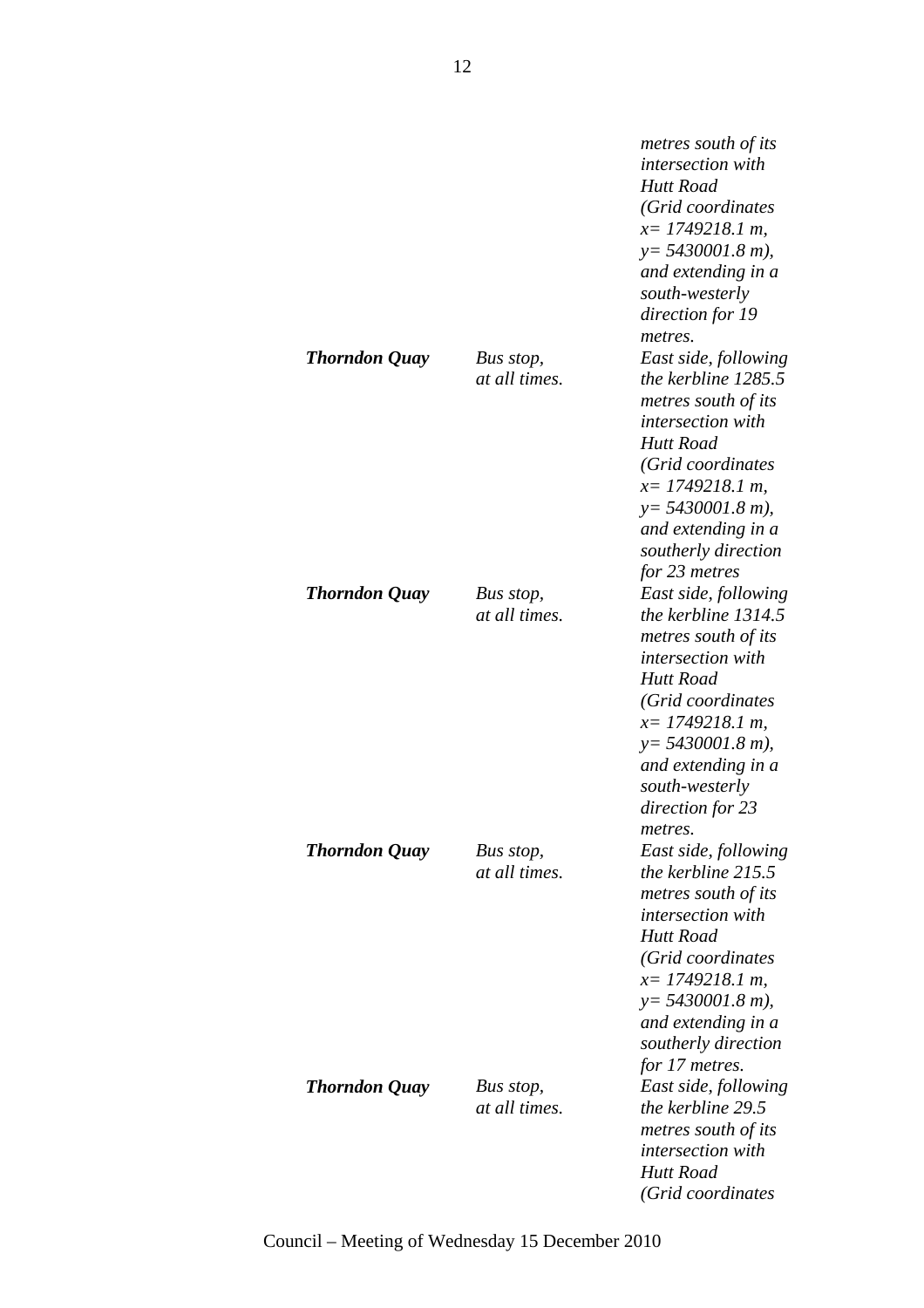|                      |                            | $x=$ 1749218.1 m,<br>$y = 5430001.8$ m),<br>and extending in a<br>southerly direction<br>for 16 metres.                                                                                                                                                    |
|----------------------|----------------------------|------------------------------------------------------------------------------------------------------------------------------------------------------------------------------------------------------------------------------------------------------------|
| <b>Thorndon Quay</b> | Bus stop,<br>at all times. | East side, following<br>the kerbline 425<br>metres south of its<br><i>intersection with</i><br>Hutt Road<br>(Grid coordinates<br>$x=$ 1749218.1 m,<br>$y = 5430001.8$ m),<br>and extending in a<br>southerly direction<br>for 16.5 metres.                 |
| <b>Thorndon Quay</b> | Bus stop,<br>at all times. | East side, following<br>the kerbline 774<br>metres south of its<br><i>intersection with</i><br><b>Hutt Road</b><br>(Grid coordinates<br>$x=$ 1749218.1 m,<br>$y = 5430001.8$ m),<br>and extending in a<br>southerly direction<br>for 13 metres.            |
| <b>Thorndon Quay</b> | Bus stop,<br>at all times. | Northwest side,<br>following the<br>kerbline 18.5 metres<br>northeast of its<br>intersection with<br>Moore Street<br>(Grid coordinates<br>$x=1749216.8 m$ ,<br>$y = 5429067.3 m$ ),<br>and extending in a<br>north-easterly<br>direction for 17<br>metres. |
| <b>Thorndon Quay</b> | Bus stop,<br>at all times. | West side, following<br>the kerbline 12<br>metres north of its<br><i>intersection with</i><br>Davis Street<br>(Grid coordinates<br>$x=$ 1749377.0 m,<br>$y = 5429242.3 m$<br>and extending in a                                                            |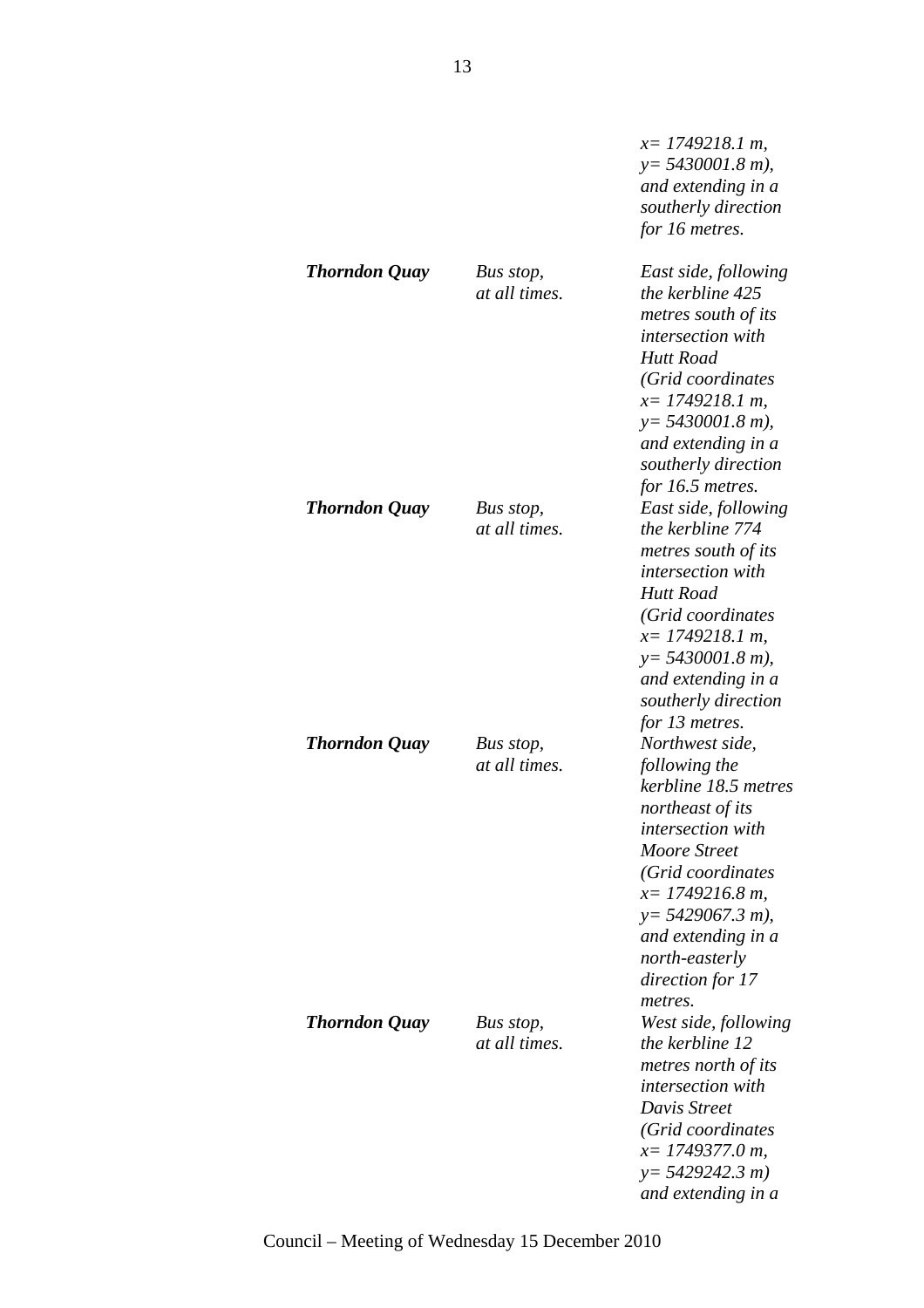|                      |                            | northerly direction      |
|----------------------|----------------------------|--------------------------|
|                      |                            | for 17 metres.           |
| <b>Thorndon Quay</b> | Bus stop,                  | West side, following     |
|                      | at all times.              | the kerbline 330.5       |
|                      |                            | metres north of its      |
|                      |                            | <i>intersection with</i> |
|                      |                            | Davis Street             |
|                      |                            | (Grid coordinates        |
|                      |                            | $x=$ 1749377.0 m,        |
|                      |                            | $y=$ 5429242.3 m),       |
|                      |                            |                          |
|                      |                            | and extending in a       |
|                      |                            | northerly direction      |
|                      |                            | for 13 metres.           |
| <b>Thorndon Quay</b> | Bus stop,                  | West side, following     |
|                      | at all times.              | the kerbline 545.5       |
|                      |                            | metres north of its      |
|                      |                            | <i>intersection with</i> |
|                      |                            | Davis Street             |
|                      |                            | (Grid coordinates        |
|                      |                            | $x=$ 1749377.0 m,        |
|                      |                            | $y=$ 5429242.3 m),       |
|                      |                            | and extending in a       |
|                      |                            | northerly direction      |
|                      |                            | for 20 metres.           |
| <b>Thorndon Quay</b> | Loading zone -             | East side, following     |
|                      | goods vehicles and         | the kerbline 410.5       |
|                      | <i>authorised</i> vehicles | metres south of its      |
|                      | only,                      | <i>intersection with</i> |
|                      | Monday to Sunday           | Hutt Road                |
|                      | 8:00am - 6:00pm.           | (Grid coordinates        |
|                      |                            | $x=$ 1749218.1 m,        |
|                      |                            | $y = 5430001.8$ m),      |
|                      |                            | and extending in a       |
|                      |                            | southerly direction      |
|                      |                            | for 14.5 metres.         |
| <b>Thorndon Quay</b> | Loading zone -             | East side, following     |
|                      | goods vehicles and         | the kerbline 490.5       |
|                      | <i>authorised vehicles</i> | metres south of its      |
|                      |                            | intersection with        |
|                      | only,<br>P15,              |                          |
|                      |                            | Hutt Road                |
|                      | Monday to Friday           | (Grid coordinates        |
|                      | 8:00am - 6:00pm,           | $x=$ 1749218.1 m,        |
|                      | Saturday                   | $y = 5430001.8$ m),      |
|                      | 8:00am - 6:00pm.           | and extending in a       |
|                      |                            | southerly direction      |
|                      |                            | for 5.5 metres.          |
| <b>Thorndon Quay</b> | Loading zone -             | East side, following     |
|                      | goods vehicles and         | the kerbline 505         |
|                      | <i>authorised vehicles</i> | metres south of its      |
|                      | only,                      | intersection with        |
|                      |                            |                          |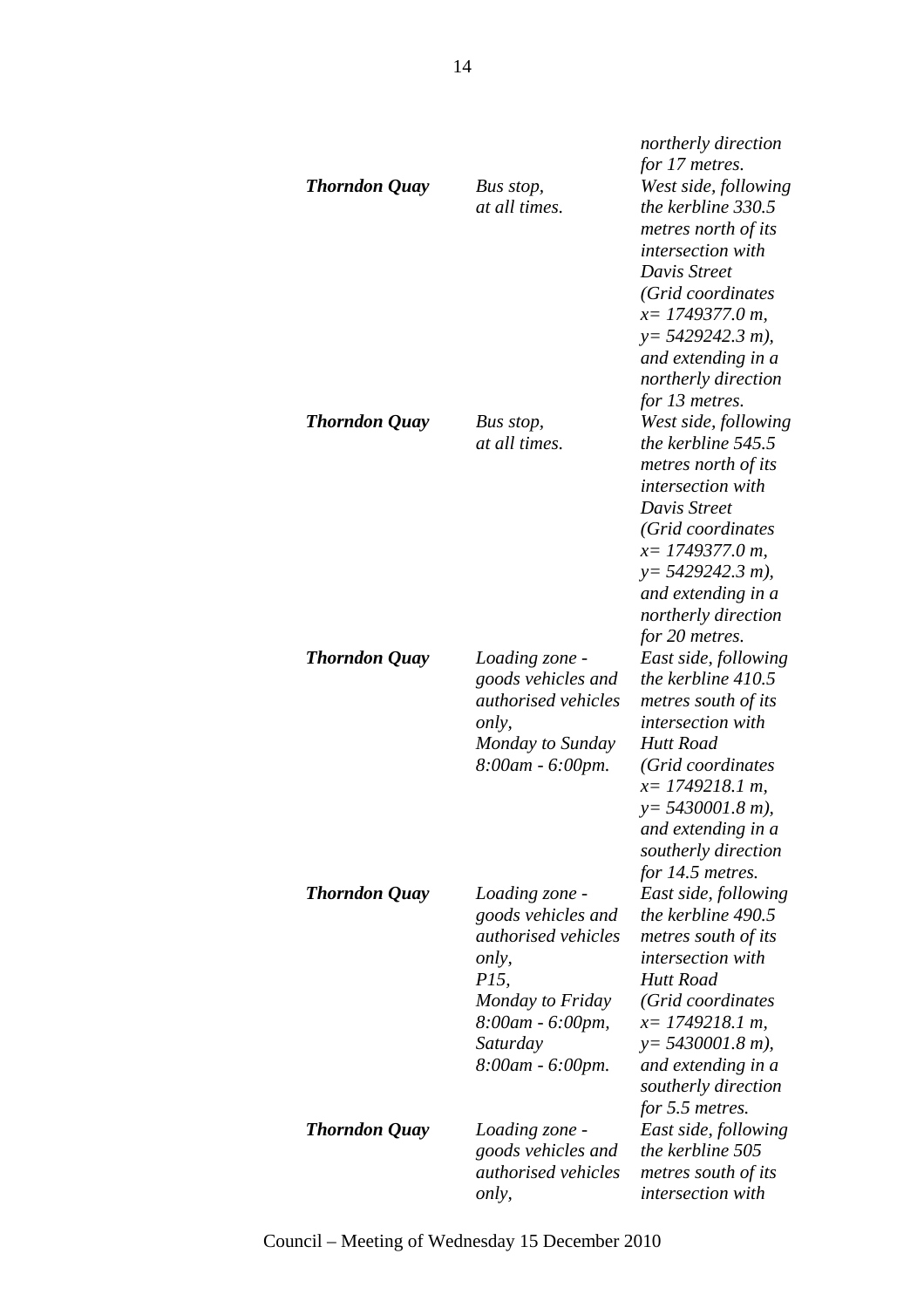|                      | <i>P15</i> ,<br>Monday to Friday<br>9:00am - 6:00pm,<br>Saturday<br>8:00am - 6:00pm. | Hutt Road<br>(Grid coordinates<br>$x=$ 1749218.1 m,<br>$y = 5430001.8$ m),<br>and extending in a<br>southerly direction                                                                                                                                   |
|----------------------|--------------------------------------------------------------------------------------|-----------------------------------------------------------------------------------------------------------------------------------------------------------------------------------------------------------------------------------------------------------|
| <b>Thorndon Quay</b> | Motorcycle<br>parking, at all<br>times.                                              | for 9 metres.<br>West side, following<br>the kerbline 174<br>metres north of its<br><i>intersection with</i><br>Davis Street<br>(Grid coordinates<br>$x=$ 1749377.0 m,<br>$y=5429242.3 m$<br>and extending in a<br>northerly direction<br>for 5 metres.   |
| <b>Thorndon Quay</b> | Motorcycle<br>parking, at all<br>times.                                              | West side, following<br>the kerbline 319<br>metres north of its<br>intersection with<br>Davis Street<br>(Grid coordinates<br>$x=$ 1749377.0 m,<br>$y=$ 5429242.3 m),<br>and extending in a<br>northerly direction<br>for 5 metres.                        |
| <b>Thorndon Quay</b> | Motorcycle<br>parking, at all<br>times.                                              | Northwest side,<br>following the<br>kerbline 24.5 metres<br>southwest of its<br>intersection with<br>Moore Street<br>(Grid coordinates<br>$x=$ 1749211.1 m,<br>$y = 5429067.0 m$ ,<br>and extending in a<br>south-westerly<br>direction for 10<br>metres. |
| <b>Thorndon Quay</b> | <b>WCC</b> Drainage<br><i>vehicles parking,</i><br>at all times.                     | East side, following<br>the kerbline 1037.0<br>metres south of its<br>intersection with<br><b>Hutt Road</b><br>(Grid coordinates<br>$x=$ 1749218.1 m,                                                                                                     |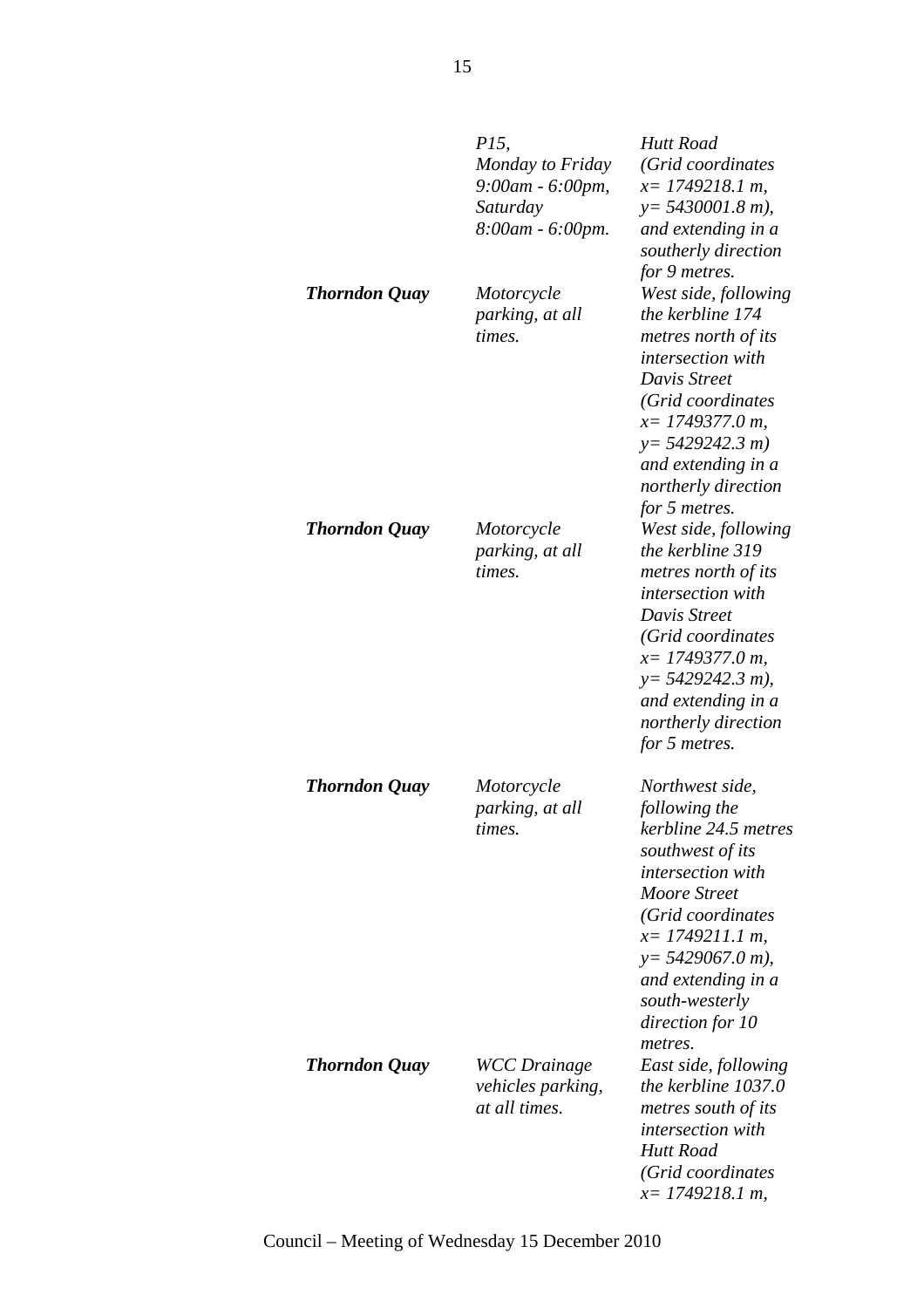|                      |                                                                  | $y = 5430001.8$ m),<br>and extending in a<br>south-westerly<br>direction for 13<br>metres.                                                                                                                                                        |
|----------------------|------------------------------------------------------------------|---------------------------------------------------------------------------------------------------------------------------------------------------------------------------------------------------------------------------------------------------|
| <b>Thorndon Quay</b> | <b>WCC</b> Drainage<br>vehicles parking,<br>at all times.        | East side, following<br>the kerbline 239.5<br>metres south of its<br><i>intersection with</i><br><b>Hutt Road</b><br>(Grid coordinates<br>$x=$ 1749218.1 m,<br>$y = 5430001.8$ m),<br>and extending in a<br>southerly direction<br>for 12 metres. |
| <b>Thorndon Quay</b> | <b>WCC</b> Drainage<br>vehicles parking,<br>at all times.        | East side, following<br>the kerbline $621.5$<br>metres south of its<br><i>intersection with</i><br>Hutt Road<br>(Grid coordinates<br>$x=$ 1749218.1 m,<br>$y = 5430001.8$ m),<br>and extending in a<br>southerly direction<br>for 3 metres.       |
| <b>Thorndon Quay</b> | <b>WCC</b> Drainage<br><i>vehicles parking,</i><br>at all times. | East side, following<br>the kerbline 624.5<br>metres south of its<br><i>intersection with</i><br><b>Hutt Road</b><br>(Grid coordinates<br>$x=$ 1749218.1 m,<br>$y = 5430001.8$ m),<br>and extending in a<br>southerly direction<br>for 6 metres.  |
| <b>Thorndon Quay</b> | <b>WCC</b> Drainage<br><i>vehicles parking,</i><br>at all times. | West side, following<br>the kerbline 698<br>metres north of its<br><i>intersection with</i><br>Davis Street<br>(Grid coordinates<br>$x=$ 1749377.0 m,<br>$y=$ 5429242.3 m),<br>and extending in a<br>northerly direction<br>for 23 metres.        |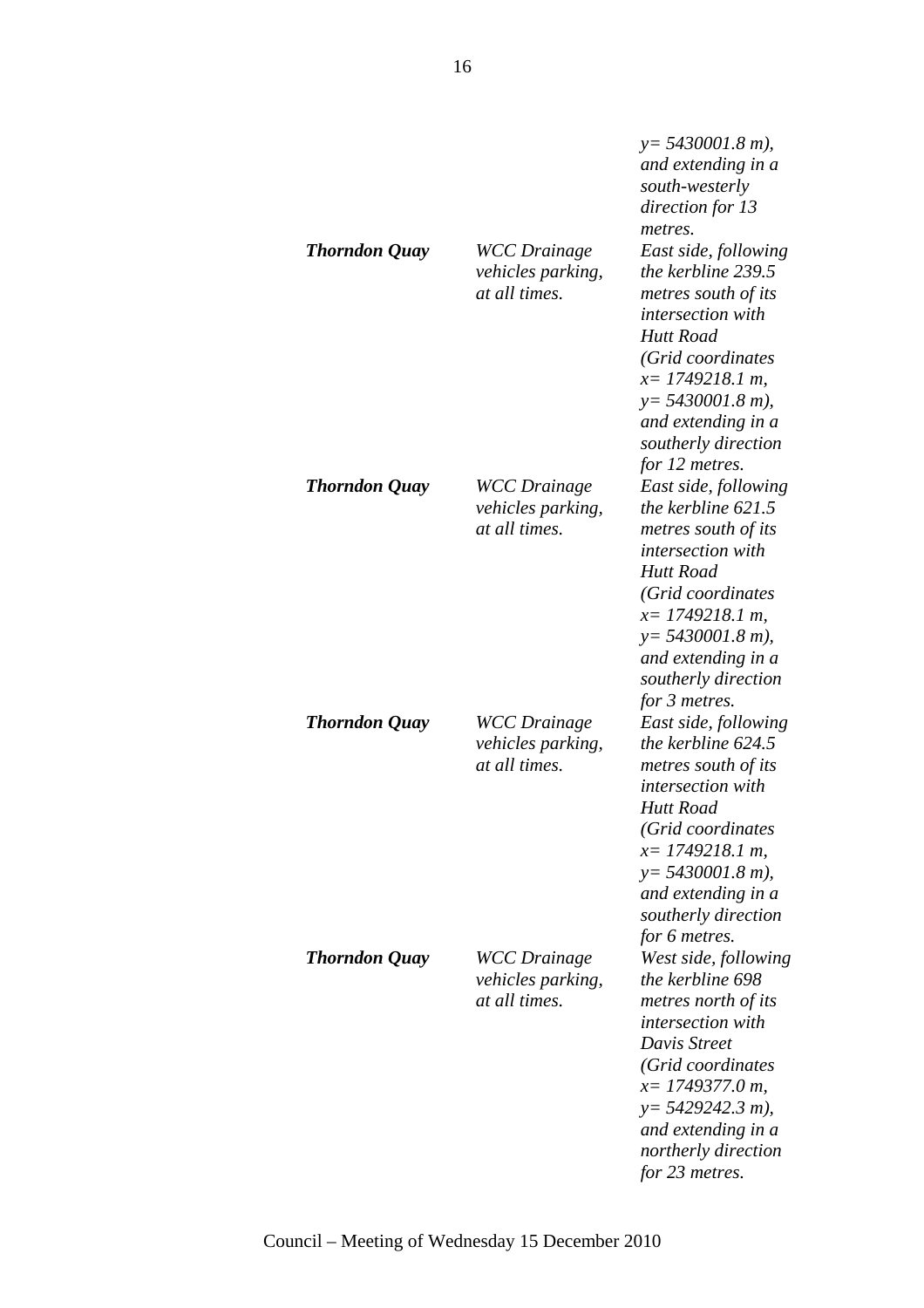| <b>Column One</b><br><b>Thorndon Quay</b> | <b>Column Two</b><br>Metered parking,<br>P120 Maximum,<br>Monday to Friday<br>9:00am - 6:00pm,<br>Saturday to<br>Sunday 8:00am -<br>6:00pm. | <b>Column Three</b><br>East side, following<br>the kerbline 53<br>metres south of its<br>intersection with<br><b>Hutt Road</b><br>(Grid coordinates<br>$x=1749218.1 m$ ,<br>$y = 5430001.8$ m),<br>and extending in a<br>southerly direction<br>for 10 metres.<br>(2 parallel parking |
|-------------------------------------------|---------------------------------------------------------------------------------------------------------------------------------------------|---------------------------------------------------------------------------------------------------------------------------------------------------------------------------------------------------------------------------------------------------------------------------------------|
| <b>Thorndon Quay</b>                      | Metered parking,<br>P120 Maximum,<br>Monday to Friday<br>9:00am - 6:00pm,<br>Saturday to<br>Sunday 8:00am -<br>6:00pm.                      | spaces)<br>East side, following<br>the kerbline 94<br>metres south of its<br>intersection with<br><b>Hutt Road</b><br>(Grid coordinates<br>$x=$ 1749218.1 m,<br>$y = 5430001.8$ m),<br>and extending in a<br>southerly direction<br>for 12 metres.<br>(2 parallel parking<br>spaces)  |
| <b>Thorndon Quay</b>                      | Metered parking,<br>P120 Maximum,<br>Monday to Friday<br>9:00am - 6:00pm,<br>Saturday to<br>Sunday 8:00am -<br>$6:00 \, \text{pm}.$         | East side, following<br>the kerbline 112.5<br>metres south of its<br>intersection with<br><b>Hutt Road</b><br>(Grid coordinates<br>$x=$ 1749218.1 m,<br>$y = 5430001.8$ m),<br>and extending in a<br>southerly direction<br>for 12 metres.<br>(2 parallel parking<br>spaces)          |
| <b>Thorndon Quay</b>                      | Metered parking,<br>P120 Maximum,<br>Monday to Friday<br>9:00am - 6:00pm,<br>Saturday to<br>Sunday 8:00am -<br>6:00pm.                      | East side, following<br>the kerbline 130<br>metres south of its<br><i>intersection with</i><br>Hutt Road<br>(Grid coordinates<br>$x=$ 1749218.1 m,<br>$y = 5430001.8$ m),                                                                                                             |

*Add to Schedule F of the Traffic Restrictions Schedule*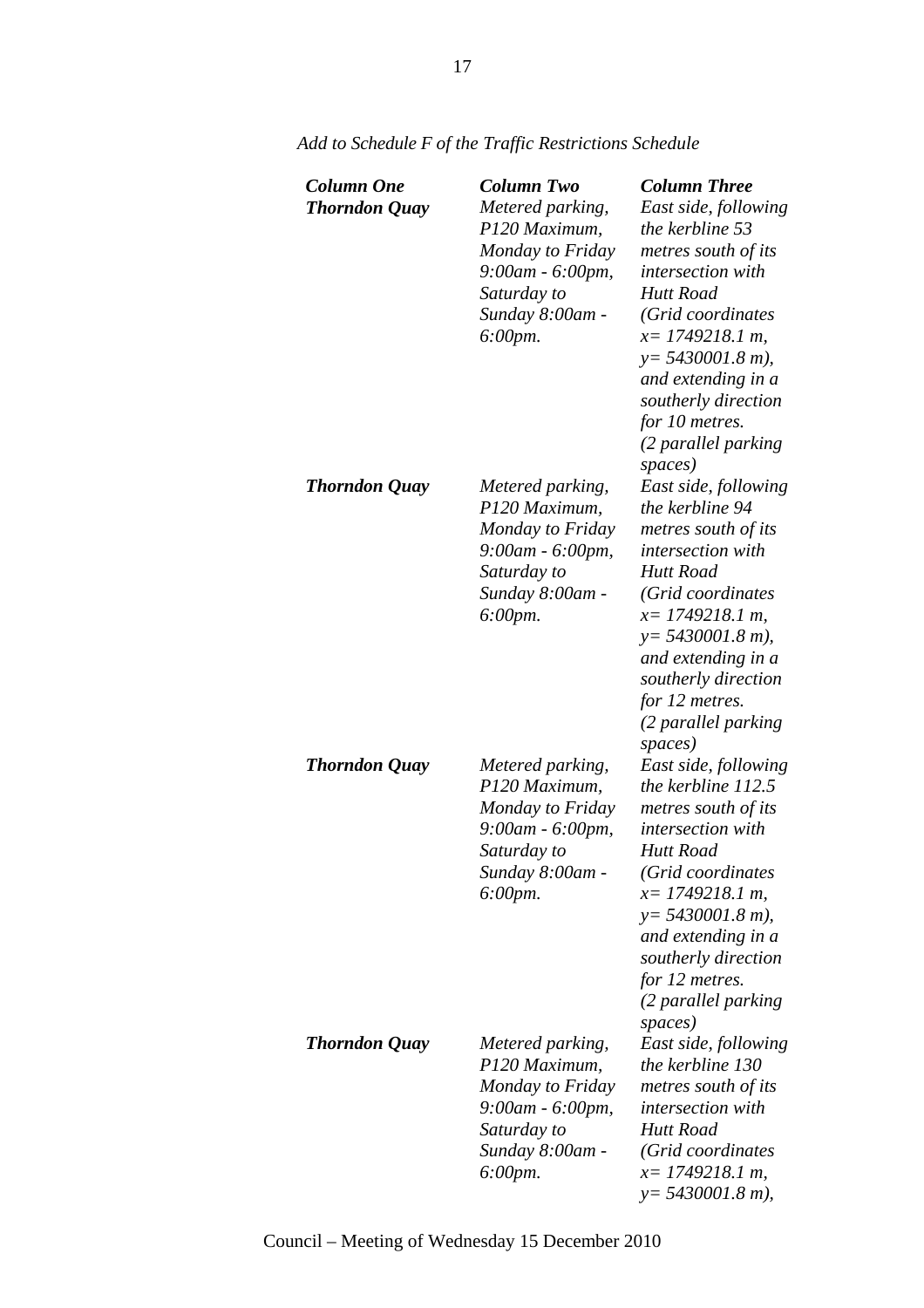*and extending in a southerly direction for 31 metres. (5 parallel parking spaces)*

| Thorndon Quay        | Metered parking,<br>P120 Maximum,<br>Monday to Friday<br>9:00am - 6:00pm,<br>Saturday to<br>Sunday 8:00am -                         | East side, following<br>the kerbline 169.5<br>metres south of its<br>intersection with<br><b>Hutt Road</b><br>(Grid coordinates                                                                                                                                                                                    |
|----------------------|-------------------------------------------------------------------------------------------------------------------------------------|--------------------------------------------------------------------------------------------------------------------------------------------------------------------------------------------------------------------------------------------------------------------------------------------------------------------|
|                      | $6:00 \, \text{pm}.$                                                                                                                | $x=$ 1749218.1 m,<br>$y = 5430001.8$ m),<br>and extending in a<br>southerly direction<br>for 39 metres.<br>(7 parallel parking<br>spaces)                                                                                                                                                                          |
| Thorndon Quay        | Metered parking,<br>P120 Maximum,<br>Monday to Friday<br>9:00am - 6:00pm,<br>Saturday to<br>Sunday 8:00am -<br>$6:00$ pm.           | East side, following<br>the kerbline 258.5<br>metres south of its<br><i>intersection with</i><br>Hutt Road<br>(Grid coordinates<br>$x=$ 1749218.1 m,<br>$y=$ 5430001.8 m),<br>and extending in a<br>southerly direction<br>for 28 metres.<br>(5 parallel parking                                                   |
| <b>Thorndon Quay</b> | Metered parking,<br>P120 Maximum,<br>Monday to Friday<br>9:00am - 6:00pm,<br>Saturday to<br>Sunday 8:00am -<br>$6:00 \, \text{pm}.$ | spaces)<br>East side, following<br>the kerbline 295.5<br>metres south of its<br><i>intersection with</i><br>Hutt Road<br>(Grid coordinates<br>$x=$ 1749218.1 m,<br>$y = 5430001.8 m$ ,<br>and extending in a<br>southerly direction<br>for 45 metres.<br>$(10 \text{ angle } \& 3)$<br>parallel parking<br>spaces) |
| Thorndon Quay        | Metered parking,<br>P120 Maximum,<br>Monday to Friday<br>9:00am - 6:00pm,                                                           | East side, following<br>the kerbline 350<br>metres south of its<br><i>intersection</i> with                                                                                                                                                                                                                        |

Council – Meeting of Wednesday 15 December 2010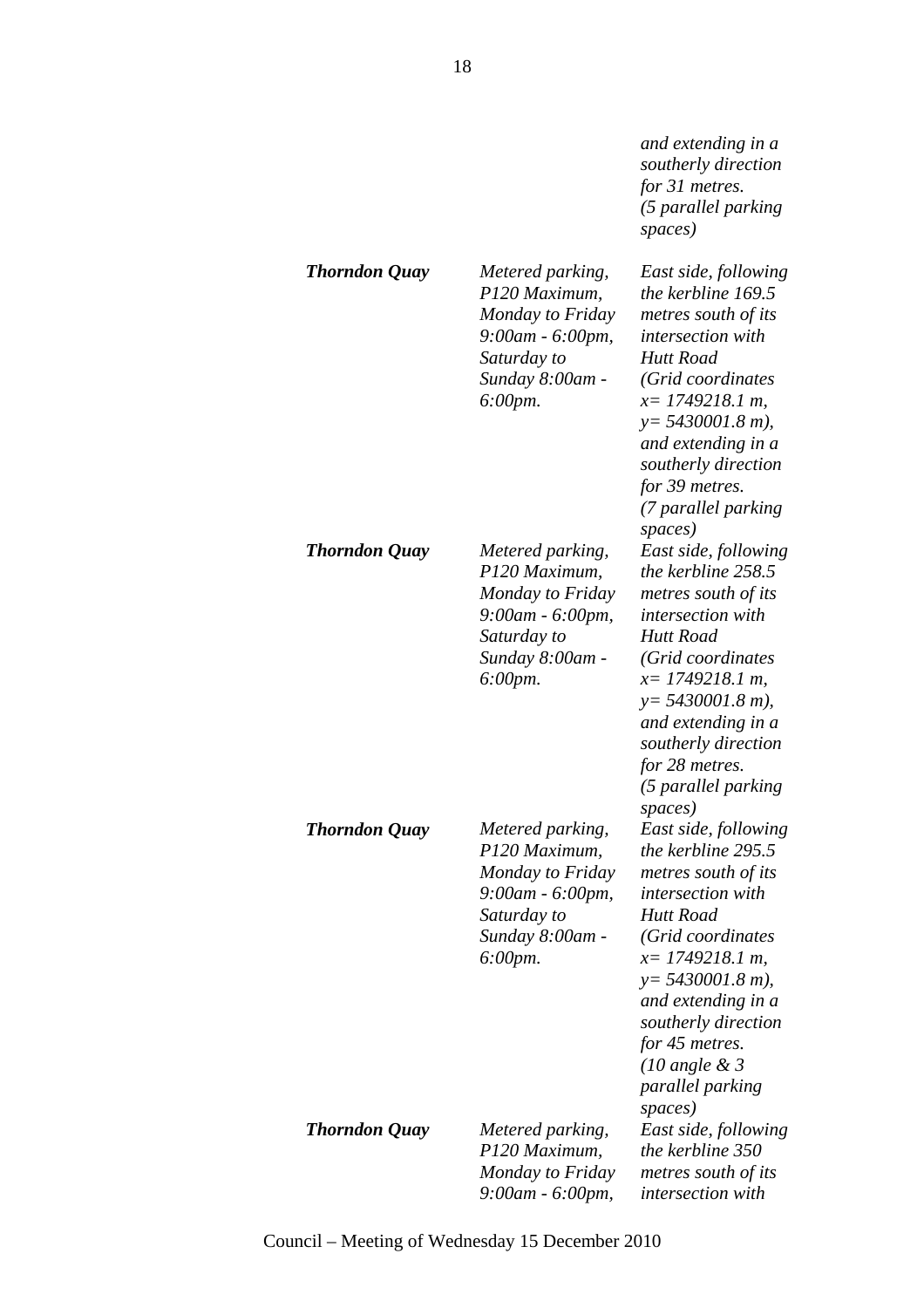|                      | Saturday to<br>Sunday 8:00am -<br>$6:00 \, \text{pm}.$                                                                              | Hutt Road<br>(Grid coordinates<br>$x=$ 1749218.1 m,<br>$y = 5430001.8$ m),<br>and extending in a<br>southerly direction<br>for 22.5 metres.<br>(8 angle parking<br>spaces)                                                                                                      |
|----------------------|-------------------------------------------------------------------------------------------------------------------------------------|---------------------------------------------------------------------------------------------------------------------------------------------------------------------------------------------------------------------------------------------------------------------------------|
| <b>Thorndon Quay</b> | Metered parking,<br>P120 Maximum,<br>Monday to Friday<br>9:00am - 6:00pm,<br>Saturday to<br>Sunday 8:00am -<br>$6:00 \, \text{pm}.$ | East side, following<br>the kerbline 383.5<br>metres south of its<br><i>intersection with</i><br>Hutt Road<br>(Grid coordinates<br>$x=$ 1749218.1 m,<br>$y = 5430001.8$ m),<br>and extending in a<br>southerly direction<br>for 7.5 metres.<br>(2 angle parking<br>spaces)      |
| <b>Thorndon Quay</b> | Metered parking,<br>P120 Maximum,<br>Monday to Friday<br>9:00am - 6:00pm,<br>Saturday to<br>Sunday 8:00am -<br>6:00pm.              | East side, following<br>the kerbline 450.5<br>metres south of its<br><i>intersection with</i><br>Hutt Road<br>(Grid coordinates<br>$x=$ 1749218.1 m,<br>$y = 5430001.8$ m),<br>and extending in a<br>southerly direction<br>for 17.5 metres.<br>(3 parallel parking<br>spaces)  |
| <b>Thorndon Quay</b> | Metered parking,<br>P120 Maximum,<br>Monday to Friday<br>9:00am - 6:00pm,<br>Saturday to<br>Sunday 8:00am -<br>$6:00 \, \text{pm}.$ | East side, following<br>the kerbline 522<br>metres south of its<br><i>intersection with</i><br><b>Hutt Road</b><br>(Grid coordinates<br>$x=$ 1749218.1 m,<br>$y = 5430001.8$ m),<br>and extending in a<br>southerly direction<br>for 4.5 metres.<br>(2 angle parking<br>spaces) |
| <b>Thorndon Quay</b> | Metered parking,<br>P120 Maximum,                                                                                                   | East side, following<br>the kerbline 551                                                                                                                                                                                                                                        |

19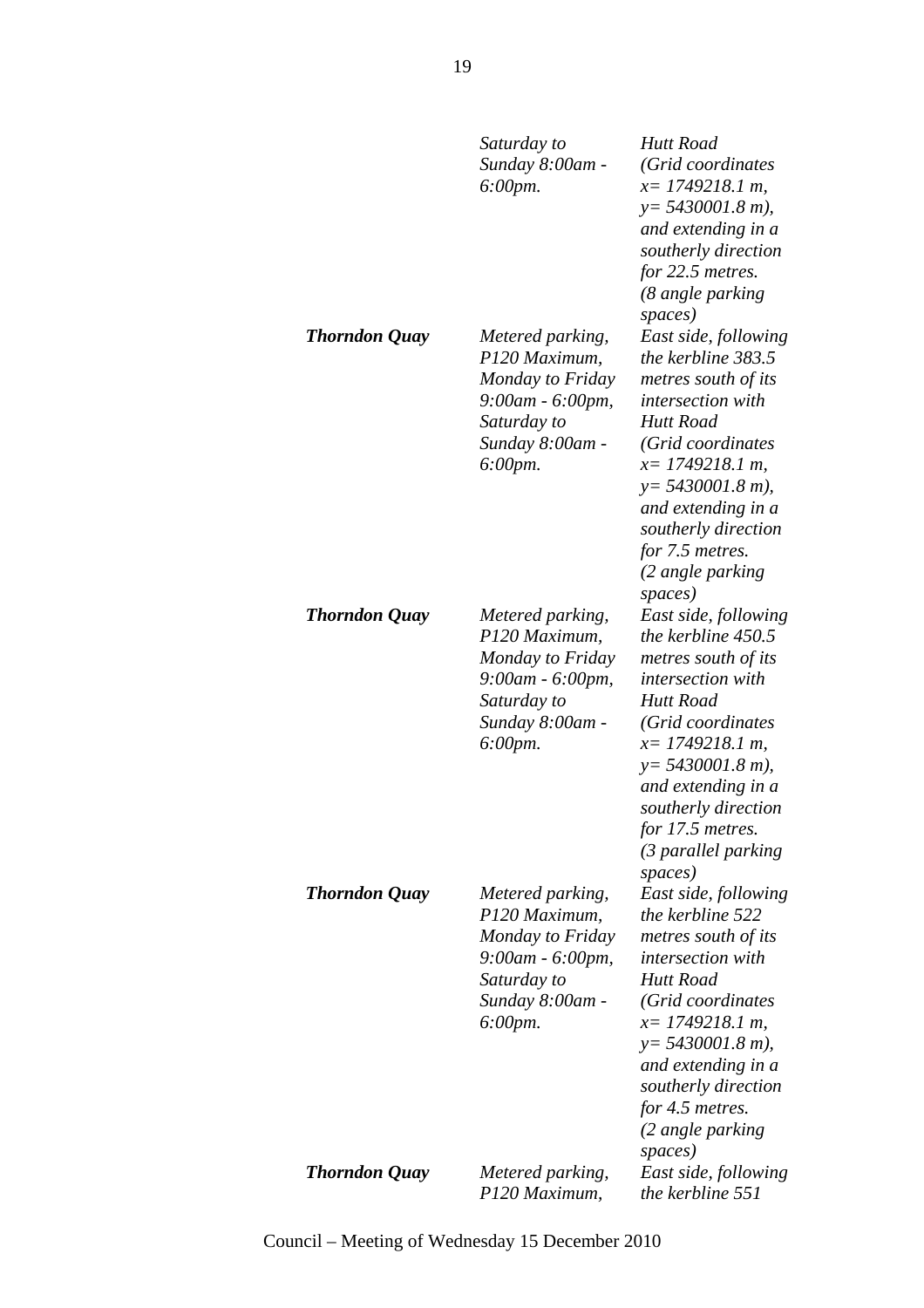|               | Monday to Friday<br>9:00am - 6:00pm,<br>Saturday to<br>Sunday 8:00am -<br>6:00pm.                                      | metres south of its<br><i>intersection with</i><br><b>Hutt Road</b><br>(Grid coordinates<br>$x=$ 1749218.1 m,<br>$y = 5430001.8$ m),<br>and extending in a<br>southerly direction<br>for 22.5 metres.<br>(8 angle parking                                                                |
|---------------|------------------------------------------------------------------------------------------------------------------------|------------------------------------------------------------------------------------------------------------------------------------------------------------------------------------------------------------------------------------------------------------------------------------------|
| Thorndon Quay | Metered parking,<br>P120 Maximum,<br>Monday to Friday<br>9:00am - 6:00pm,<br>Saturday to<br>Sunday 8:00am -<br>6:00pm. | spaces)<br>East side, following<br>the kerbline 585<br>metres south of its<br><i>intersection with</i><br><b>Hutt Road</b><br>(Grid coordinates<br>$x=$ 1749218.1 m,<br>$y = 5430001.8$ m),<br>and extending in a<br>southerly direction<br>for 8 metres.<br>(3 angle parking<br>spaces) |
| Thorndon Quay | Metered parking,<br>P120 Maximum,<br>Monday to Friday<br>9:00am - 6:00pm,<br>Saturday to<br>Sunday 8:00am -<br>6:00pm. | East side, following<br>the kerbline 608<br>metres south of its<br><i>intersection with</i><br><b>Hutt Road</b><br>(Grid coordinates<br>$x=$ 1749218.1 m,<br>$y = 5430001.8$ m),<br>and extending in a<br>southerly direction<br>for 13.5 metres.<br>(5 angle parking<br>spaces)         |
| Thorndon Quay | Metered parking,<br>P120 Maximum,<br>Monday to Friday<br>9:00am - 6:00pm,<br>Saturday to<br>Sunday 8:00am -<br>6:00pm. | East side, following<br>the kerbline 642.5<br>metres south of its<br><i>intersection with</i><br>Hutt Road<br>(Grid coordinates<br>$x=$ 1749218.1 m,<br>$y = 5430001.8$ m),<br>and extending in a<br>southerly direction<br>for 20.5 metres.<br>(7 angle parking                         |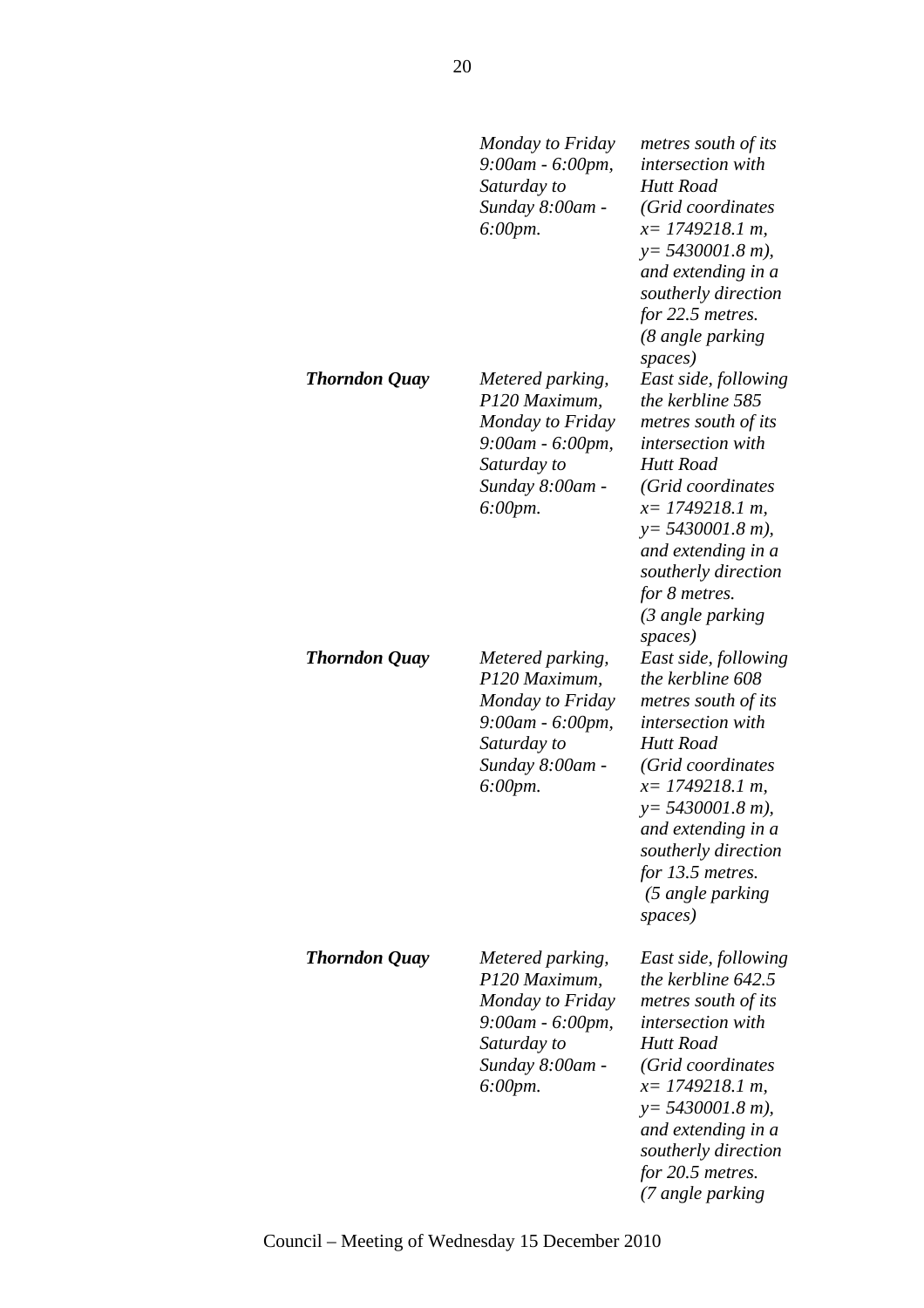| <b>Thorndon Quay</b> | Metered parking,<br>P <sub>10</sub> Hours<br>Maximum,<br>Monday to<br>Thursday 9:00am -<br>6:00pm, Friday<br>9:00am - 8:00pm,<br>Saturday<br>8:00am - 6:00pm. | spaces)<br>East side, following<br>the kerbline 672.5<br>metres south of its<br><i>intersection with</i><br><b>Hutt Road</b><br>(Grid coordinates<br>$x=$ 1749218.1 m,<br>$y = 5430001.8$ m),<br>and extending in a<br>southerly direction<br>for 21 metres.<br>(7 angle parking        |
|----------------------|---------------------------------------------------------------------------------------------------------------------------------------------------------------|-----------------------------------------------------------------------------------------------------------------------------------------------------------------------------------------------------------------------------------------------------------------------------------------|
| <b>Thorndon Quay</b> | Metered parking,<br>P10 Hours<br>Maximum,<br>Monday to<br>Thursday 9:00am -<br>6:00pm, Friday<br>9:00am - 8:00pm,<br>Saturday<br>8:00am - 6:00pm.             | spaces)<br>East side, following<br>the kerbline 705.5<br>metres south of its<br><i>intersection with</i><br>Hutt Road<br>(Grid coordinates<br>$x=$ 1749218.1 m,<br>$y = 5430001.8$ m),<br>and extending in a<br>southerly direction<br>for 32.5 metres.<br>(11 angle parking<br>spaces) |
| <b>Thorndon Quay</b> | Metered parking,<br>P10 Hours<br>Maximum,<br>Monday to<br>Thursday 9:00am -<br>6:00pm, Friday<br>9:00am - 8:00pm,<br>Saturday<br>8:00am - 6:00pm.             | East side, following<br>the kerbline 749<br>metres south of its<br><i>intersection</i> with<br>Hutt Road<br>(Grid coordinates<br>$x=$ 1749218.1 m,<br>$y = 5430001.8$ m),<br>and extending in a<br>southerly direction<br>for $20.5$ metres.<br>(8 angle parking                        |
| <b>Thorndon Quay</b> | Metered parking,<br>P10 Hours<br>Maximum,<br>Monday to<br>Thursday 9:00am -<br>6:00pm, Friday<br>9:00am - 8:00pm,<br>Saturday<br>8:00am - 6:00pm.             | spaces)<br>East side, following<br>the kerbline 809.5<br>metres south of its<br><i>intersection</i> with<br>Hutt Road<br>(Grid coordinates<br>$x=1749218.1 m$ ,<br>$y = 5430001.8$ m),<br>and extending in a<br>southerly direction                                                     |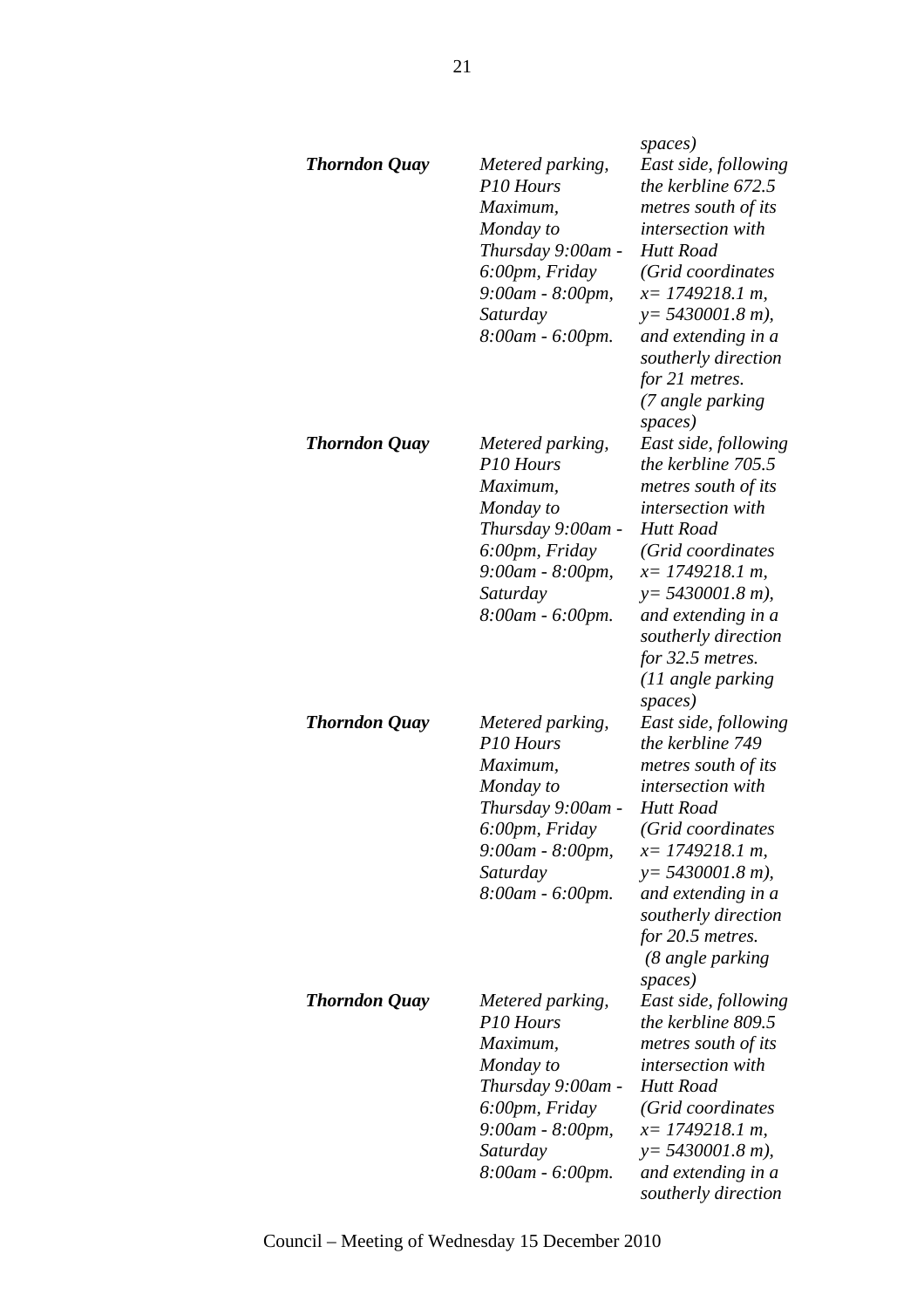*for 8.5 metres. (4 angle parking spaces)*

| <b>Thorndon Quay</b> | Metered parking,<br>P <sub>10</sub> Hours<br>Maximum,<br>Monday to<br>Thursday 9:00am -<br>6:00pm, Friday<br>9:00am - 8:00pm,<br>Saturday<br>8:00am - 6:00pm. | East side, following<br>the kerbline 834.5<br>metres south of its<br><i>intersection with</i><br><b>Hutt Road</b><br>(Grid coordinates<br>$x=$ 1749218.1 m,<br>$y = 5430001.8$ m),<br>and extending<br>initially in a<br>southerly direction,<br>and then following<br>the direction of the<br>kerbline for a total<br>of 158 metres.<br>(52 angle parking<br>spaces) |
|----------------------|---------------------------------------------------------------------------------------------------------------------------------------------------------------|-----------------------------------------------------------------------------------------------------------------------------------------------------------------------------------------------------------------------------------------------------------------------------------------------------------------------------------------------------------------------|
| <b>Thorndon Quay</b> | Metered parking,<br>P10 Hours<br>Maximum,<br>Monday to<br>Thursday 9:00am -<br>6:00pm, Friday<br>9:00am - 8:00pm,<br>Saturday<br>8:00am - 6:00pm.             | East side, following<br>the kerbline 1004.5<br>metres south of its<br><i>intersection with</i><br>Hutt Road<br>(Grid coordinates<br>$x=$ 1749218.1 m,<br>$y = 5430001.8$ m),<br>and extending in a<br>south-westerly<br>direction for 32.5<br>metres.<br>(11 angle parking                                                                                            |
| <b>Thorndon Quay</b> | Metered parking,<br>P10 Hours<br>Maximum,<br>Monday to<br>Thursday 9:00am -<br>6:00pm, Friday<br>9:00am - 8:00pm,<br>Saturday<br>8:00am - 6:00pm.             | spaces)<br>East side, following<br>the kerbline 1051.0<br>metres south of its<br><i>intersection with</i><br>Hutt Road<br>(Grid coordinates<br>$x=$ 1749218.1 m,<br>$y = 5430001.8$ m),<br>and extending in a<br>south-westerly<br>direction for 20.5<br>metres.<br>(7 angle parking<br>spaces)                                                                       |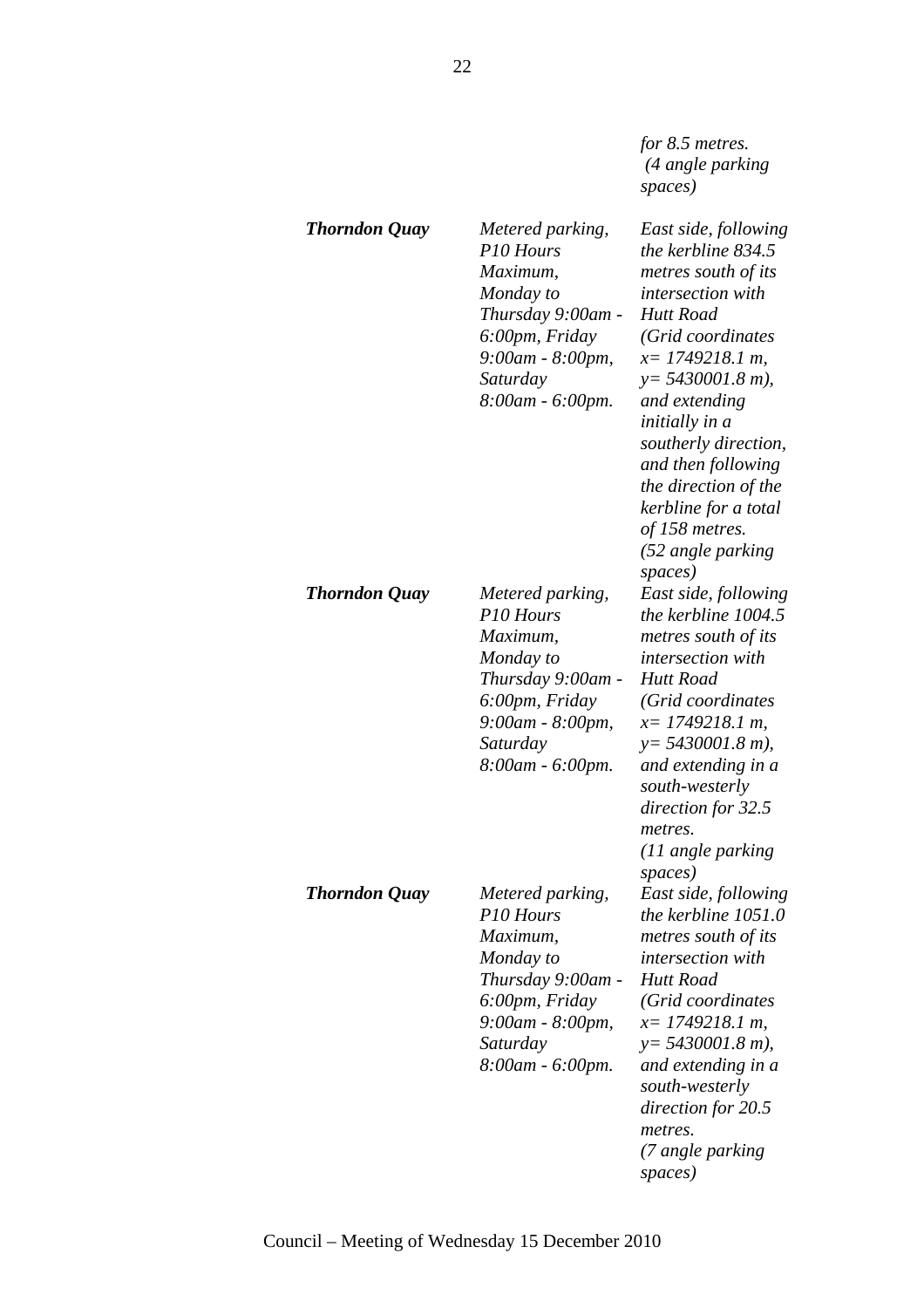| <b>Thorndon Quay</b> | Metered parking,<br>P120 Maximum,<br>Monday to Friday<br>9:00am - 6:00pm,<br>Saturday to<br>Sunday 8:00am -<br>$6:00 \, \text{pm}.$ | East side, following<br>the kerbline 1121.5<br>metres south of its<br>intersection with<br>Hutt Road<br>(Grid coordinates<br>$x=$ 1749218.1 m,<br>$y = 5430001.8$ m),<br>and extending in a<br>south-westerly<br>direction for 82<br>metres.<br>(14 parallel parking<br>spaces)            |
|----------------------|-------------------------------------------------------------------------------------------------------------------------------------|--------------------------------------------------------------------------------------------------------------------------------------------------------------------------------------------------------------------------------------------------------------------------------------------|
| <b>Thorndon Quay</b> | Metered parking,<br>P120 Maximum,<br>Monday to Friday<br>9:00am - 6:00pm,<br>Saturday to<br>Sunday 8:00am -<br>6:00pm.              | East side, following<br>the kerbline 1213.5<br>metres south of its<br>intersection with<br><b>Hutt Road</b><br>(Grid coordinates<br>$x=$ 1749218.1 m,<br>$y = 5430001.8$ m),<br>and extending in a<br>southerly direction<br>for 64 metres.<br>(11 parallel parking<br>spaces)             |
| <b>Thorndon Quay</b> | Metered parking,<br>P120 Maximum,<br>Monday to Sunday<br>8:00am - 6:00pm.                                                           | Northwest side,<br>following the<br>kerbline 6 metres<br>northeast of its<br>intersection with<br>Moore Street<br>(Grid coordinates<br>$x=1749216.8 m$ ,<br>$y = 5429067.3 m$ ,<br>and extending in a<br>north-easterly<br>direction for 12.5<br>metres.<br>(2 parallel parking<br>spaces) |
| <b>Thorndon Quay</b> | Metered parking,<br>P120 Maximum,<br>Monday to Sunday<br>8:00am - 6:00pm.                                                           | Northwest side,<br>following the<br>kerbline 34.5 metres<br>southwest of its<br>intersection with<br>Moore Street<br>(Grid coordinates<br>$x=$ 1749211.1 m,                                                                                                                                |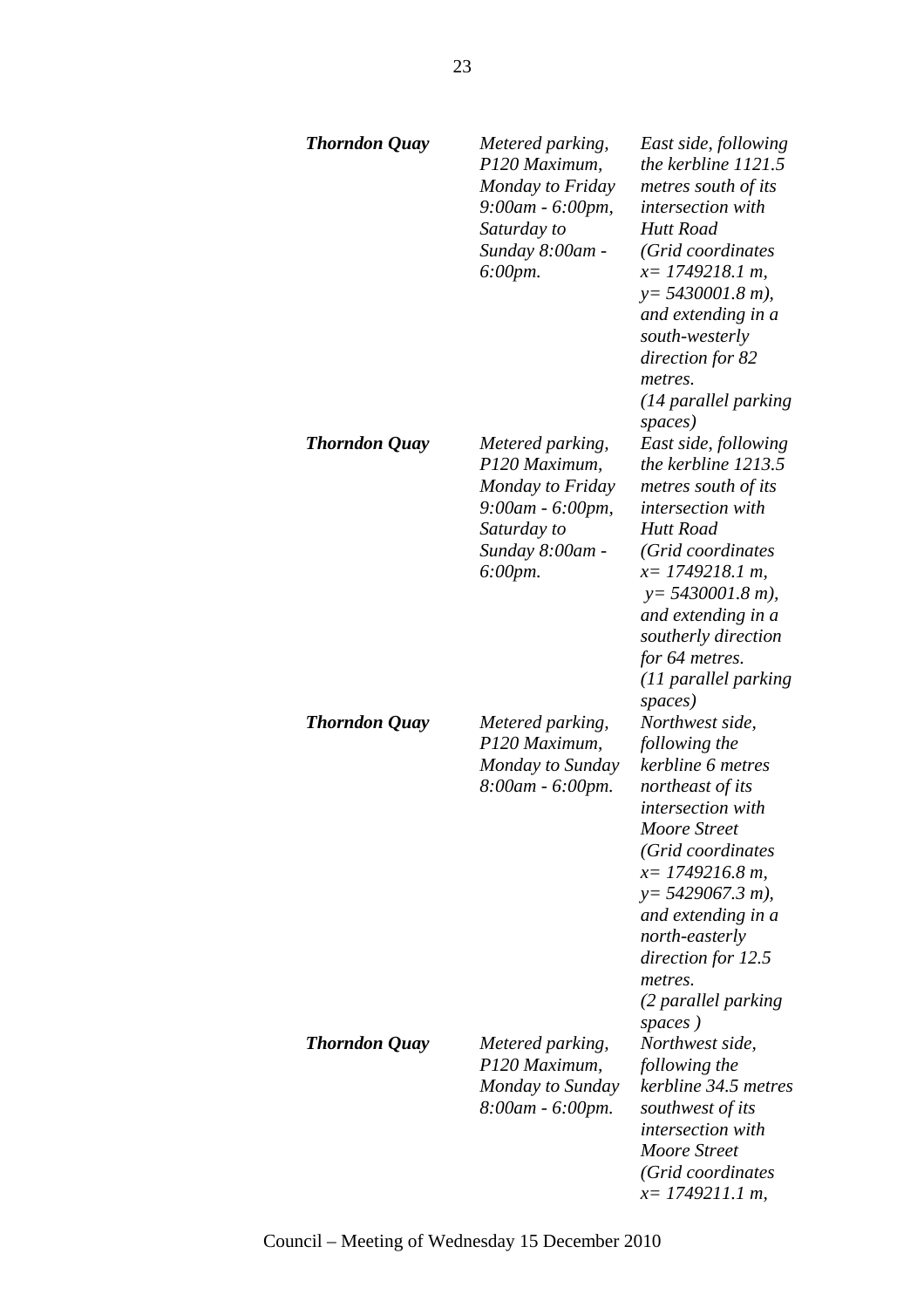| <b>Thorndon Quay</b> | Metered parking,<br>P120 Maximum,<br>Monday to Sunday<br>8:00am - 6:00pm. | $y = 5429067.0 m$ ,<br>and extending in a<br>south-westerly<br>direction for 35.5<br>metres.<br>(6 parallel parking<br>spaces)<br>Northwest side,<br>following the<br>kerbline 77 metres<br>southwest of its<br>intersection with<br><b>Moore Street</b><br>(Grid coordinates<br>$x=$ 1749211.1 m,<br>$y = 5429067.0 m$ ,<br>and extending in a<br>south-westerly<br>direction for 22.5<br>metres.<br>(4 parallel parking<br>spaces) |
|----------------------|---------------------------------------------------------------------------|--------------------------------------------------------------------------------------------------------------------------------------------------------------------------------------------------------------------------------------------------------------------------------------------------------------------------------------------------------------------------------------------------------------------------------------|
| <b>Thorndon Quay</b> | Metered parking,<br>P120 Maximum,<br>Monday to Sunday<br>8:00am - 6:00pm. | Northwest side,<br>following the<br>kerbline 86.5 metres<br>northeast of its<br><i>intersection with</i><br>Moore Street<br>(Grid coordinates<br>$x=1749216.8 m$ ,<br>$y = 5429067.3 m$ ),<br>and extending in a<br>north-easterly<br>direction for 16<br>metres.<br>(3 parallel parking                                                                                                                                             |
| <b>Thorndon Quay</b> | Metered parking,<br>P120 Maximum,<br>Monday to Sunday<br>8:00am - 6:00pm. | spaces)<br>Northwest side,<br>following the<br>kerbline 122 metres<br>northeast of its<br><i>intersection with</i><br>Moore Street<br>(Grid coordinates<br>$x=1749216.8 m$ ,<br>$y = 5429067.3 m$ ),<br>and extending in a<br>north-easterly<br>direction for 10<br>metres.                                                                                                                                                          |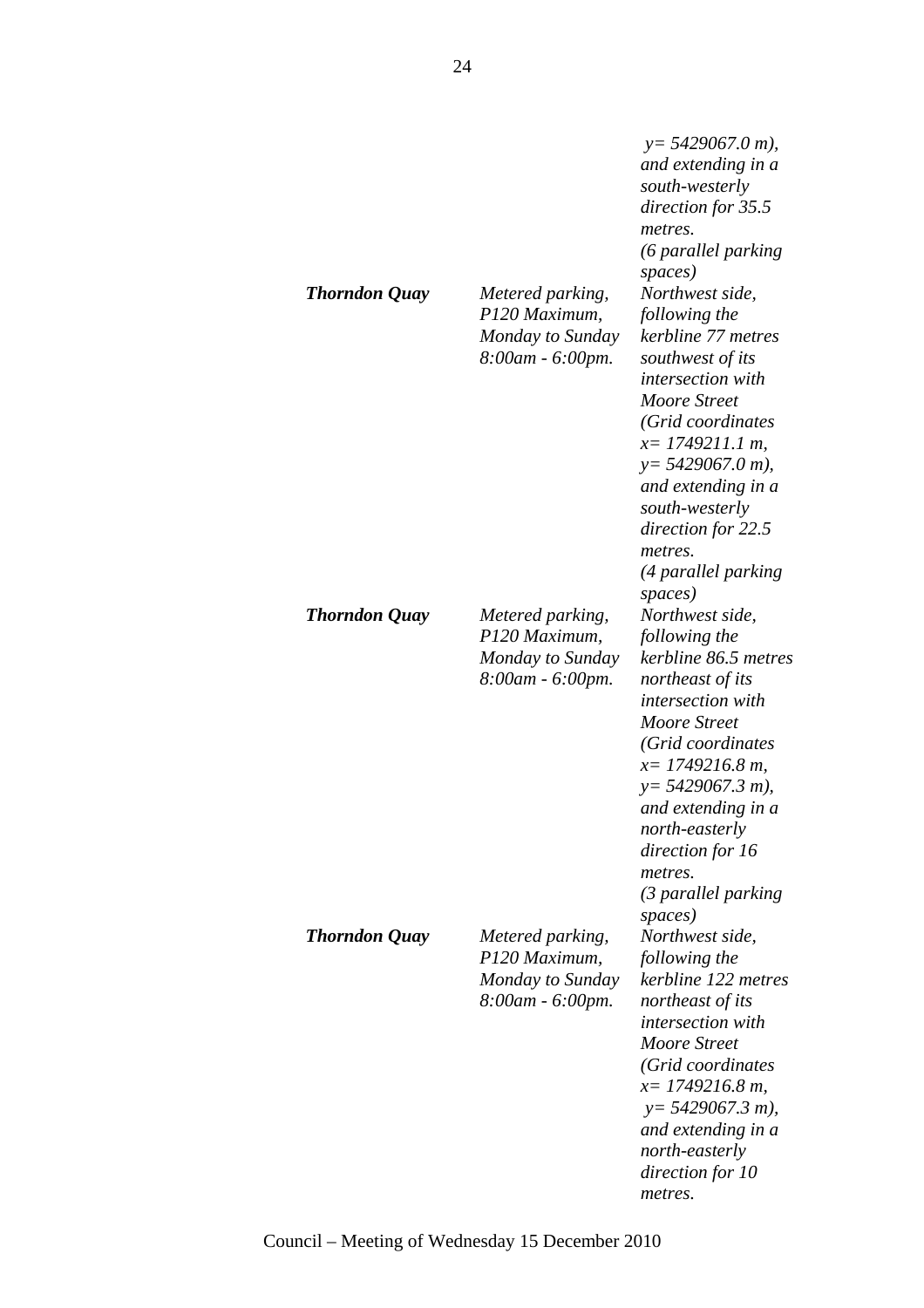| <b>Thorndon Quay</b> | Metered parking,<br>P120 Maximum,<br>Monday to Sunday<br>8:00am - 6:00pm. | (2 parallel parking<br>spaces)<br>Northwest side,<br>following the<br>kerbline 181 metres<br>northeast of its<br>intersection with<br>Moore Street<br>(Grid coordinates<br>$x=1749216.8 m$ ,<br>$y = 5429067.3 m$ ),<br>and extending in a<br>north-easterly<br>direction for 34.5<br>metres.<br>(6 parallel parking |
|----------------------|---------------------------------------------------------------------------|----------------------------------------------------------------------------------------------------------------------------------------------------------------------------------------------------------------------------------------------------------------------------------------------------------------------|
| <b>Thorndon Quay</b> | Metered parking,<br>P120 Maximum,<br>Monday to Sunday<br>8:00am - 6:00pm. | spaces)<br>West side, following<br>the kerbline 110.5<br>metres southwest of<br><i>its intersection with</i><br>Moore Street<br>(Grid coordinates<br>$x=$ 1749211.1 m,<br>$y = 5429067.0 m$ ),<br>and extending in a<br>southerly direction<br>for 9 metres.<br>(2 parallel parking                                  |
| <b>Thorndon Quay</b> | Metered parking,<br>P120 Maximum,<br>Monday to Sunday<br>8:00am - 6:00pm. | spaces.<br>West side, following<br>the kerbline 126.5<br>metres southwest of<br><i>its intersection with</i><br>Moore Street<br>(Grid coordinates<br>$x=$ 1749211.1 m,<br>$y = 5429067.0 m$ ,<br>and extending in a<br>southerly direction<br>for 35 metres.<br>(6 parallel parking<br>spaces)                       |
| <b>Thorndon Quay</b> | Metered parking,<br>P120 Maximum,<br>Monday to Sunday<br>8:00am - 6:00pm. | West side, following<br>the kerbline 176.5<br>metres southwest of<br><i>its intersection with</i><br><b>Moore Street</b><br>(Grid coordinates<br>$x=$ 1749211.1 m,                                                                                                                                                   |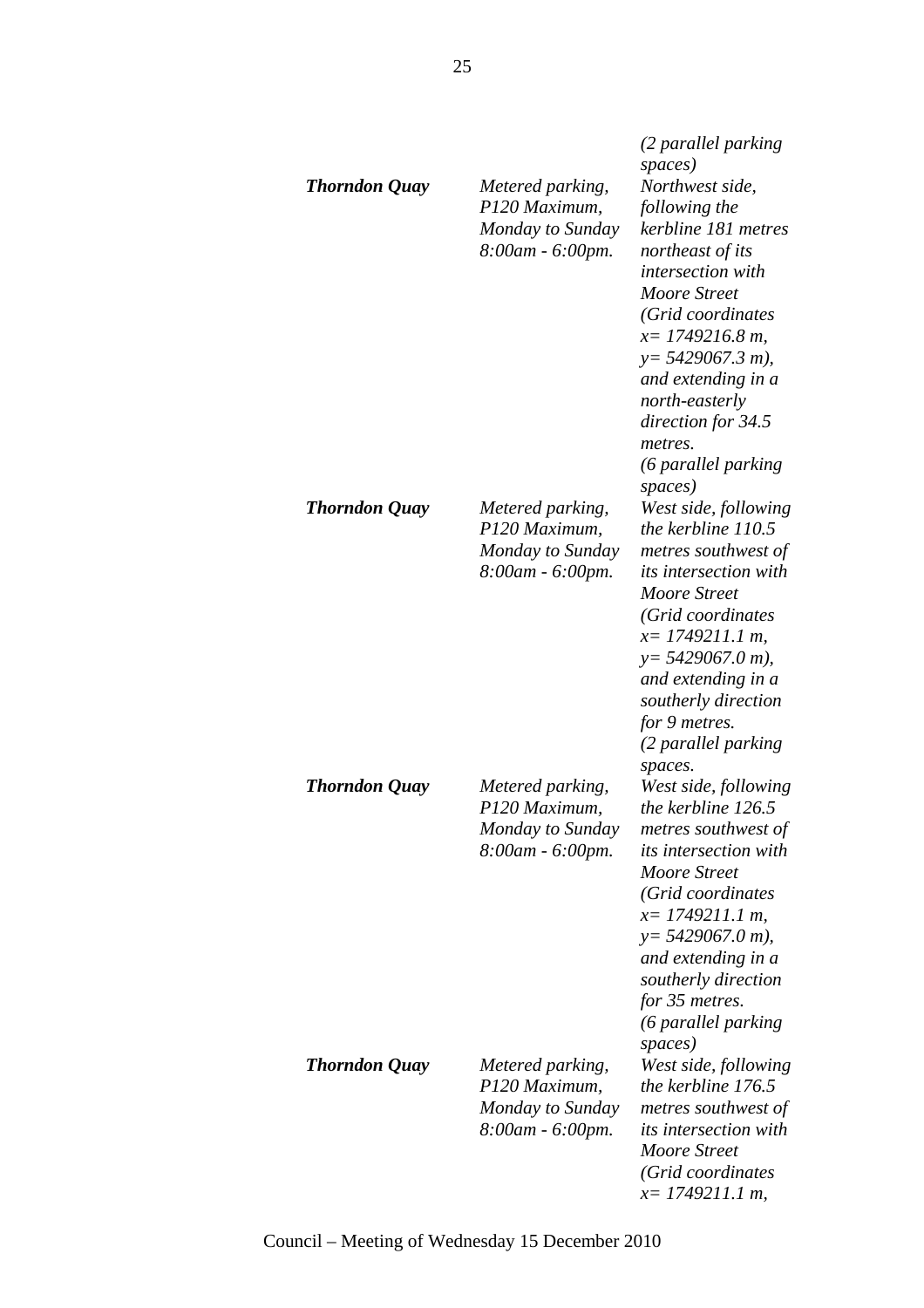| Thorndon Quay        | Metered parking,<br>P120 Maximum,<br>Monday to Sunday<br>8:00am - 6:00pm. | $y = 5429067.0 m$ ,<br>and extending in a<br>southerly direction<br>for 27 metres.<br>(5 parallel parking<br>spaces)<br>West side, following<br>the kerbline 29<br>metres north of its<br><i>intersection</i> with<br>Davis Street<br>(Grid coordinates<br>$x=$ 1749377.0 m,<br>$y=5429242.3 m$<br>and extending in a<br>northerly direction<br>for 18.5 metres. $(3)$<br>parallel parking<br>spaces) |
|----------------------|---------------------------------------------------------------------------|-------------------------------------------------------------------------------------------------------------------------------------------------------------------------------------------------------------------------------------------------------------------------------------------------------------------------------------------------------------------------------------------------------|
| <b>Thorndon Quay</b> | Metered parking,<br>P120 Maximum,<br>Monday to Sunday<br>8:00am - 6:00pm. | West side, following<br>the kerbline 56.5<br>metres north of its<br><i>intersection with</i><br>Davis Street<br>(Grid coordinates<br>$x=$ 1749377.0 m,<br>$y=5429242.3 m$<br>and extending in a<br>northerly direction<br>for 5 metres.<br>(1 parallel parking<br>space)                                                                                                                              |
| <b>Thorndon Quay</b> | Metered parking,<br>P120 Maximum,<br>Monday to Sunday<br>8:00am - 6:00pm. | West side, following<br>the kerbline 68<br>metres north of its<br><i>intersection</i> with<br>Davis Street<br>(Grid coordinates<br>$x=$ 1749377.0 m,<br>$y=5429242.3 m$<br>and extending in a<br>northerly direction<br>for 5 metres.<br>(1 parallel parking<br>space)                                                                                                                                |
| <b>Thorndon Quay</b> | Metered parking,<br>P120 Maximum,<br>Monday to Sunday<br>8:00am - 6:00pm. | West side, following<br>the kerbline 105<br>metres north of its<br><i>intersection</i> with<br>Davis Street                                                                                                                                                                                                                                                                                           |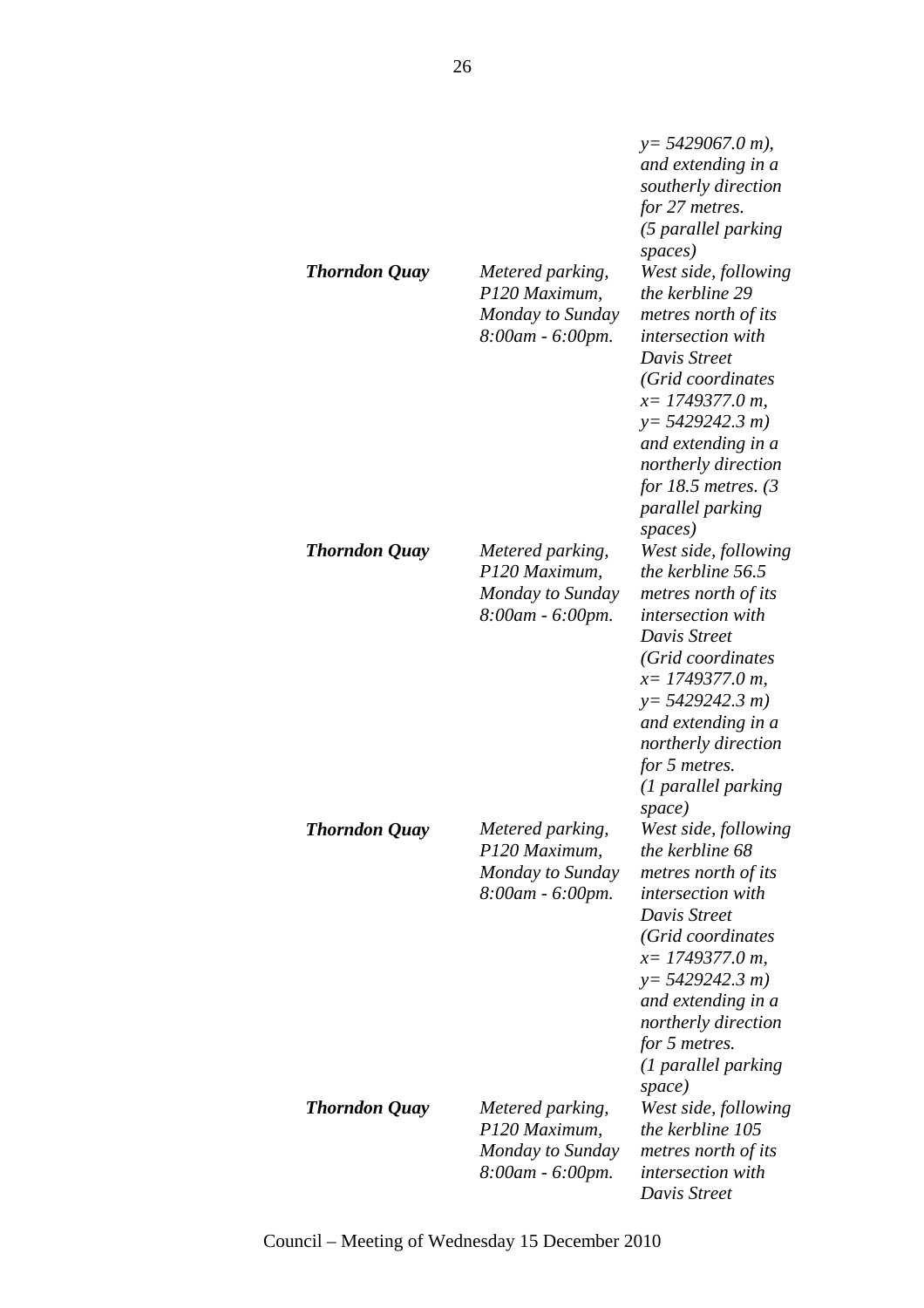| <b>Thorndon Quay</b> | Metered parking,<br>P120 Maximum,<br>Monday to Sunday<br>8:00am - 6:00pm. | (Grid coordinates<br>$x=$ 1749377.0 m,<br>$y=5429242.3 m$<br>and extending in a<br>northerly direction<br>for 9.5 metres.<br>(2 parallel parking<br>spaces)<br>West side, following<br>the kerbline 119.5<br>metres north of its<br><i>intersection</i> with<br>Davis Street<br>(Grid coordinates<br>$x=$ 1749377.0 m,<br>$y=5429242.3 m$<br>and extending in a<br>northerly direction<br>for 5 metres.<br>(1 parallel parking<br>space) |
|----------------------|---------------------------------------------------------------------------|------------------------------------------------------------------------------------------------------------------------------------------------------------------------------------------------------------------------------------------------------------------------------------------------------------------------------------------------------------------------------------------------------------------------------------------|
| Thorndon Quay        | Metered parking,<br>P120 Maximum,<br>Monday to Sunday<br>8:00am - 6:00pm. | West side, following<br>the kerbline 138.5<br>metres north of its<br><i>intersection with</i><br>Davis Street<br>(Grid coordinates<br>$x=$ 1749377.0 m,<br>$y=5429242.3 m$<br>and extending in a<br>northerly direction<br>for 12 metres.<br>(4 angled parking<br>spaces)                                                                                                                                                                |
| <b>Thorndon Quay</b> | Metered parking,<br>P120 Maximum,<br>Monday to Sunday<br>8:00am - 6:00pm. | West side, following<br>the kerbline 158.5<br>metres north of its<br><i>intersection with</i><br>Davis Street<br>(Grid coordinates<br>$x=1749377.0 m$ ,<br>$y = 5429242.3 m$<br>and extending in a<br>northerly direction<br>for 10 metres.<br>(4 angled parking<br>spaces)                                                                                                                                                              |
| <b>Thorndon Quay</b> | Metered parking,<br>P120 Maximum,<br>Monday to Sunday                     | West side, following<br>the kerbline 202.5<br>metres north of its                                                                                                                                                                                                                                                                                                                                                                        |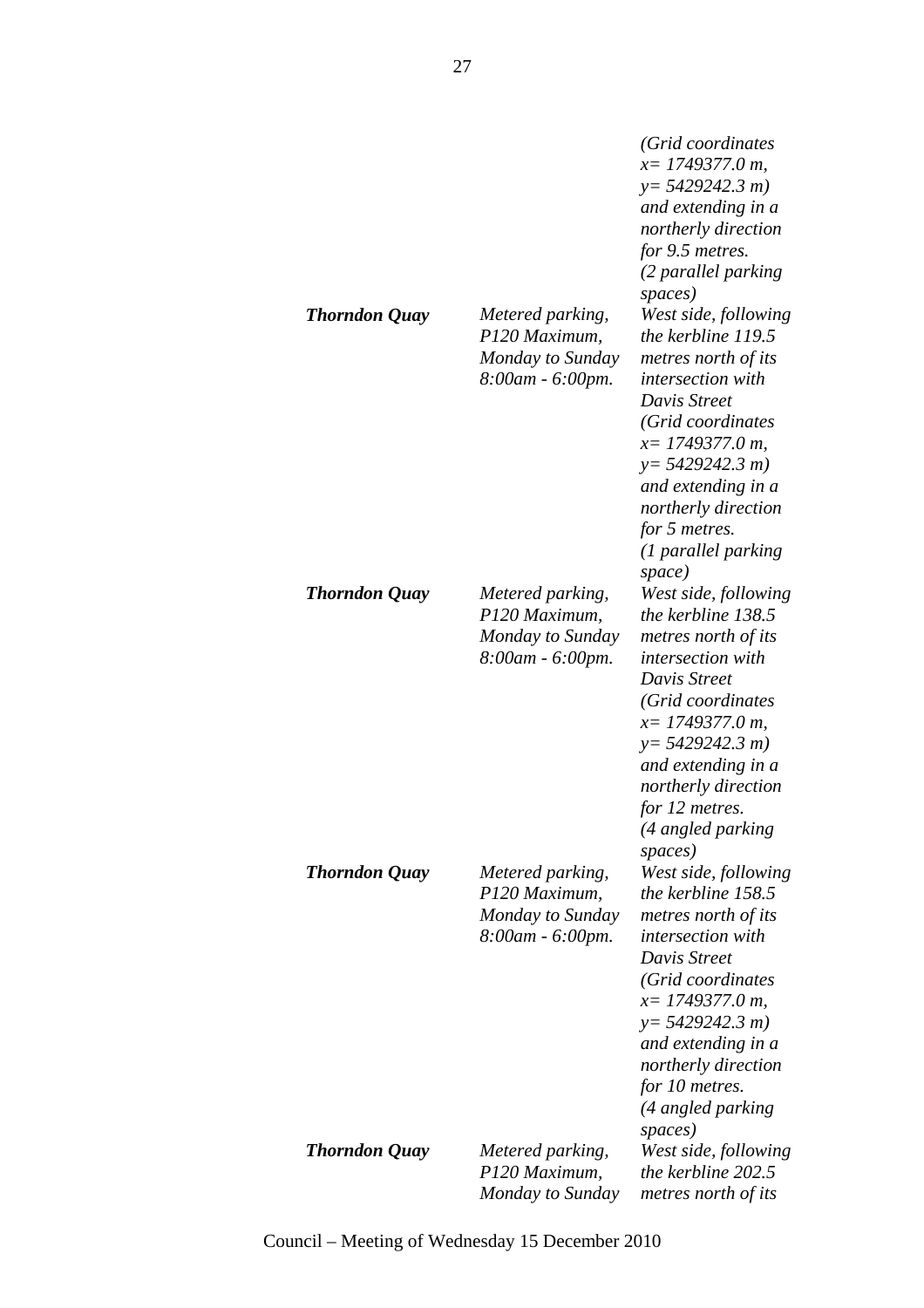|                      | 8:00am - 6:00pm.                                                          | <i>intersection</i> with<br>Davis Street<br>(Grid coordinates<br>$x=$ 1749377.0 m,<br>$y=5429242.3 m$<br>and extending in a<br>northerly direction<br>for 18 metres.<br>(6 angled parking<br>spaces)                                                                       |
|----------------------|---------------------------------------------------------------------------|----------------------------------------------------------------------------------------------------------------------------------------------------------------------------------------------------------------------------------------------------------------------------|
| <b>Thorndon Quay</b> | Metered parking,<br>P120 Maximum,<br>Monday to Sunday<br>8:00am - 6:00pm. | West side, following<br>the kerbline 228<br>metres north of its<br><i>intersection with</i><br>Davis Street<br>(Grid coordinates<br>$x=$ 1749377.0 m,<br>$y=5429242.3 m$<br>and extending in a<br>northerly direction<br>for 20 metres.<br>(8 angled parking<br>spaces)    |
| <b>Thorndon Quay</b> | Metered parking,<br>P120 Maximum,<br>Monday to Sunday<br>8:00am - 6:00pm. | West side, following<br>the kerbline 260<br>metres north of its<br><i>intersection with</i><br>Davis Street<br>(Grid coordinates<br>$x=$ 1749377.0 m,<br>$y=5429242.3 m$<br>and extending in a<br>northerly direction<br>for 36.5 metres.<br>(13 angled parking<br>spaces) |
| <b>Thorndon Quay</b> | Metered parking,<br>P120 Maximum,<br>Monday to Sunday<br>8:00am - 6:00pm. | West side, following<br>the kerbline 305<br>metres north of its<br><i>intersection with</i><br>Davis Street<br>(Grid coordinates<br>$x=$ 1749377.0 m,<br>$y=$ 5429242.3 m),<br>and extending in a<br>northerly direction<br>for 14 metres.<br>(5 angled parking<br>spaces) |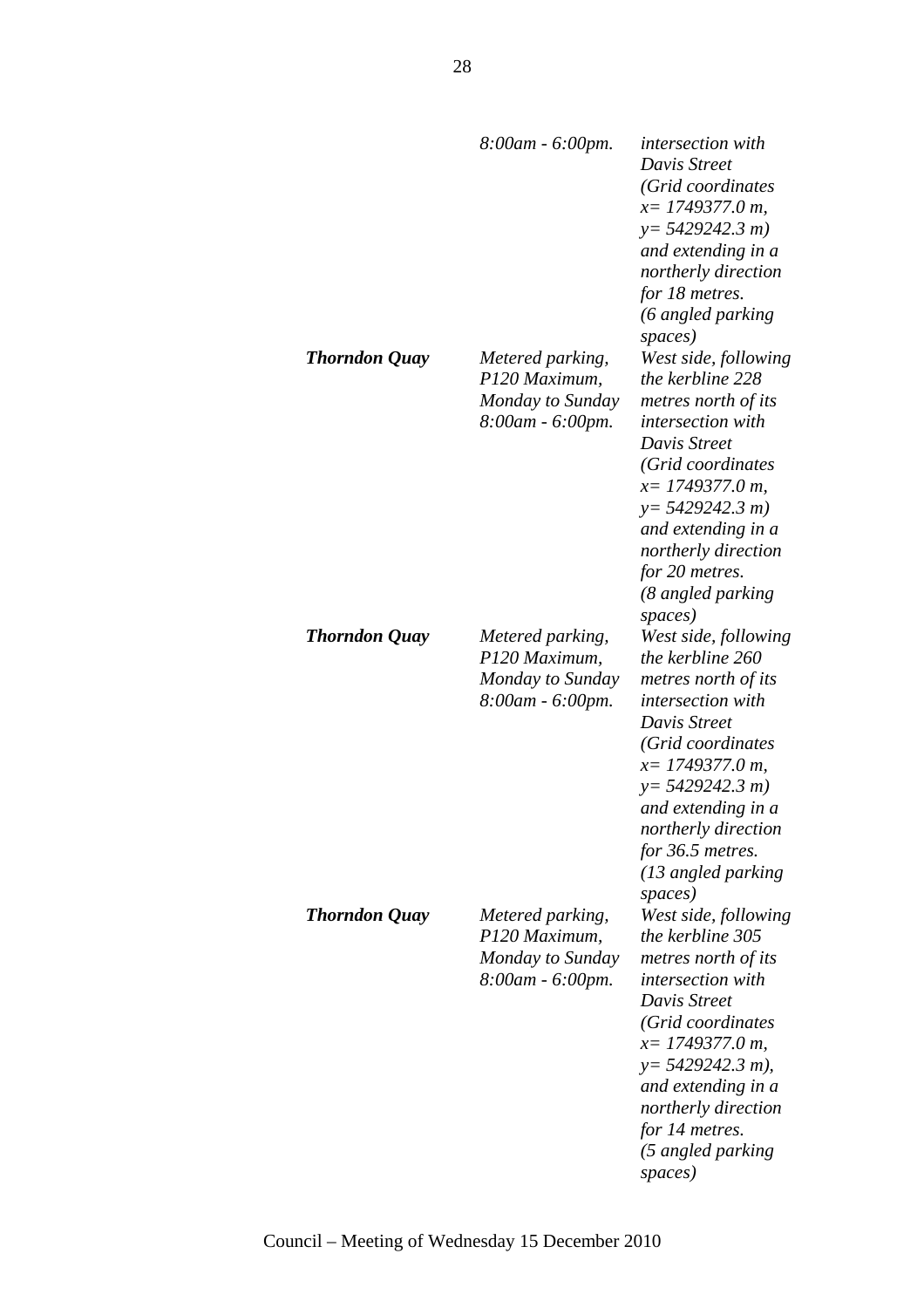| <b>Thorndon Quay</b> | Metered parking,<br>P120 Maximum,<br>Monday to Sunday<br>8:00am - 6:00pm. | West side, following<br>the kerbline 356.5<br>metres north of its<br><i>intersection with</i><br>Davis Street<br>(Grid coordinates<br>$x=$ 1749377.0 m,<br>$y=$ 5429242.3 m),<br>and extending in a<br>northerly direction<br>for 11.5 metres.<br>(2 parallel parking<br>spaces) |
|----------------------|---------------------------------------------------------------------------|----------------------------------------------------------------------------------------------------------------------------------------------------------------------------------------------------------------------------------------------------------------------------------|
| <b>Thorndon Quay</b> | Metered parking,<br>P120 Maximum,<br>Monday to Sunday<br>8:00am - 6:00pm. | West side, following<br>the kerbline 376<br>metres north of its<br><i>intersection with</i><br>Davis Street<br>(Grid coordinates<br>$x=$ 1749377.0 m,<br>$y = 5429242.3 m$ ,<br>and extending in a<br>northerly direction<br>for 17 metres.<br>(6 angled parking<br>spaces)      |
| <b>Thorndon Quay</b> | Metered parking,<br>P120 Maximum,<br>Monday to Sunday<br>8:00am - 6:00pm. | West side, following<br>the kerbline 399.5<br>metres north of its<br>intersection with<br>Davis Street<br>(Grid coordinates<br>$x=1749377.0 m$ ,<br>$y=$ 5429242.3 m),<br>and extending in a<br>northerly direction<br>for 18.5 metres.<br>(6 angled parking<br>spaces)          |
| <b>Thorndon Quay</b> | Metered parking,<br>P120 Maximum,<br>Monday to Sunday<br>8:00am - 6:00pm. | West side, following<br>the kerbline 425.5<br>metres north of its<br>intersection with<br>Davis Street<br>(Grid coordinates<br>$x=$ 1749377.0 m,<br>$y=$ 5429242.3 m),<br>and extending in a<br>northerly direction<br>for 5 metres.                                             |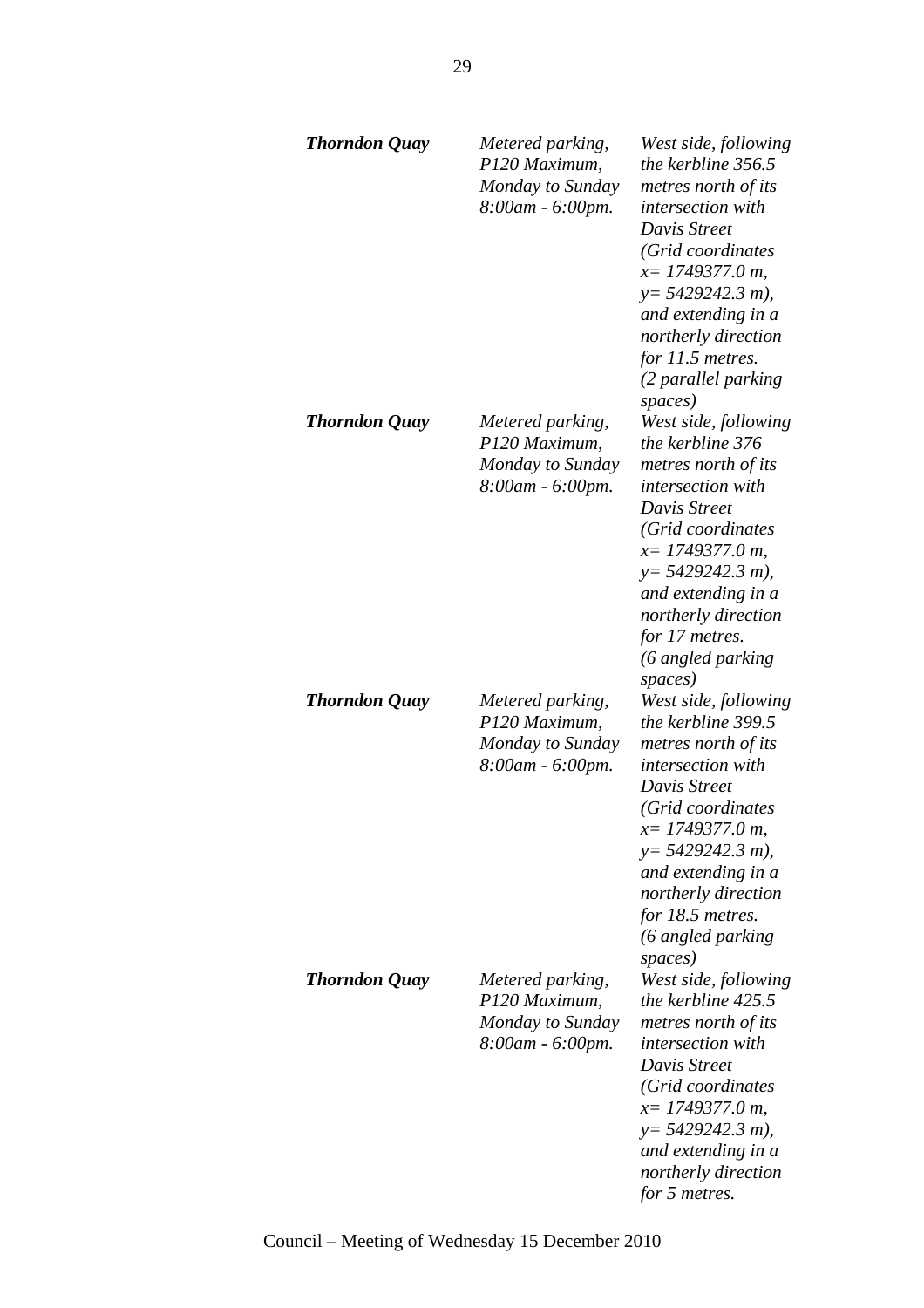| Thorndon Quay        | Metered parking,<br>P120 Maximum,<br>Monday to Sunday<br>8:00am - 6:00pm. | (2 angled parking<br>spaces)<br>West side, following<br>the kerbline 440.5<br>metres north of its<br><i>intersection</i> with<br>Davis Street<br>(Grid coordinates<br>$x=$ 1749377.0 m,<br>$y = 5429242.3 m$ ),<br>and extending in a<br>northerly direction<br>for 19 metres.<br>(6 angled parking |
|----------------------|---------------------------------------------------------------------------|-----------------------------------------------------------------------------------------------------------------------------------------------------------------------------------------------------------------------------------------------------------------------------------------------------|
| <b>Thorndon Quay</b> | Metered parking,<br>P120 Maximum,<br>Monday to Sunday<br>8:00am - 6:00pm. | spaces)<br>West side, following<br>the kerbline 466<br>metres north of its<br>intersection with<br>Davis Street<br>(Grid coordinates<br>$x=$ 1749377.0 m,<br>$y=$ 5429242.3 m),<br>and extending in a<br>northerly direction<br>for 6 metres.<br>(2 angled parking<br>spaces)                       |
| <b>Thorndon Quay</b> | Metered parking,<br>P120 Maximum,<br>Monday to Sunday<br>8:00am - 6:00pm. | West side, following<br>the kerbline 479<br>metres north of its<br>intersection with<br>Davis Street<br>(Grid coordinates<br>$x=$ 1749377.0 m,<br>$y = 5429242.3 m$ ),<br>and extending in a<br>northerly direction<br>for 25.5 metres.<br>(9 angled parking<br>spaces)                             |
| <b>Thorndon Quay</b> | Metered parking,<br>P120 Maximum,<br>Monday to Sunday<br>8:00am - 6:00pm. | West side, following<br>the kerbline 505.5<br>metres north of its<br><i>intersection with</i><br>Davis Street<br>(Grid coordinates<br>$x=$ 1749377.0 m,<br>$y = 5429242.3 m$ ),<br>and extending in a                                                                                               |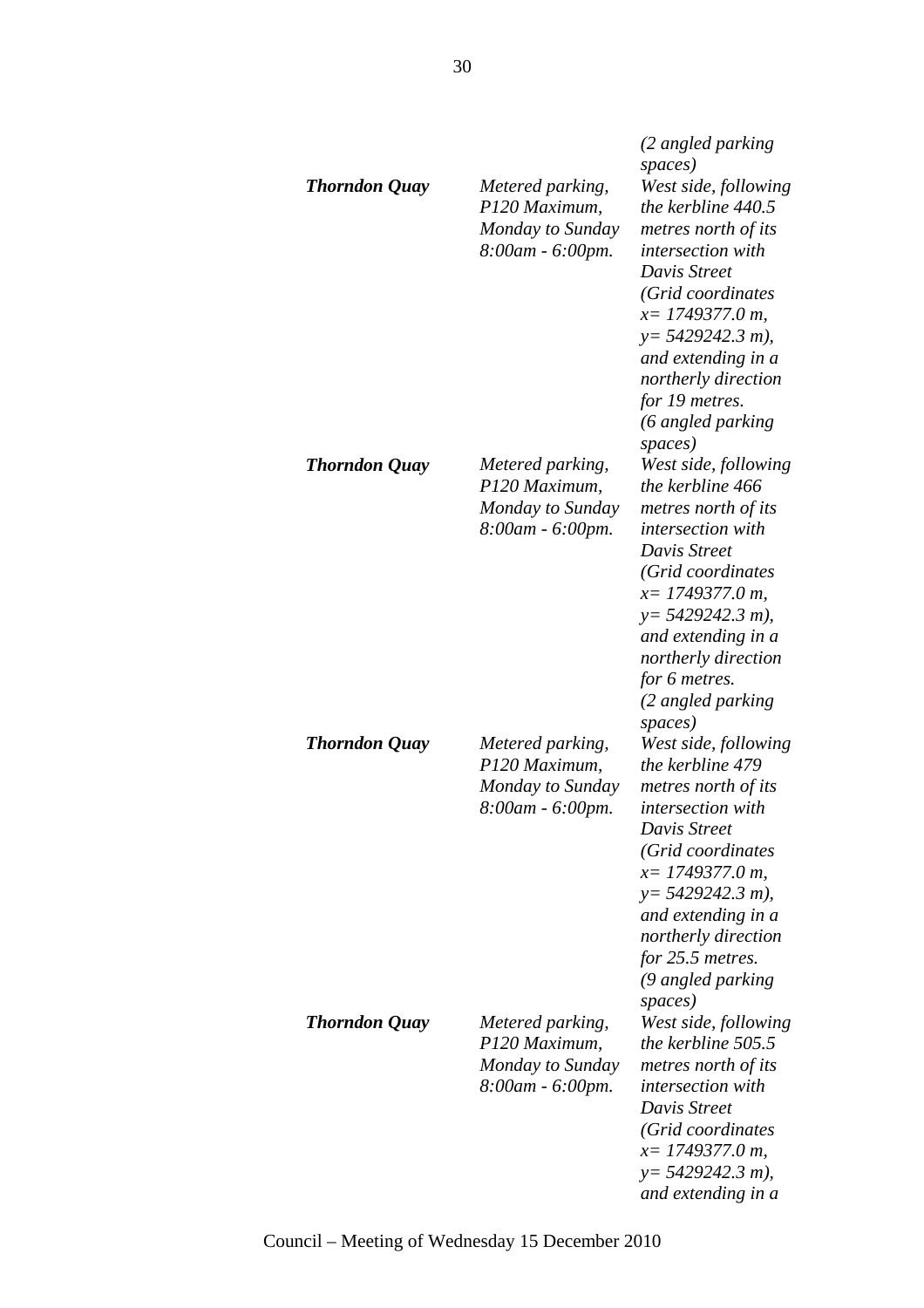| <b>Thorndon Quay</b> | Metered parking,<br>P120 Maximum,<br>Monday to Sunday<br>8:00am - 6:00pm.                                                                         | for 33 metres. $(11)$<br>angled parking<br>spaces)<br>West side, following<br>the kerbline 577<br>metres north of its<br>intersection with<br>Davis Street<br>(Grid coordinates<br>$x=$ 1749377.0 m,<br>$y=$ 5429242.3 m),<br>and extending in a<br>northerly direction<br>for 121 metres. |
|----------------------|---------------------------------------------------------------------------------------------------------------------------------------------------|--------------------------------------------------------------------------------------------------------------------------------------------------------------------------------------------------------------------------------------------------------------------------------------------|
| Thorndon Quay        | Metered parking,<br>P10 Hours<br>Maximum,<br>Monday to<br>Thursday 8:00am -<br>6:00pm, Friday<br>8:00am - 8:00pm,<br>Saturday<br>8:00am - 6:00pm. | West side, following<br>the kerbline 726<br>metres north of its<br>intersection with<br>Davis Street<br>(Grid coordinates<br>$x=$ 1749377.0 m,<br>$y = 5429242.3 m$ ,<br>and extending in a<br>northerly direction<br>for 58 metres.<br>(19 angle parking<br>spaces)                       |

*northerly direction* 

*Add to Schedule H of the Traffic Restrictions Schedule* 

| Column One           | Column Two              | <b>Column Three</b>                                                                                                                                                               |
|----------------------|-------------------------|-----------------------------------------------------------------------------------------------------------------------------------------------------------------------------------|
| <b>Thorndon Quay</b> | Pedestrian<br>crossing. | East side, following<br>the kerbline 441.5<br>metres south of its<br><i>intersection with</i><br>Hutt Road<br>(Grid Coordinates<br>$x=1749218.1 m$<br>$y = 5430001.8$ m).         |
| <b>Thorndon Quay</b> | Pedestrian<br>crossing. | West side, following<br>the kerbline 237<br>metres northeast of<br><i>its intersection with</i><br>Moore Street<br>(Grid coordinates<br>$x=1749216.8 m$ ,<br>$y = 5429067.3 m$ ). |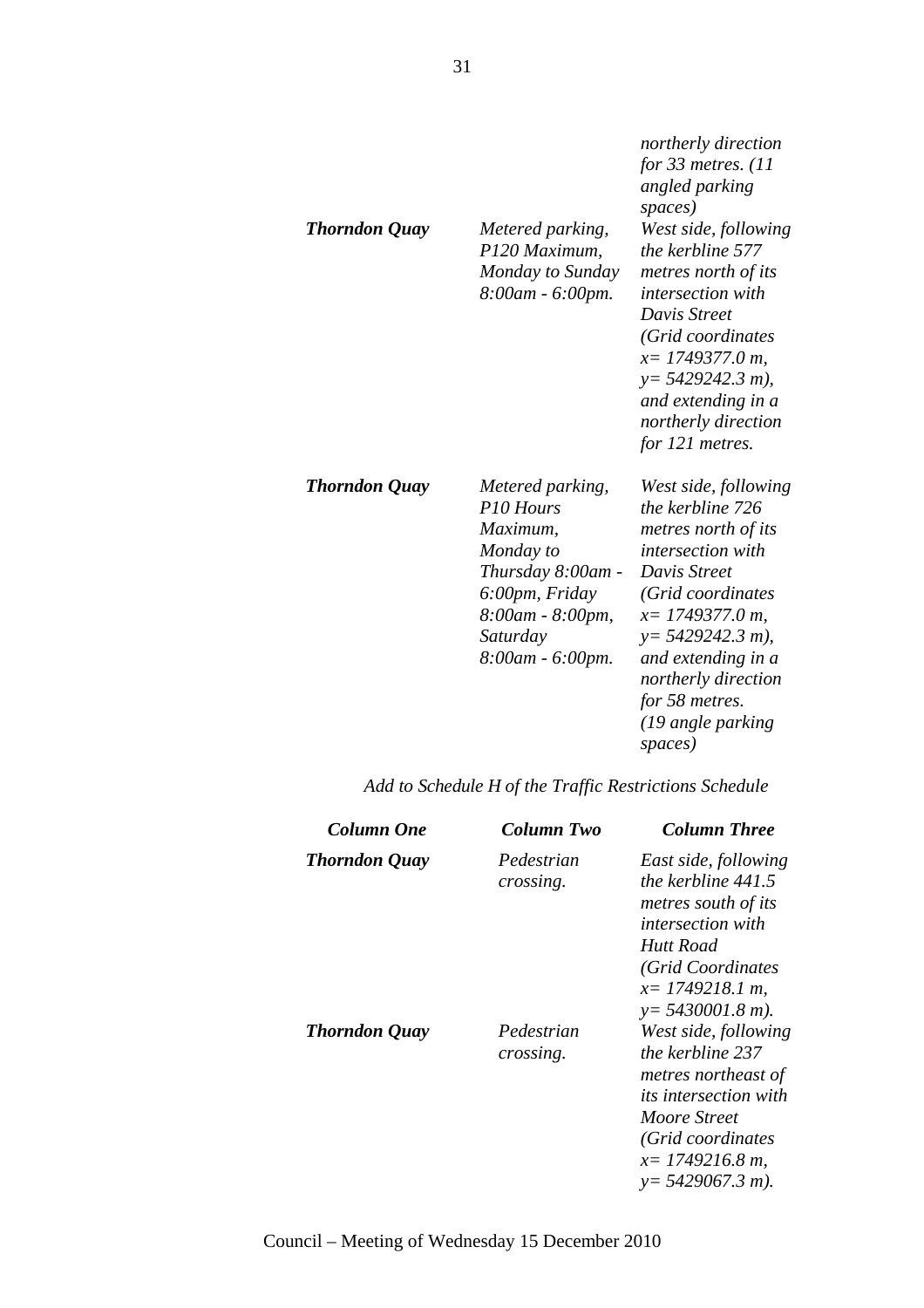| Thorndon Quay | Pedestrian<br>crossing. | Northwest side,<br>following the<br>kerbline 8.5 metres<br>of its intersection<br>with<br>Moore Street |
|---------------|-------------------------|--------------------------------------------------------------------------------------------------------|
|               |                         | (Grid coordinates<br>$x=$ 1749211.1 m,<br>$y = 5429067.0 m$ .                                          |

*(b) Time limited P10 – Kinghorne Street– Strathmore (TR102-10)* 

*Add to Schedule A (Time Limited Parking) of the Traffic Restrictions Schedule* 

| Column One<br>Kinghorne Street | Column Two<br><i>P10</i> ,                                                                            | <b>Column Three</b>                                                                                                                                                                                                                                                                 |
|--------------------------------|-------------------------------------------------------------------------------------------------------|-------------------------------------------------------------------------------------------------------------------------------------------------------------------------------------------------------------------------------------------------------------------------------------|
|                                | Monday to<br>Friday<br>$8:00$ am $-$<br>9:00am<br>12:45pm<br>$2:45$ <i>pm during</i><br>school terms. | South side,<br>commencing 42<br>metres west of its<br>prolongation of the<br>eastern kerbline of<br>Glamis Avenue<br>(Grid coordinates<br>$x=$ 1752430.8 m,<br>$y = 5423285.4 m$ ),<br>extending in a<br>westerly direction<br>following the<br>southern kerbline for<br>11 metres. |

*(c) Time limited (P15) & Resident parking – Adelaide Road– Newtown (TR103-10)* 

*Add to Schedule A (Time Limited Parking) of the Traffic Restrictions Schedule* 

| Column One    | Column Two           | <b>Column Three</b>      |
|---------------|----------------------|--------------------------|
| Adelaide Road | <i>P15,</i>          | East side,               |
|               | Monday to            | commencing 52            |
|               | Saturday             | metres south of its      |
|               | $8:00$ am $-$        | <i>intersection with</i> |
|               | $6:00 \, \text{pm}.$ | <b>Riddiford Street</b>  |
|               |                      | (Grid coordinates        |
|               |                      | $x=1748829.3 m$          |
|               |                      | $y = 5425588.0 m$ , and  |
|               |                      | extending in a           |
|               |                      | southerly direction      |
|               |                      | following the eastern    |
|               |                      |                          |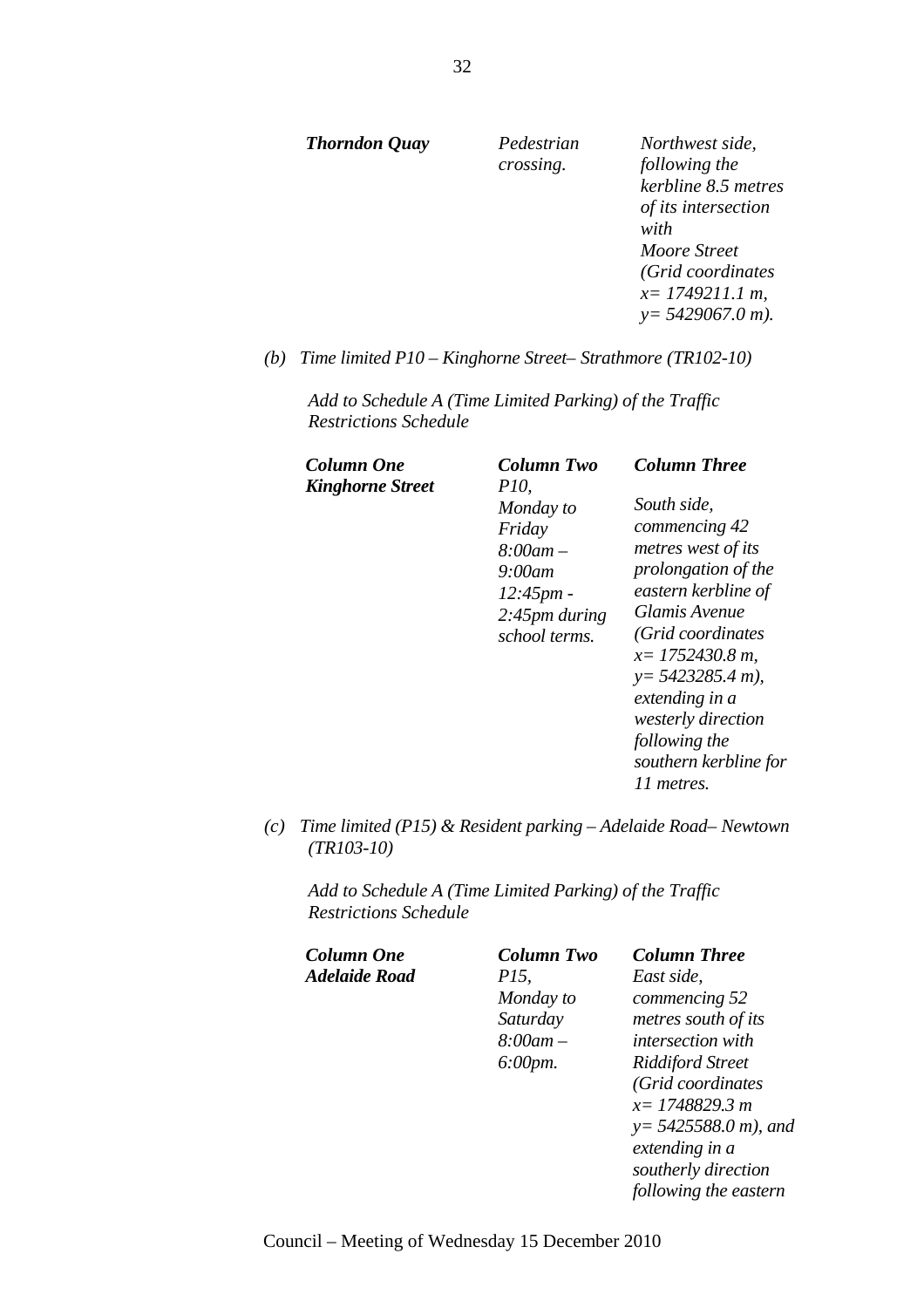*kerbline for 10.5 metres.* 

*Add to Schedule E (Residents Parking) of the Traffic Restrictions Schedule* 

| Column One    | Column Two            | <b>Column Three</b>      |
|---------------|-----------------------|--------------------------|
| Adelaide Road | Resident              | East side, commencing    |
|               | <i>parking -</i>      | 62.5 metres south of its |
|               | displaying an         | intersection with        |
|               | authorised            | <b>Riddiford Street</b>  |
|               | resident vehicle      | (Grid coordinates        |
|               | <i>parking permit</i> | $x=1748829.3 m$          |
|               | only,                 | $y = 5425588.0 m$ , and  |
|               | at all times.         | extending in a           |
|               |                       | southerly direction      |
|               |                       | following the eastern    |
|               |                       | kerbline for 11.5        |
|               |                       | metres.                  |
|               |                       |                          |

*(d) Class restricted (Tour bus stop) – Aitken Street– Thorndon (TR104-10)* 

*Delete from Schedule D (No Stopping Restrictions) of the Traffic Restrictions Schedule* 

*Aitken Street No stopping, at all times.*

*Column One Column Two Column Three North side, commencing 5.5 metres east of its intersection with Molesworth Street (Grid Coordinates X=2658913.372992 m, Y=5990689.297532 m) and extending in an easterly direction following the kerbline for 15.5 metres.* 

*Delete from Schedule F (Metered Parking) of the Traffic Restrictions Schedule* 

| Column One    | <b>Column Two</b> | <b>Column Three</b>      |
|---------------|-------------------|--------------------------|
| Aitken Street | Metered           | North side,              |
|               | parking,          | commencing 21            |
|               | <i>P120</i>       | metres east of its       |
|               | Maximum,          | intersection with        |
|               | Monday to         | <b>Molesworth Street</b> |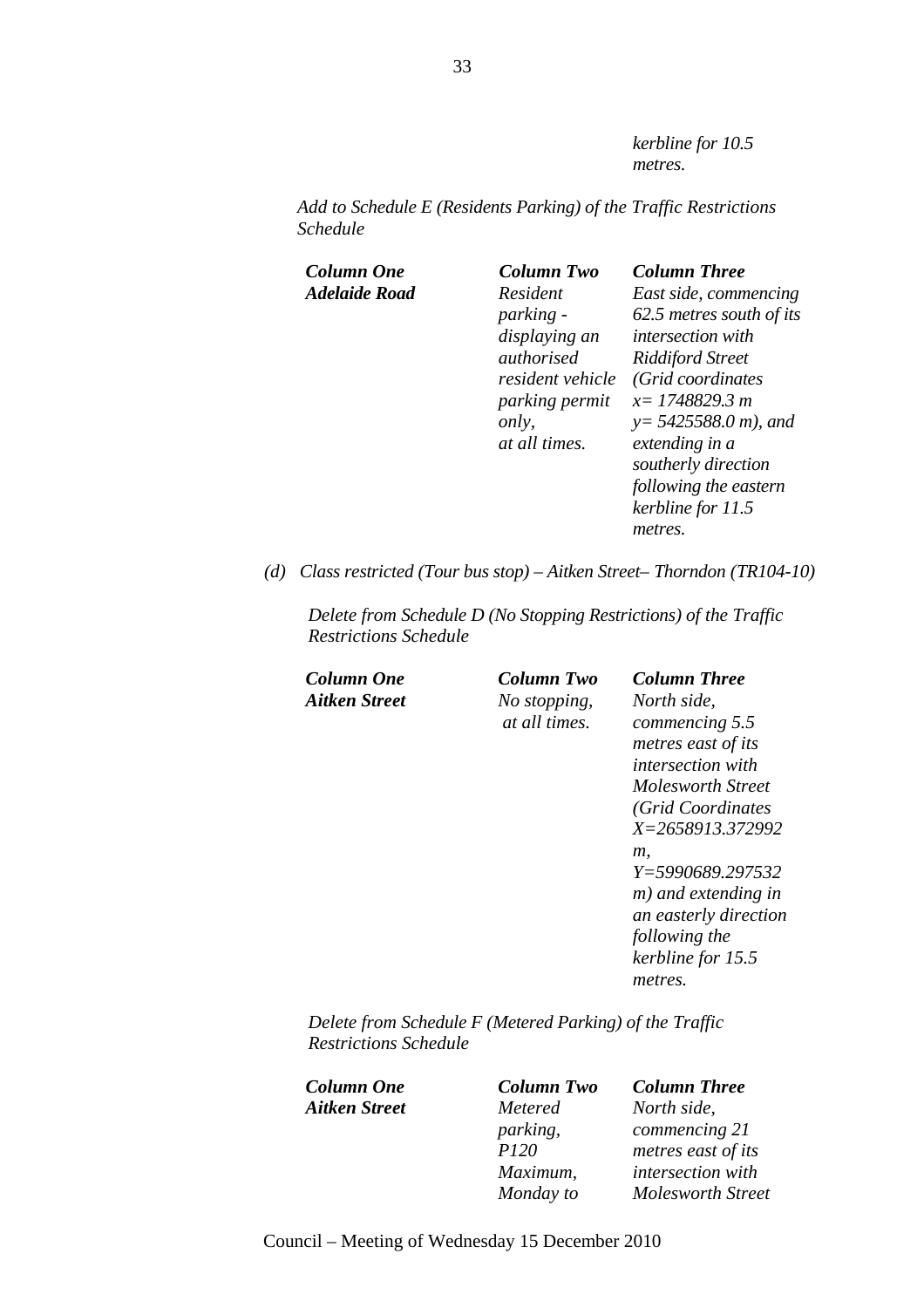| Thursday       | (Grid coordinates   |
|----------------|---------------------|
| 8:00am -       | $x=1748891.7 m$ ,   |
| 6:00pm,        | $y = 5428977.1 m$ , |
| Friday         | and extending in an |
| 8:00am -       | easterly direction  |
| 8:00pm,        | following the       |
| Saturday and   | kerbline for 48     |
| Sunday         | metres. (8 parallel |
| 8:00 - 6:00pm. | carparks)           |

*Add to Schedule D (No Stopping Restrictions) of the Traffic Restrictions Schedule* 

| Column One    |  |
|---------------|--|
| Aitken Street |  |

*Aitken Street No stopping, at all times.* 

*Column One Column Two Column Three North side, commencing 5.5 metres east of its intersection with Molesworth Street (Grid coordinates x= 1748891.7 m, y= 5428977.1 m), and extending in an easterly direction following the kerbline for 8.5 metres.* 

*Add to Schedule B (Restricted Parking) of the Traffic Restrictions Schedule* 

| Column One    | Column Two     | <b>Column Three</b>      |
|---------------|----------------|--------------------------|
| Aitken Street | Tour bus stop, | North side.              |
|               | Monday to      | commencing 14            |
|               | Sunday 9:00am  | metres east of its       |
|               | $-6:00$ pm.    | <i>intersection with</i> |
|               |                | Molesworth Street        |
|               |                | (Grid coordinates        |
|               |                | $x=1748891.7 m$          |
|               |                | $y = 5428977.1 m$ ,      |
|               |                | and extending in an      |
|               |                | easterly direction       |
|               |                | following the            |
|               |                | kerbline for 12          |
|               |                | metres.                  |
|               |                |                          |
|               |                |                          |

*Add to Schedule F (Metered Parking) of the Traffic Restrictions Schedule*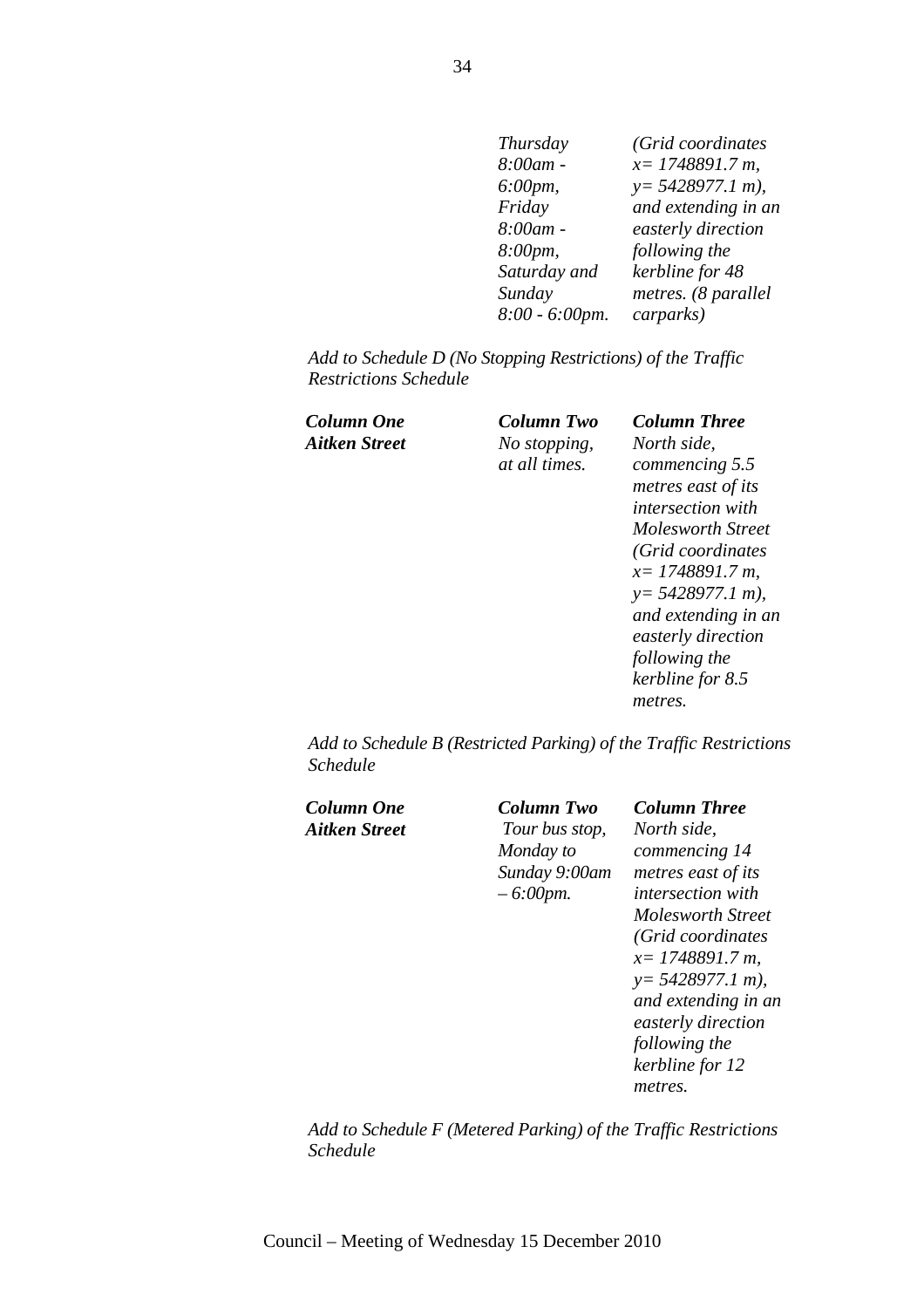| Column One    | Column Two           | <b>Column Three</b>      |
|---------------|----------------------|--------------------------|
| Aitken Street | <i>Metered</i>       | North side,              |
|               | parking,             | commencing 26            |
|               | <i>P120</i>          | metres east of its       |
|               | Maximum,             | <i>intersection with</i> |
|               | Monday to            | Molesworth Street        |
|               | Thursday             | (Grid coordinates        |
|               | $8:00$ am -          | $x=1748891.7 m$ ,        |
|               | 6:00pm, Friday       | $y = 5428977.1 m$ ,      |
|               | $8:00$ am -          | and extending in an      |
|               | 8:00pm,              | easterly direction       |
|               | Saturday and         | following the            |
|               | Sunday               | kerbline for 43          |
|               | $8:00$ am -          | metres.                  |
|               | $6:00 \, \text{pm}.$ |                          |
|               |                      |                          |

*(e) Time limited (P60) & No stopping at all times – Elizabeth Street– Mt Victoria (TR107-10)* 

*Delete from Schedule A (Time Limited Parking) of the Traffic Restrictions Schedule* 

| <b>Column One</b>       | <b>Column Two</b> | <b>Column Three</b>     |
|-------------------------|-------------------|-------------------------|
| <b>Elizabeth Street</b> | <i>P15</i> ,      | South side,             |
|                         | Monday to         | commencing 7.5          |
|                         | Saturday 8:00     | metres west of it       |
|                         | $am - 6:00pm.$    | intersection with       |
|                         |                   | <b>Moncrieff Street</b> |
|                         |                   | extending in a          |
|                         |                   | wortorby divooti        |

*South side, commencing 7.5 metres west of its intersection with Moncrieff Street and extending in a westerly direction following the southern kerbline for 27 metres.* 

*Delete from Schedule D (No Stopping Restrictions) of the Traffic Restrictions Schedule* 

*Column One Column Two Column Three Elizabeth Street No stopping,* 

*at all times.*

*South side, commencing 4 metres south of its intersection with Moncrieff Street and extending in a westerly direction following the southern kerbline for 3.5 metres.*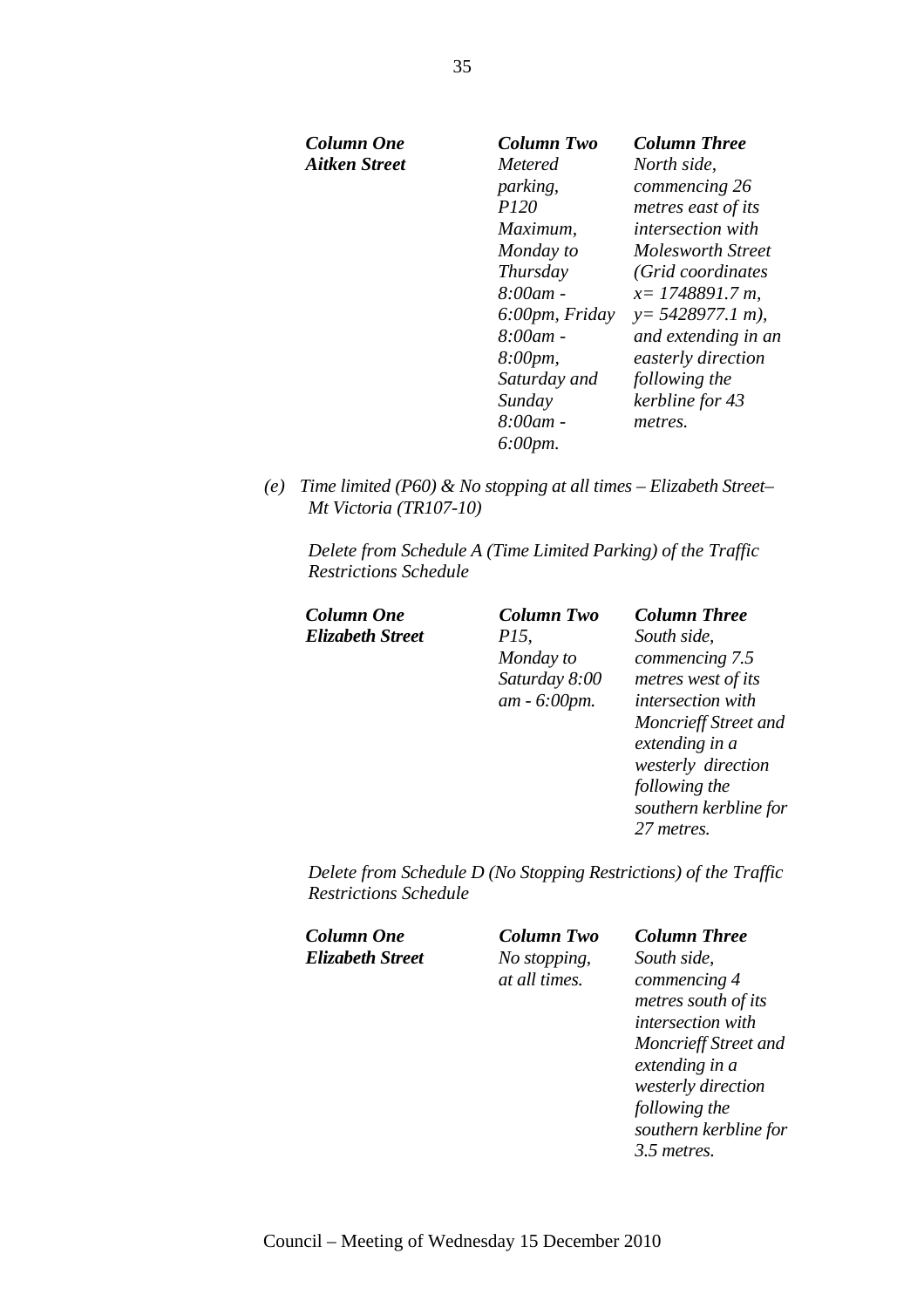*Add to Schedule D (No Stopping Restrictions) of the Traffic Restrictions Schedule* 

| Column One       | Column Two                    | <b>Column Three</b>                                                                                                          |
|------------------|-------------------------------|------------------------------------------------------------------------------------------------------------------------------|
| Elizabeth Street | No stopping,<br>at all times. | South side,<br>commencing from its<br>intersection with<br><b>Moncrieff Street</b><br>(Grid coordinates<br>$x=1749419.8 m$ , |
|                  |                               | $y = 5426819.1 m$ ,<br>and extending in a<br>westerly direction<br>following the<br>southern kerbline for<br>12.5 metres.    |

*Add to Schedule A (Time Limited Parking) of the Traffic Restrictions Schedule* 

| Column One       | Column Two    | <b>Column Three</b>      |
|------------------|---------------|--------------------------|
| Elizabeth Street | <i>P30,</i>   | South side,              |
|                  | Monday to     | commencing 12.5          |
|                  | Sunday 8:00am | metres west of its       |
|                  | $-6:00$ pm.   | <i>intersection with</i> |
|                  |               | <b>Moncrieff Street</b>  |
|                  |               | (Grid coordinates        |
|                  |               | $x=1749419.8 m$ ,        |
|                  |               | $y = 5426819.1 m$ ,      |
|                  |               | and extending in a       |
|                  |               | westerly direction       |
|                  |               | following the            |
|                  |               | southern kerbline for    |
|                  |               | 5.5 metres.              |
|                  |               |                          |

*Add to Schedule A (Time Limited Parking) of the Traffic Restrictions Schedule* 

| Column Two  | <b>Column Three</b>      |
|-------------|--------------------------|
| P60,        | South side,              |
| Monday to   | commencing 18            |
| Saturday    | metres west of its       |
| $8:00$ am – | <i>intersection</i> with |
| 6:00pm.     | <b>Moncrieff Street</b>  |
|             | (Grid coordinates        |
|             | $x=1749419.8 m$ ,        |
|             | $y = 5426819.1 m$ ,      |
|             | and extending in a       |
|             | westerly direction       |
|             | following the            |
|             |                          |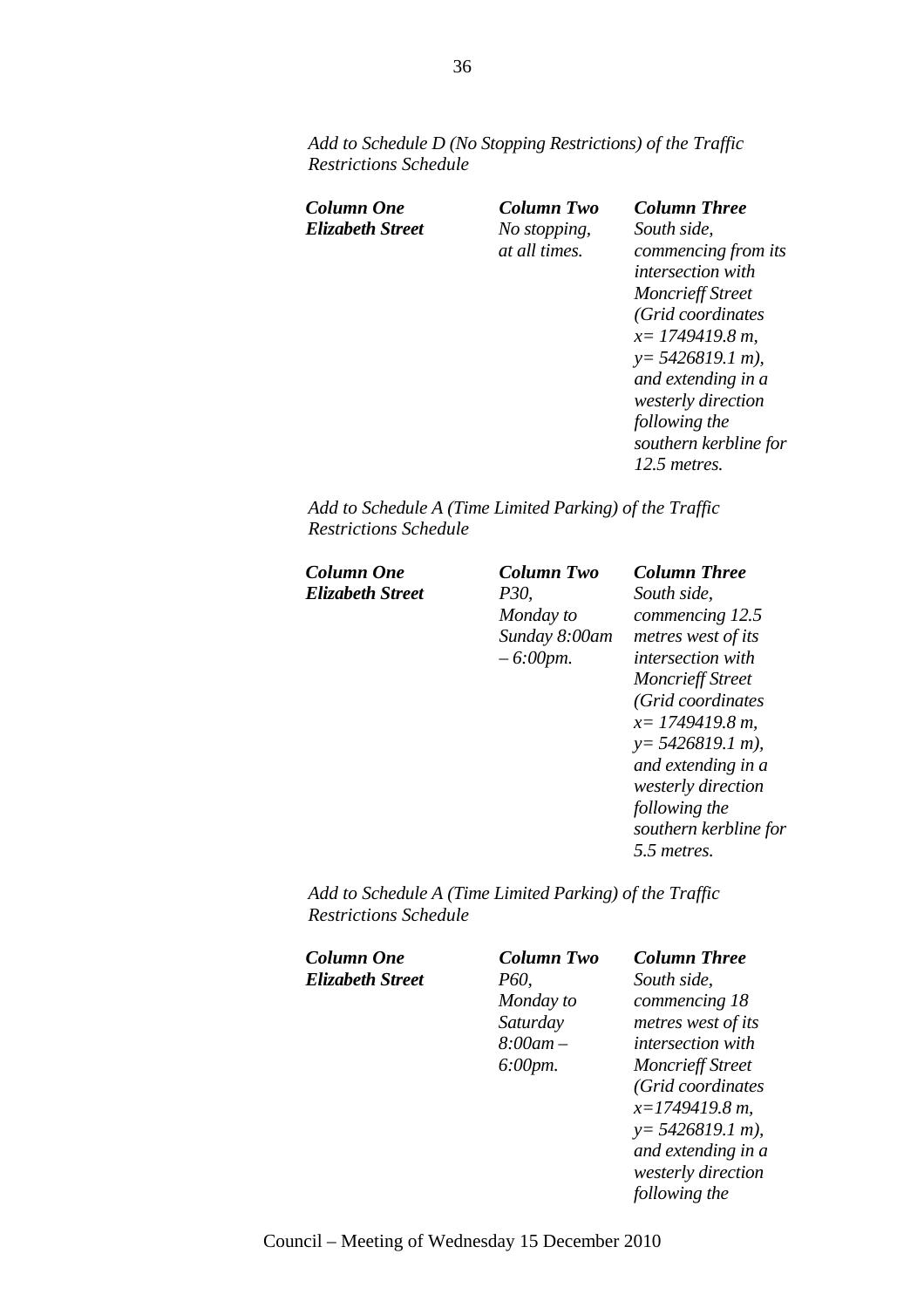*southern kerbline for 17.5 metres.* 

*(f) Time limited (P60) & No stopping at all times – Kingsford Smith Street– Rongotai (TR108-10)* 

*Add to Schedule A (Time Limited Parking) of the Traffic Restrictions Schedule* 

| Column One<br><b>Kingsford Smith Street</b> | Column Two<br><i>P120,</i><br>Monday to<br>Saturday<br>$8:00am -$<br>6:00pm. | <b>Column Three</b><br>West side,<br>commencing 25.5<br>metres north of its<br><i>intersection with</i><br>Lyall Parade<br>(Grid coordinates<br>$x=1750644.9 m$ ,<br>$y=5423271.6$ m),<br>extending in a<br>northerly direction<br>following the western<br>kerbline for 27.5<br>metres. |
|---------------------------------------------|------------------------------------------------------------------------------|------------------------------------------------------------------------------------------------------------------------------------------------------------------------------------------------------------------------------------------------------------------------------------------|
| <b>Kingsford Smith Street</b>               | P60,<br>Monday to<br>Saturday<br>$8:00$ am $-$<br>6:00pm.                    | West side,<br>commencing 118<br>metres north of its<br><i>intersection</i> with<br>Lyall Parade<br>(Grid coordinates<br>$x=$ 1750644.9 m,<br>$y=5423271.6$ m),<br>extending in a<br>northerly direction<br>following the western<br>kerbline for 20<br>metres.                           |

*Add to Schedule D (No Stopping Restrictions) of the Traffic Restrictions Schedule* 

| <b>Column One</b><br><b>Kingsford Smith Street</b> | Column Two<br>No stopping,<br>at all times. | <b>Column Three</b><br>West side.<br>commencing 52.5<br>metres north of its<br>intersection with<br>Lyall Parade<br>(Grid coordinates<br>$x=$ 1750644.9 m,<br>$y=5423271.6$ m),<br>extending in a |
|----------------------------------------------------|---------------------------------------------|---------------------------------------------------------------------------------------------------------------------------------------------------------------------------------------------------|
|----------------------------------------------------|---------------------------------------------|---------------------------------------------------------------------------------------------------------------------------------------------------------------------------------------------------|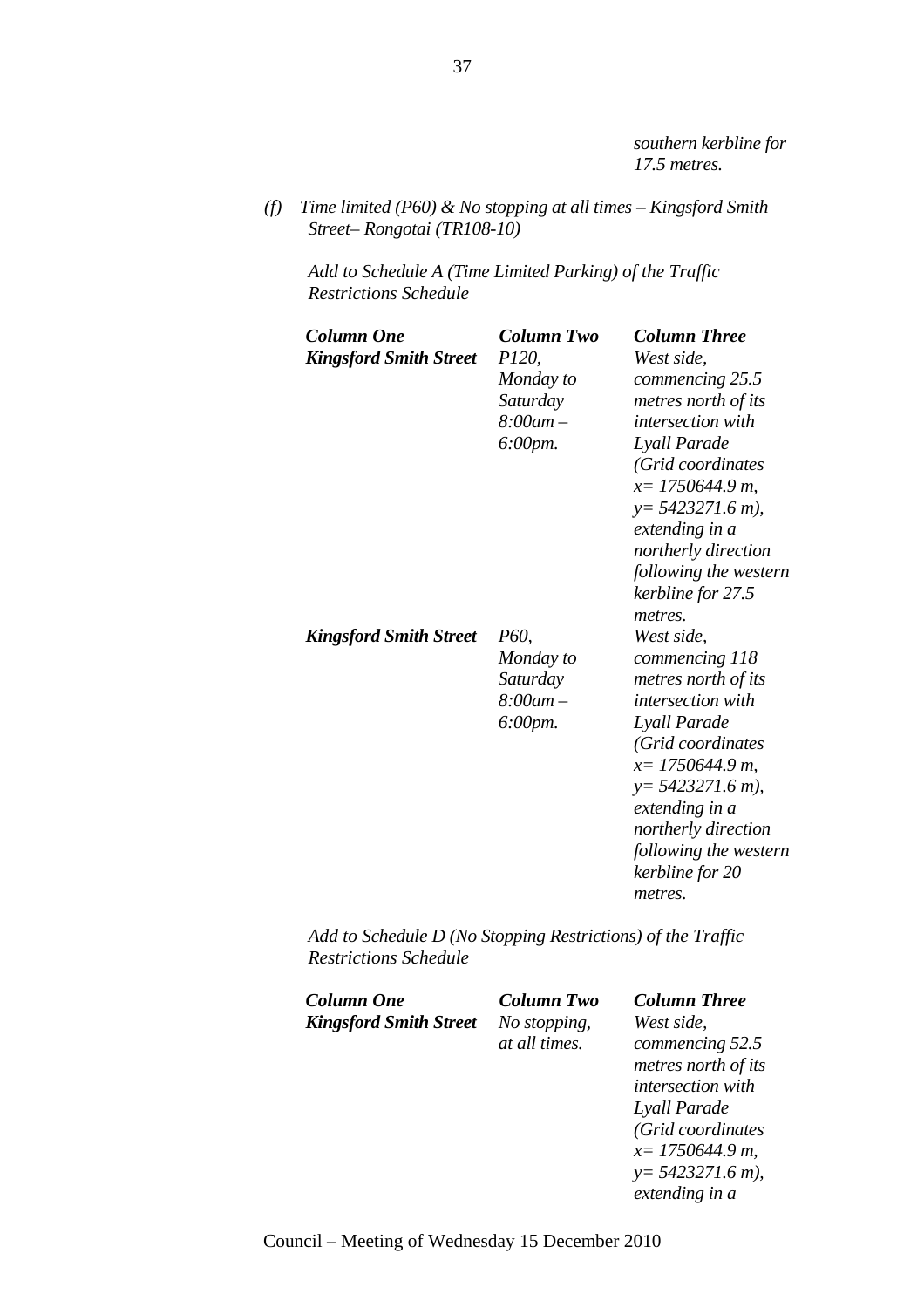| <b>Kingsford Smith Street</b><br>West side.<br>No stopping,<br><i>at all times.</i><br>commencing 101.5<br>metres north of its<br><i>intersection with</i><br>Lyall Parade<br>(Grid coordinates<br>$x=1750644.9 m$ ,<br>$y=5423271.6$ m),<br>extending in a<br>northerly direction<br>kerbline for 16.5<br>metres. |  | northerly direction<br>following the western<br>kerbline for 8.5<br>metres. |
|--------------------------------------------------------------------------------------------------------------------------------------------------------------------------------------------------------------------------------------------------------------------------------------------------------------------|--|-----------------------------------------------------------------------------|
|                                                                                                                                                                                                                                                                                                                    |  | following the western                                                       |

*(g) Time limited (P10) – Bowen Street– Lambton (TR109-10)* 

*Delete from Schedule D (No Stopping Restrictions) of the Traffic Restrictions Schedule* 

*Column One Column Two Column Three Bowen Street Clearway, Monday to Friday 4:00pm – 6:00pm. South side, commencing 29 metres west of its intersection with The Terrace (Grid Coordinates X=2658717.419746 m, Y=5990477.344501 m) and extending initially in a westerly direction, and then following the direction of the kerbline for a total of 478.5 metres.* 

*Add to Schedule A (Time Limited Parking) of the Traffic Restrictions Schedule* 

*Column One Column Two Column Three Bowen Street P10, Monday to Sunday 8:00am – 6:00pm. South side, commencing 29 metres west of its intersection with The Terrace*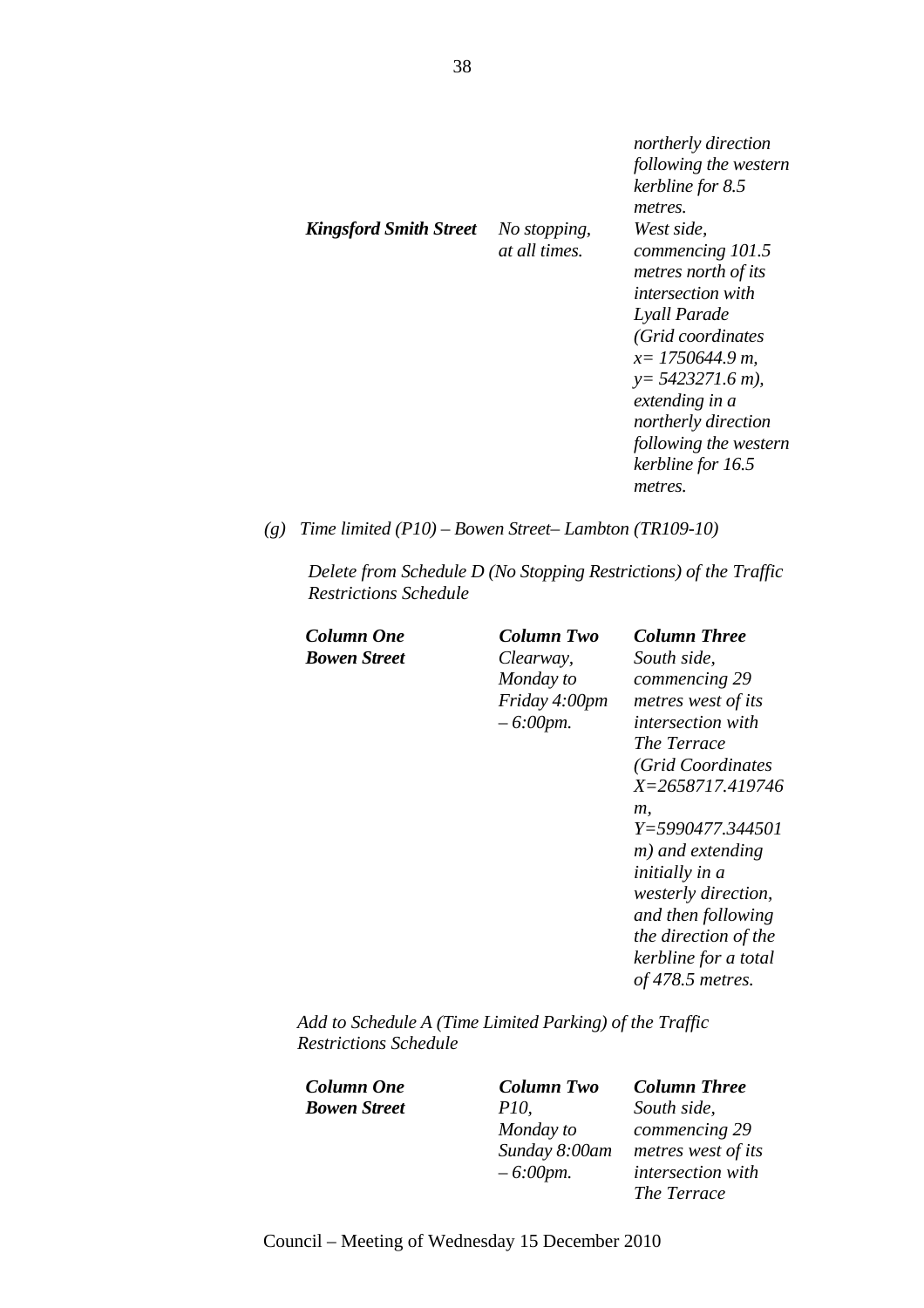*(Grid coordinates x= 1748696.9 m, y= 5428766.8 m), and extending in a westerly direction following the kerbline for 17 metres. (3 parallel parking spaces)* 

*Add to Schedule D (No Stopping Restrictions) of the Traffic Restrictions Schedule* 

*Bowen Street Clearway,* 

*Monday to Friday 4:00pm – 6:00pm.*

*Column One Column Two Column Three South side, commencing 46 metres west of its intersection with The Terrace (Grid coordinates x= 1748696.9 m, y= 5428766.8 m), and extending initially in a westerly direction, and then following the direction of the kerbline for a total of 461.5 metres.* 

*(h) Time limited (P5) & No stopping at all times - Pipitea Street– Thorndon (TR114-10)* 

*Delete from Schedule B (Restricted Parking) of the Traffic Restrictions Schedule* 

*Column One Column Two Column Three Pipitea Street Bus Stop 8am to 9am*

*North side, commencing 33 metres east of its intersection with Murphy Street (Grid Coordinates X=2659085.88924 m, Y=5990844.492907 m) and extending in an easterly direction following the kerbline*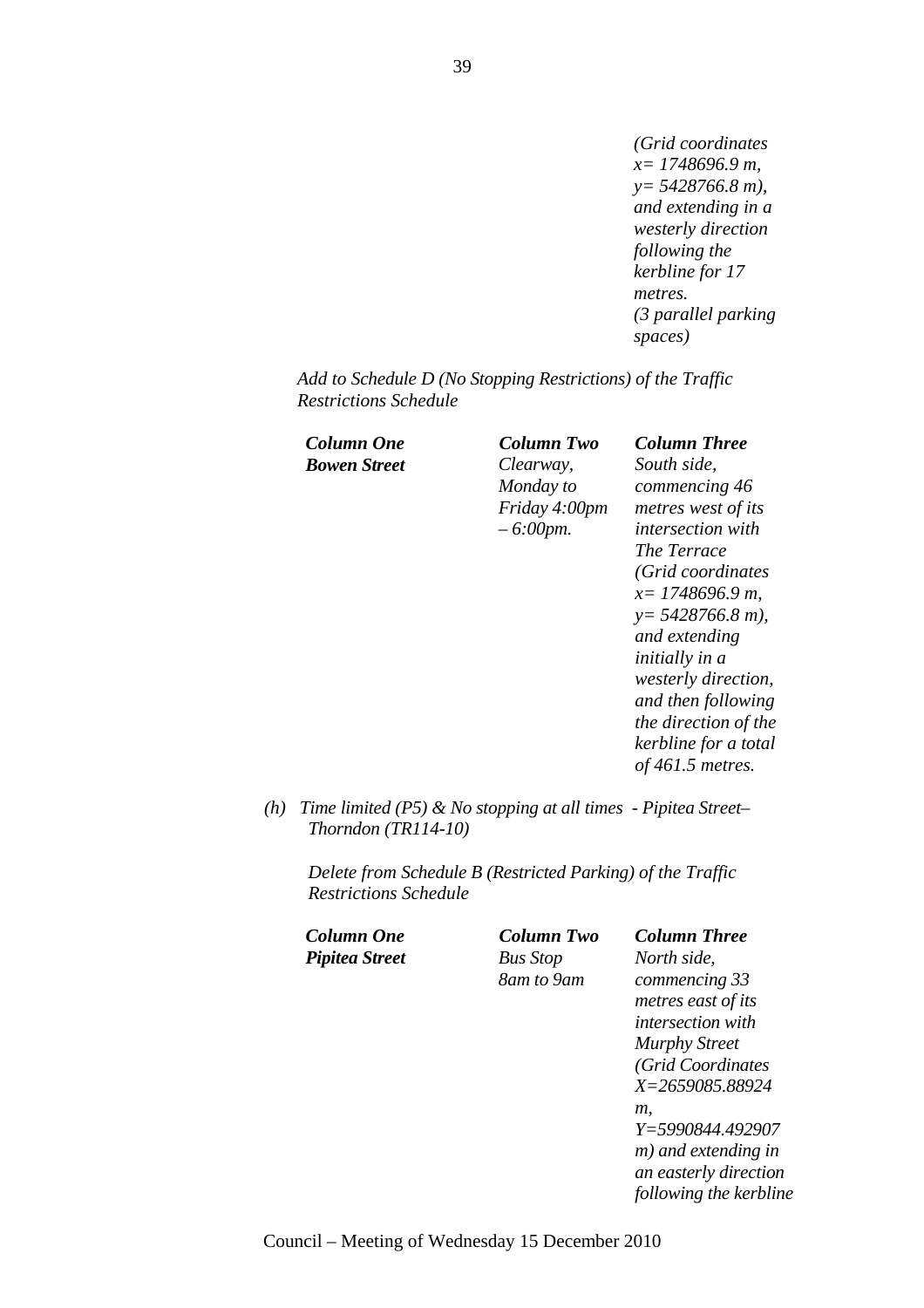*for 20 metres.* 

| <b>Column One</b><br><b>Pipitea Street</b> | <b>Column Two</b><br>No Stopping,<br>At All Times. | <b>Column Three</b><br>North side,<br>commencing 5 metres<br>east of its intersection<br>with<br><b>Murphy Street</b><br>(Grid Coordinates<br>$X = 2659085.88924 m$ ,<br>$Y=5990844.492907 m$<br>and extending in an<br>easterly direction<br>following the kerbline<br>for 28 metres. |
|--------------------------------------------|----------------------------------------------------|----------------------------------------------------------------------------------------------------------------------------------------------------------------------------------------------------------------------------------------------------------------------------------------|
| <b>Pipitea Street</b>                      | No Stopping,<br>At All Times.                      | North side,<br>commencing 53 metres<br>east of its intersection<br>with<br><b>Murphy Street</b><br>(Grid Coordinates<br>$X = 2659085.88924 m$ ,<br>$Y=5990844.492907 m$<br>and extending in an<br>easterly direction<br>following the kerbline<br>for 7.5 metres.                      |
| <b>Pipitea Street</b>                      | No Stopping,<br>At All Times.                      | North side,<br>commencing 65.5<br>metres east of its<br><i>intersection</i> with<br><b>Murphy Street</b><br>(Grid Coordinates<br>$X = 2659085.88924 m$<br>$Y=5990844.492907 m$<br>and extending in an<br>easterly direction<br>following the kerbline<br>for 10 metres.                |
| <b>Pipitea Street</b>                      | No Stopping,<br>At All Times.                      | North side,<br>commencing 90 metres<br>east of its intersection<br>with<br><b>Murphy Street</b><br>(Grid Coordinates<br>X=2659085.88924 m,<br>$Y=5990844.492907 m$                                                                                                                     |

*Delete from Schedule D (No Stopping Restrictions) of the Traffic Restrictions Schedule*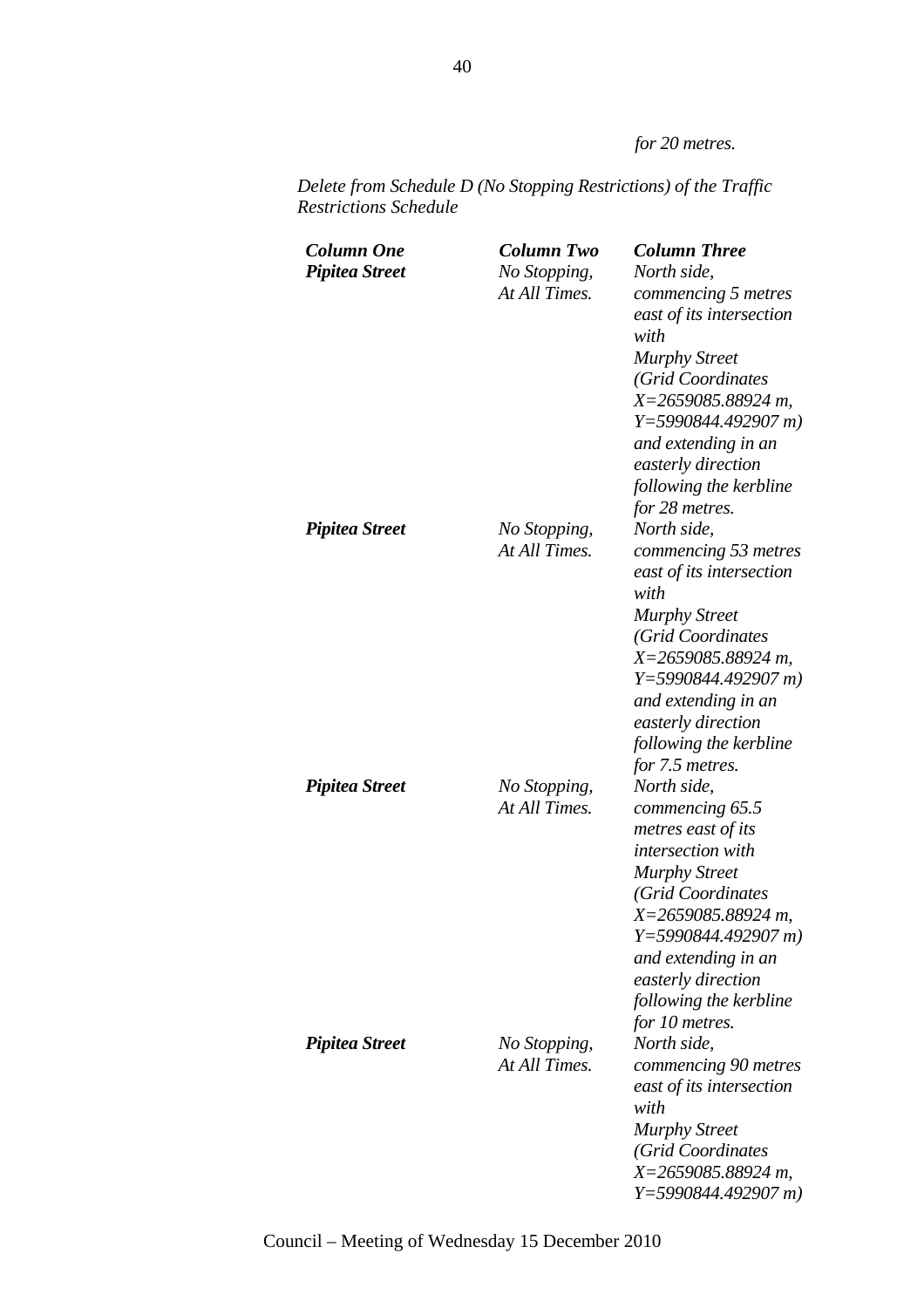| <b>Pipitea Street</b> | No Stopping,<br>At All Times. | and extending in an<br>easterly direction<br>following the kerbline<br>up to pedestrian<br>crossing for 20.5<br>metres.<br>South side,<br>commencing 29.5                                                                                               |
|-----------------------|-------------------------------|---------------------------------------------------------------------------------------------------------------------------------------------------------------------------------------------------------------------------------------------------------|
|                       |                               | metres west of its<br>intersection with<br>Moturoa Street<br>(Grid Coordinates<br>X=2659199.468749 m,<br>$Y=5990830.926242 m$<br>and extending in a<br>westerly direction<br>following the kerbline<br>for 12.5 metres.                                 |
| <b>Pipitea Street</b> | No Stopping,<br>At All Times. | South side.<br>commencing 70 metres<br>west of its intersection<br>with Moturoa Street<br>(Grid Coordinates<br>$X=2659199.468749 m$ ,<br>$Y=5990830.926242 m$<br>and extending in a<br>westerly direction<br>following the kerbline<br>for 31.5 metres. |
| <b>Pipitea Street</b> | No Stopping,<br>At All Times. | South side,<br>commencing from its<br>intersection with<br>Moturoa Street<br>(Grid Coordinates<br>X=2659199.468749 m,<br>$Y=5990830.926242 m$<br>and extending in a<br>westerly direction<br>following the kerbline<br>for 12.5 metres.                 |

*Add to Schedule A (Time Limited Parking) of the Traffic Restrictions Schedule* 

 $Piptea Street$ 

*at all times.*

*Column One Column Two Column Three North side, commencing 74 metres east of its intersection with Murphy Street*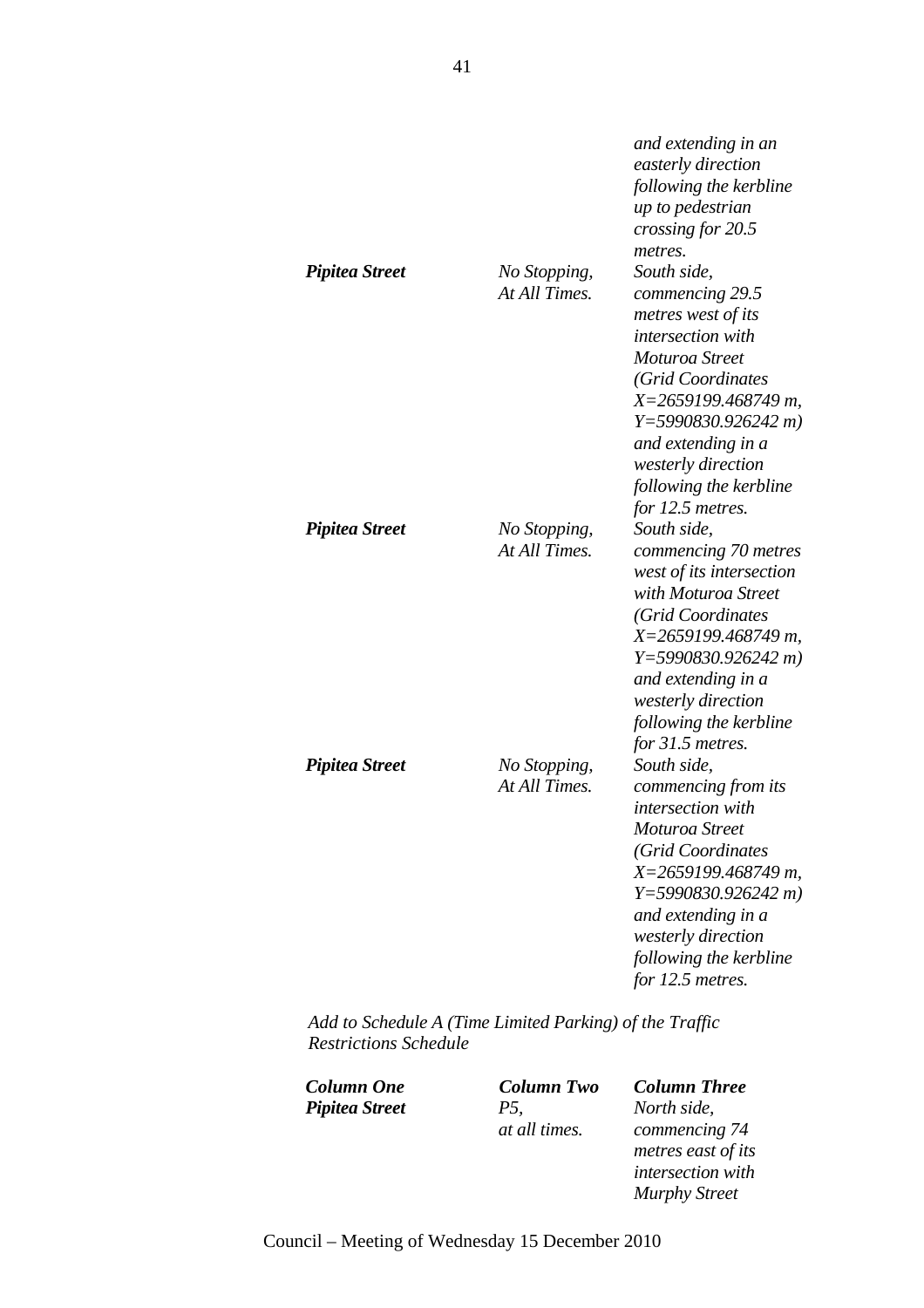*(Grid coordinates x= 1749064.2 m, y= 5429132.2 m), and extending in an easterly direction following the northern kerbline for 17 metres. South side, commencing 54.5 metres west of its intersection with Moturoa Street (Grid coordinates x= 1749178.9 m, y= 5429120.4 m), and extending in a westerly direction following the southern kerbline for 17 metres.* 

*Add to Schedule D (No Stopping Restrictions) of the Traffic Restrictions Schedule* 

*At All Times*

| Column One<br><b>Pipitea Street</b> | Column Two<br>No stopping,<br>at all times. | <b>Column Three</b><br>North side.<br>commencing from its<br><i>intersection with</i><br><b>Murphy Street</b><br>(Grid coordinates<br>$x=1749064.2 m$ ,<br>$y=$ 5429132.2 m),<br>and extending in an<br>easterly direction<br>following the<br>northern kerbline for<br>74 metres. |
|-------------------------------------|---------------------------------------------|------------------------------------------------------------------------------------------------------------------------------------------------------------------------------------------------------------------------------------------------------------------------------------|
| <b>Pipitea Street</b>               | No stopping,<br>at all times.               | North side,<br>commencing 91<br>metres east of its<br><i>intersection with</i><br><b>Murphy Street</b><br>(Grid coordinates<br>$x=1749064.2 m$ ,<br>$y=$ 5429132.2 m),<br>and extending in an<br>easterly direction<br>following the<br>northern kerbline to                       |

Council – Meeting of Wednesday 15 December 2010

*Pipitea Street P5*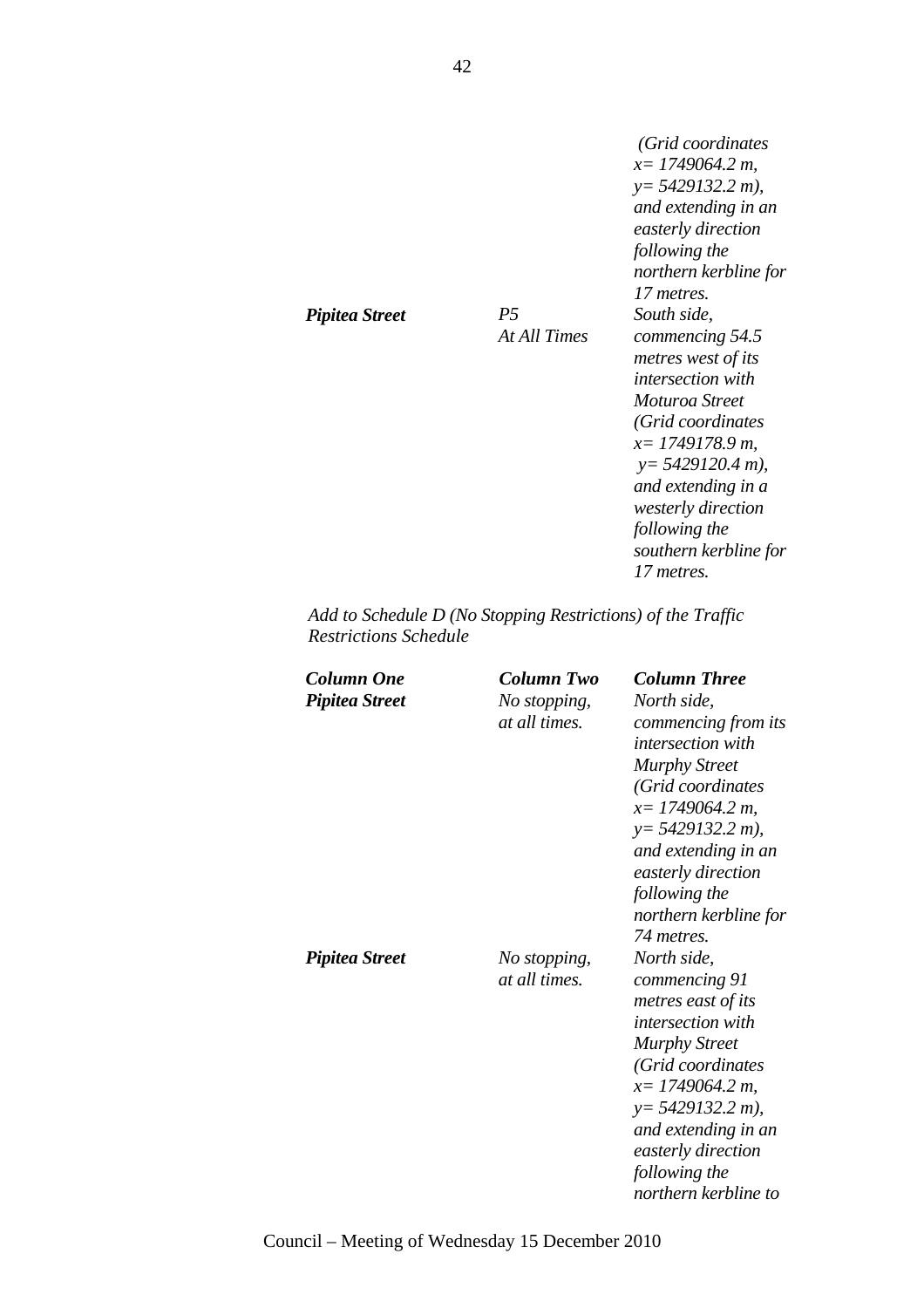| Pipitea Street | No stopping,<br>at all times. | <i>its intersection with</i><br>Moturoa Street.<br>South side,<br>commencing from its<br><i>intersection with</i><br>Moturoa Street<br>(Grid coordinates<br>$x=1749064.2 m$<br>$y = 5429132.2 m$ ),<br>and extending in a<br>westerly direction<br>following the<br>southern kerbline for<br>54.5 metres.   |
|----------------|-------------------------------|-------------------------------------------------------------------------------------------------------------------------------------------------------------------------------------------------------------------------------------------------------------------------------------------------------------|
| Pipitea Street | No stopping,<br>at all times. | South side,<br>commencing 71.5<br>metres west of its<br><i>intersection with</i><br>Moturoa Street<br>(Grid coordinates<br>$x=1749064.2 m$ ,<br>$y=5429132.2 m$ ),<br>and extending in a<br>westerly direction<br>following the<br>southern kerbline to<br><i>its intersection with</i><br>Mulgrave Street. |

*(i) No stopping at all times – Portland Crescent– Thorndon (TR117- 10)* 

*Delete from Schedule D (No Stopping Restrictions) of the Traffic Restrictions Schedule* 

| Column One               | Column Two    | <b>Column Three</b>  |
|--------------------------|---------------|----------------------|
| <b>Portland Crescent</b> | No stopping,  | North side,          |
|                          | at all times. | commencing 88.5      |
|                          |               | metres north of its  |
|                          |               | western intersection |
|                          |               | with                 |
|                          |               | Hawkestone Street    |
|                          |               | (Grid Coordinates    |
|                          |               | $x=1748791.8 m$ ,    |
|                          |               | $y=5429200.6$ m),    |
|                          |               | and extending in an  |
|                          |               | easterly then        |
|                          |               | southerly then       |
|                          |               | westerly direction   |
|                          |               | around the turning   |
|                          |               |                      |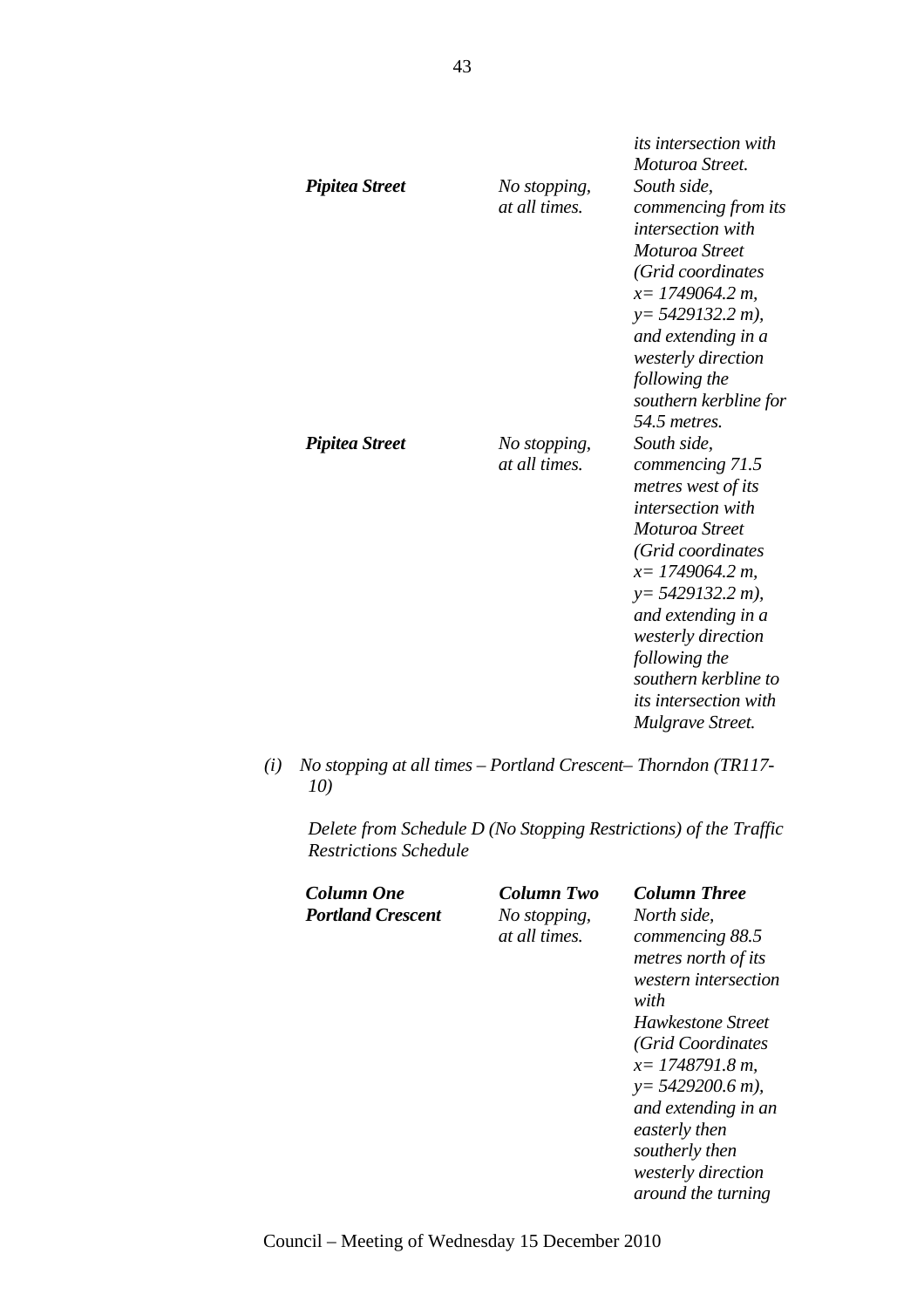*area following the kerbline for 36.5 metres.* 

*Add to Schedule D (No Stopping Restrictions) of the Traffic Restrictions Schedule* 

| Column One               | Column Two    | <b>Column Three</b>       |
|--------------------------|---------------|---------------------------|
| <b>Portland Crescent</b> | No stopping,  | North side.               |
|                          | at all times. | commencing 98.5           |
|                          |               | metres north of its       |
|                          |               | western intersection      |
|                          |               | with                      |
|                          |               | Hawkestone Street         |
|                          |               | (Grid coordinates         |
|                          |               | $x=1748791.8 m$           |
|                          |               | $y=5429200.6$ m),         |
|                          |               | and extending in an       |
|                          |               | easterly then             |
|                          |               | southerly then            |
|                          |               | westerly direction        |
|                          |               | <i>around the turning</i> |
|                          |               | area following the        |
|                          |               | kerbline for 26.5         |
|                          |               | metres.                   |
|                          |               |                           |

#### *(j) Resident parking – Abel Smith Street– Te Aro (TR118-10)*

*Delete from Schedule E (Residents Parking) of the Traffic Restrictions Schedule* 

| Column Two            | <b>Column Three</b>      |
|-----------------------|--------------------------|
| Resident              | Northeast side,          |
| Parking -             | commencing 6.5           |
| Displaying an         | metres west of its       |
| Authorised            | <i>intersection with</i> |
| Resident              | Victoria Street (Grid    |
| Vehicle               | Coordinates              |
| <b>Parking Permit</b> | X=2658384.495647         |
| Only,                 | т.                       |
| Monday to             | Y=5988633.679337         |
| Friday 8:00am         | m) and extending in      |
| $-6:00$ pm.           | a north-westerly         |
|                       | direction following      |
|                       | the kerbline for 12.5    |
|                       | metres.                  |
|                       |                          |

*Delete from Schedule A (Time Limited Parking) of the Traffic Restrictions Schedule*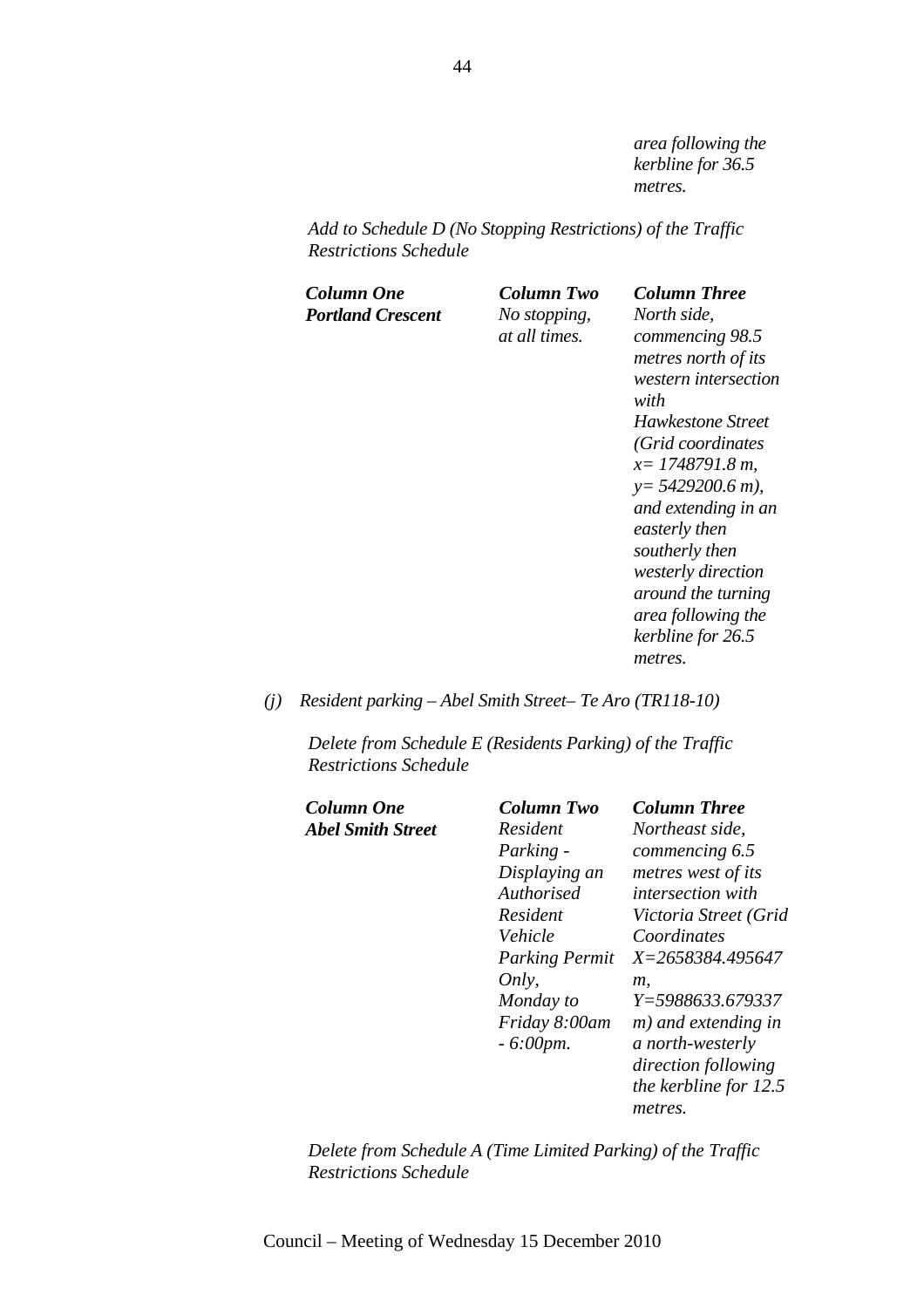*Column One Column Two Column Three Abel Smith Street P60, Monday* 

*to Saturday 8:00am - 6:00pm.* 

*Northeast side, commencing 19 metres west of its intersection with Victoria Street (Grid Coordinates X=2658384.495647 m, Y=5988633.679337 m) and extending in a north-westerly direction following the kerbline for 8 metres.* 

*Add to Schedule E (Residents Parking) of the Traffic Restrictions Schedule* 

| Column One               | Column Two           | <b>Column Three</b>      |
|--------------------------|----------------------|--------------------------|
| <b>Abel Smith Street</b> | Resident             | Northeast side,          |
|                          | <i>parking -</i>     | commencing 6.5           |
|                          | displaying an        | metres west of its       |
|                          | authorised           | <i>intersection with</i> |
|                          | resident vehicle     | Victoria Street (Grid    |
|                          | parking permit       | coordinates $x=$         |
|                          | only,                | $1748362.9 m$ , y=       |
|                          | <i>at all times.</i> | 5426921.6 m), and        |
|                          |                      | extending in a           |
|                          |                      | north-westerly           |
|                          |                      | direction following      |
|                          |                      | the kerbline for 20.5    |
|                          |                      | metres.                  |

#### *(k) Metered parking – Victoria Street – Te Aro (TR119-10)*

*Delete from Schedule F (Metered Parking) of the Traffic Restrictions Schedule* 

| Column One      | <b>Column Two</b> | <b>Column Three</b>              |
|-----------------|-------------------|----------------------------------|
| Victoria Street | Metered           | East side, commencing            |
|                 | parking, P120     | 40.5 metres south of its         |
|                 | Maximum,          | intersection with Dixon          |
|                 | Monday to         | <b>Street (Grid coordinates)</b> |
|                 | Thursday          | $x=$ 1748645.9 m, y=             |
|                 | $8:00$ am -       | 5427377.5 m), and                |
|                 | 6:00pm, Friday    | extending in a southerly         |
|                 | $8:00$ am -       | direction following the          |
|                 | 8:00pm,           | kerbline for 1.5 metres.         |
|                 | Saturday and      | $(1$ parallel carpark)           |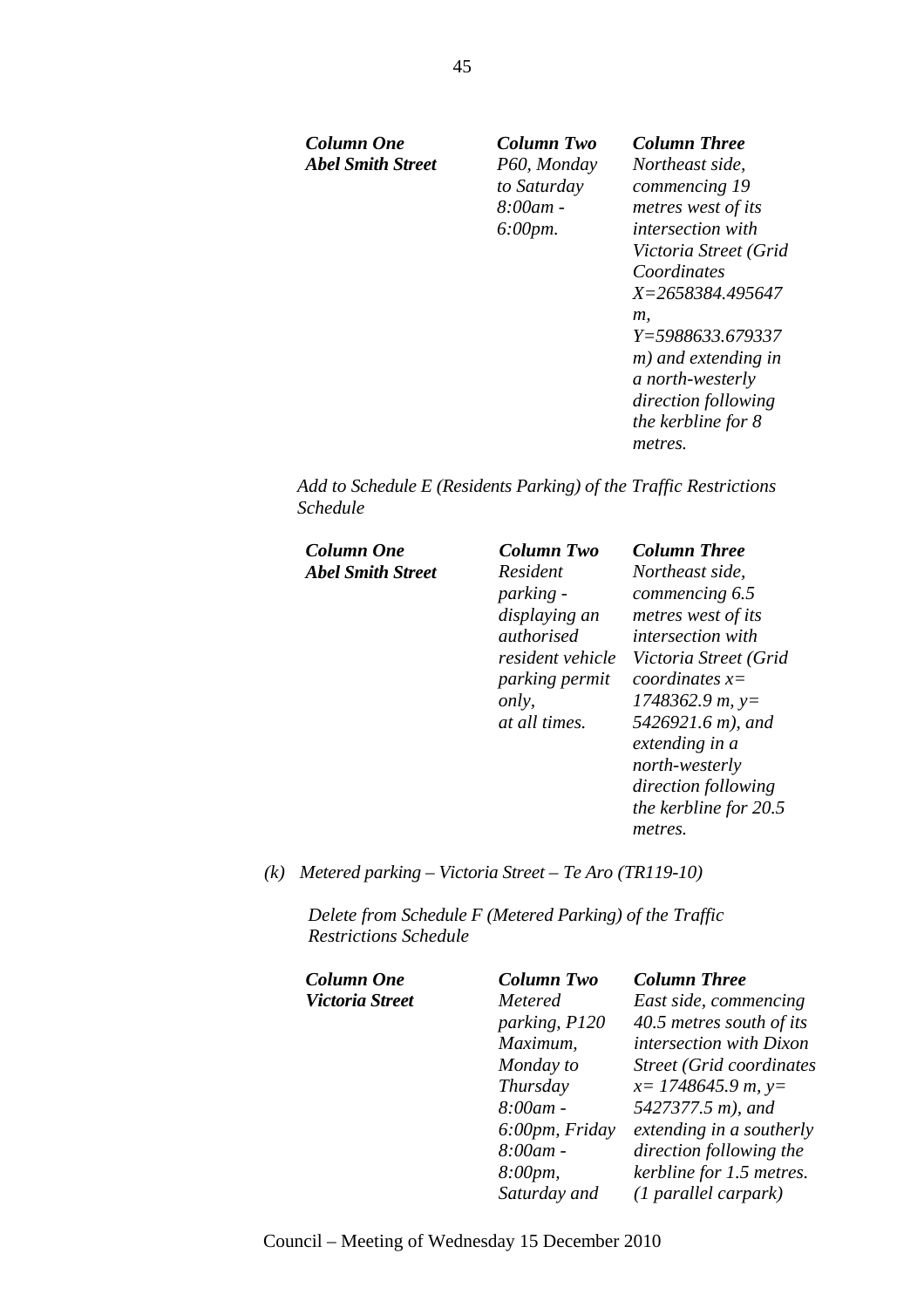*Sunday 8:00 - 6:00pm.* 

*Add to Schedule F (Metered Parking) of the Traffic Restrictions Schedule* 

| Column One      | <b>Column Two</b>    | <b>Column Three</b>      |
|-----------------|----------------------|--------------------------|
| Victoria Street | Metered              | East side.               |
|                 | parking, P120        | commencing 40.5          |
|                 | Maximum,             | metres south of its      |
|                 | Monday to            | <i>intersection with</i> |
|                 | Thursday             | Dixon Street (Grid       |
|                 | $8:00$ am -          | coordinates $x=$         |
|                 | 6:00pm, Friday       | $1748645.9 m$ , y=       |
|                 | 8:00am -             | 5427377.5 m), and        |
|                 | 8:00pm,              | extending in a           |
|                 | Saturday and         | southerly direction      |
|                 | Sunday 8:00 -        | following the            |
|                 | $6:00 \, \text{pm}.$ | kerbline for 5           |
|                 |                      | metres. (1 parallel      |
|                 |                      | carpark)                 |

206/10C **STRATEGY AND POLICY COMMITTEE** Meeting of Thursday 9 December 2010. (1215/11/IM) (REPORT 5)

**(7.11PM – 7.15PM)**

#### 1. **ITEM 275/10P PROPOSED SPEED LIMIT REDUCTION: BROOKLYN SHOPPING CENTRE**  (1215/52/IM) (REPORT 5)

**Moved Councillor Pepperell, seconded Councillor Foster the substantive motion.** 

**The substantive motion was put.** 

| Voting for: | Mayor Wade-Brown, Councillors Ahipene-Mercer,       |
|-------------|-----------------------------------------------------|
|             | Best, Eagle, Foster, Gill, Lester, McKinnon, Marsh, |
|             | Morrison, Pannett, Pepperell and Ritchie.           |
|             |                                                     |

Voting against: Nil.

Majority Vote: 13:0

#### **The substantive motion was declared CARRIED.**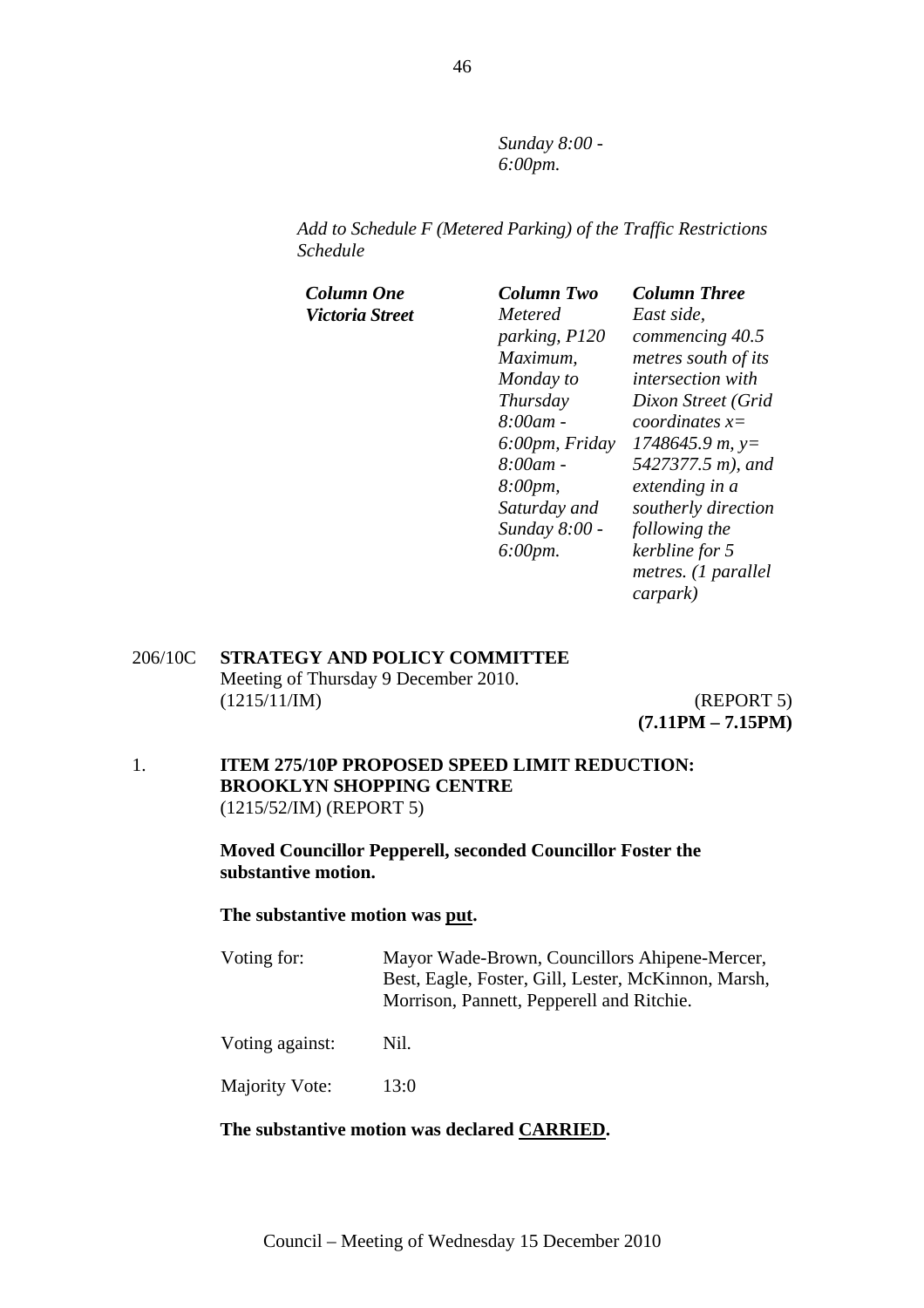#### **RESOLVED:**

#### *THAT Council:*

*1. Make a resolution under Part 6 of the Wellington City Consolidated Bylaw to set the speed limits as stated in the tables below on the following sections of road in Brooklyn.* 

#### *Table 1: Proposed speed limit for Brooklyn shopping centre*

| <b>Brooklyn</b><br>shopping centre | Cleveland Street from its intersection<br>with Ohiro Road to a point 65 metres<br>west of its intersection with Washington<br>Avenue.  | $30$ km/h |
|------------------------------------|----------------------------------------------------------------------------------------------------------------------------------------|-----------|
|                                    | Ohiro Road from a point 60 metres<br>north of its intersection with Cleveland<br>Street to its intersection with McKinley<br>Crescent. | $30$ km/h |
|                                    | Todman Street from its intersection with<br>Ohiro Road to a point 90 metres west of<br><i>its intersection with Ohiro Road.</i>        | $30$ km/h |
|                                    | Jefferson Street for its entire length.                                                                                                | 30km/h    |
|                                    | Harrison Street for its entire length.                                                                                                 | 30km/h    |

#### 2. **ITEM 278/10P ACQUISITION OF LAND FOR SERVICE LANE - FELTEX LANE, WELLINGTON**  (1215/52/IM) (REPORT 3)

#### **Moved Councillor Foster, seconded Councillor McKinnon, the substantive motion.**

#### **The substantive motion was put.**

- Voting for: Mayor Wade-Brown, Councillors Ahipene-Mercer, Best, Eagle, Foster, Gill, Lester, McKinnon, Marsh, Morrison, Pannett, Pepperell and Ritchie. Voting against: Nil.
- Majority Vote: 13:0

#### **The substantive motion was declared CARRIED.**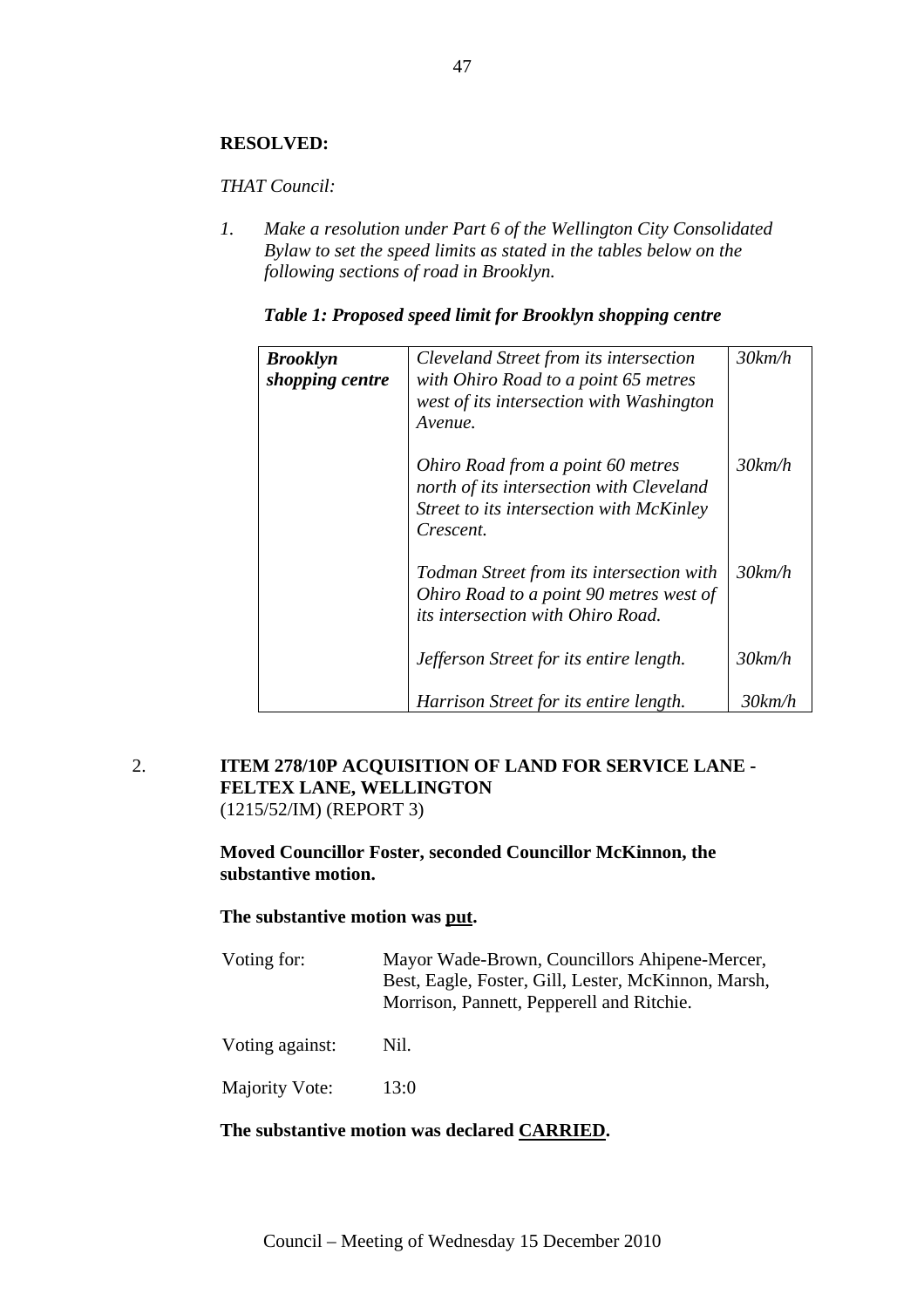#### **RESOLVED:**

*THAT Council:* 

- *1. (a) Agree to acquire and vest as road approximately 16m² of 203 Willis Street being Lot 1 DP 50103, for service lane under the Public Works Act 1981.* 
	- *(b) Authorise the Chief Executive Officer to carry out all further steps to acquire approximately 16m² of 203 Willis Street for service lane including completing the terms of sale and vesting the land as road.*

(Councillor Cook returned to the meeting at 7.14pm.)

#### 207/10C **REGULATORY PROCESSES COMMITTEE Meeting of Wednesday 15 December 2010.**  (1215/11/IM) (REPORT 6) **(7.14PM – 7.15PM)**

1. **ITEM 070/10RP ROAD STOPPING AND DISPOSAL – THE LOCAL GOVERNMENT ACT 1974: LEGAL ROAD ADJOINING 62 WELD STREET, WADESTOWN** (1215/53/IM) (REPORT 2)

> **Moved Councillor Gill, seconded Councillor Best, the substantive motion.**

#### **The substantive motion was put.**

Voting for: Mayor Wade-Brown, Councillors Ahipene-Mercer, Best, Cook, Eagle, Foster, Gill, Lester, McKinnon, Marsh, Morrison, Pannett, Pepperell and Ritchie.

Voting against: Nil.

Majority Vote: 14:0

#### **The substantive motion was declared CARRIED.**

#### **RESOLVED:**

*THAT Council:*

- *1. (a) Agree that the area of approximately 108m² (subject to survey) of unformed road (Road Land) adjoining 62 Weld Street (Adjoining Land) is not required for a public work.* 
	- *(b) Approve the disposal of the Road Land.*

Council – Meeting of Wednesday 15 December 2010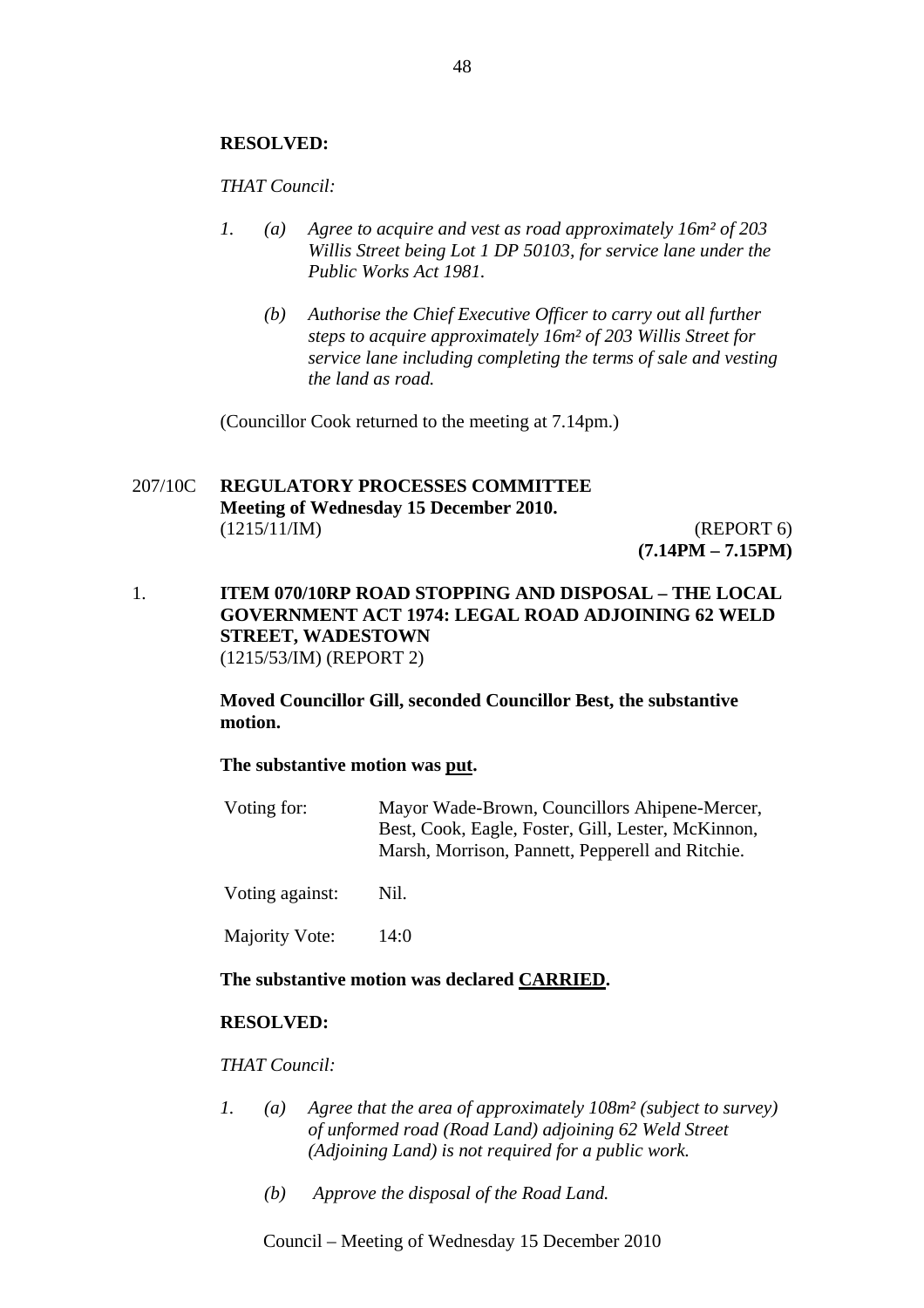- *(c) Delegate to the Chief Executive Officer the power to either offer the Road Land back to its former owner or their successor, or to approve the exercise of an exemption from offer back under section 40(2), 40(3) or 40(4) Public Works Act 1981 (if appropriate).*
- *(d) Authorise Council officers to initiate the road stopping process for the Road Land in accordance with section 342 and the Tenth Schedule of the Local Government Act 1974.*
- *(e) Delegate to the Chief Executive Officer the power to formally approve the road stopping and issue the public notice to declare the Road Land stopped as road, subject to all statutory and Council requirements being met and no objections being received.*

*Note: that if objections are received to the road stopping and the applicant wishes to continue with the road stopping, a further report will be presented to the Committee for consideration.*

- *(f) Delegate to the Chief Executive Officer the power to negotiate the terms of sale and enter into a sale and purchase agreement in respect of the Road Land, either with the former owner or their successor, or the owner of the Adjoining Land, provided any such agreement is conditional upon the road being stopped.*
- *(g) Agree to the acquisition of approximately 1m² of land currently held in Computer Freehold Register WN94/273, and to the vesting of that land in the Wellington City Council as road.*
- *(h) Delegate to the Chief Executive Officer the power to negotiate and finalise the terms of the acquisition described in (g) above, and enter into a sale and purchase agreement, by way of exchange.*

### 208/10C **QUESTIONS** (1215/11/IM)

#### **NOTED:**

There were no questions.

#### 209/10C **RESOLUTION TO EXCLUDE THE PUBLIC** (1215/11/IM)

**Moved Mayor Wade-Brown, seconded Councillor Cook, the motion that the public be excluded.** 

Council – Meeting of Wednesday 15 December 2010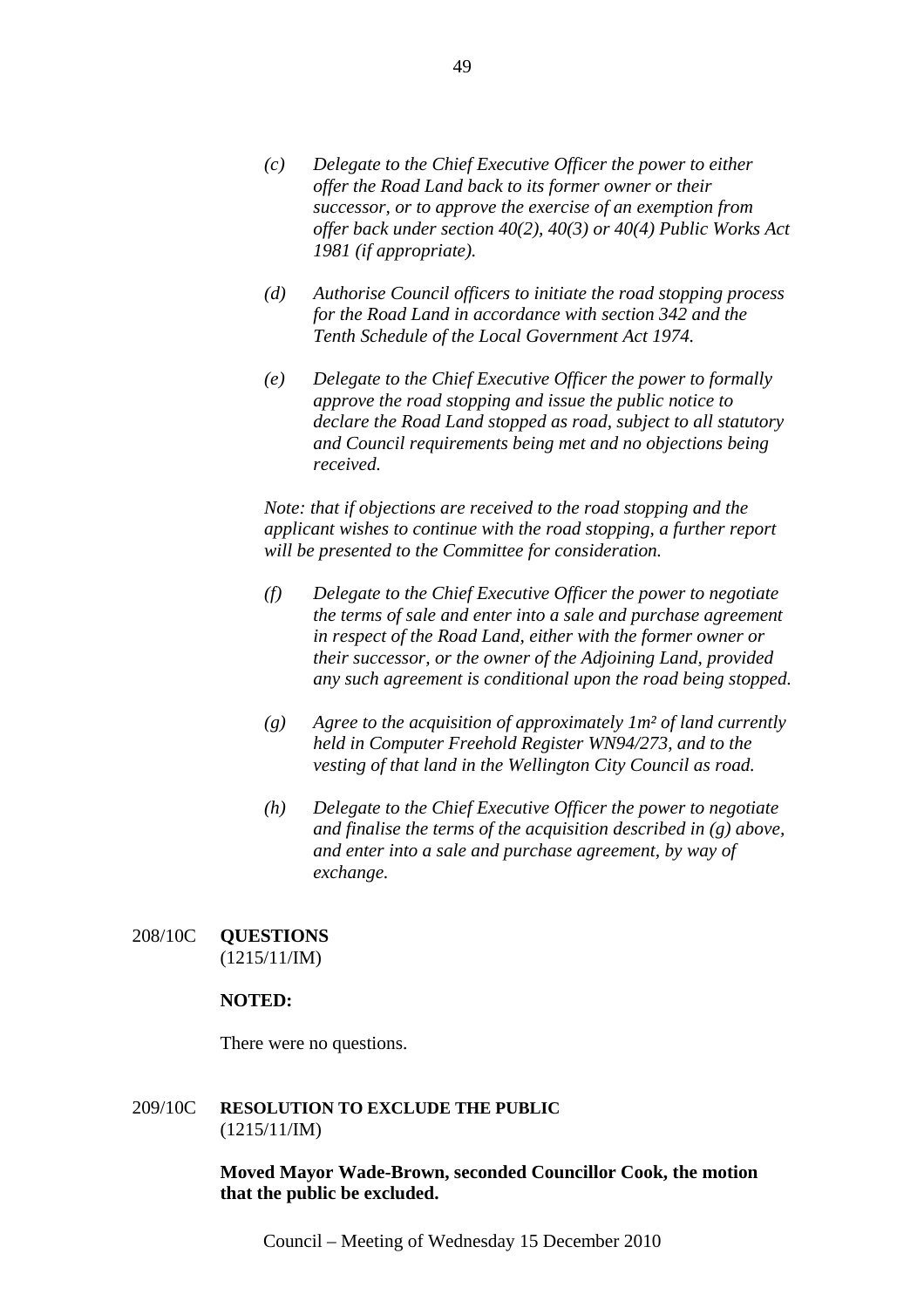#### **The substantive motion was put.**

| Voting for:     | Mayor Wade-Brown, Councillors Ahipene-Mercer,<br>Best, Cook, Eagle, Foster, Gill, Lester, McKinnon,<br>Marsh, Morrison, Pannett, Pepperell and Ritchie. |
|-----------------|---------------------------------------------------------------------------------------------------------------------------------------------------------|
| Voting against: | Nil.                                                                                                                                                    |
| Majority Vote:  | 14:0                                                                                                                                                    |

#### **The substantive motion was declared CARRIED.**

#### **RESOLVED:**

*THAT Council:* 

*1. Pursuant to the provisions of the Local Government Official Information and Meetings Act 1987, resolve that the public be excluded from the following part of the proceedings of this meeting namely:* 

*Report 7 – Appointments to Council Controlled Organisations* 

| Grounds: | Section $48(1)(a)$                          | That public conduct of the whole<br>or the relevant part of the<br>proceedings of the meeting would<br>be likely to result in the disclosure<br>of information for which good<br>reason for withholding would exist<br>under Section 7 |
|----------|---------------------------------------------|----------------------------------------------------------------------------------------------------------------------------------------------------------------------------------------------------------------------------------------|
| Reason:  | Section $7(2)(a)$                           | To protect the privacy of natural<br>persons                                                                                                                                                                                           |
|          | <b>Report 8 - Ground Lease Negotiations</b> |                                                                                                                                                                                                                                        |
| Grounds: | Section $48(1)(a)$                          | That public conduct of the whole<br>or the relevant part of the<br>proceedings of the meeting would                                                                                                                                    |

*be likely to result in the disclosure of information for which good reason for withholding would exist* 

*under Section 7*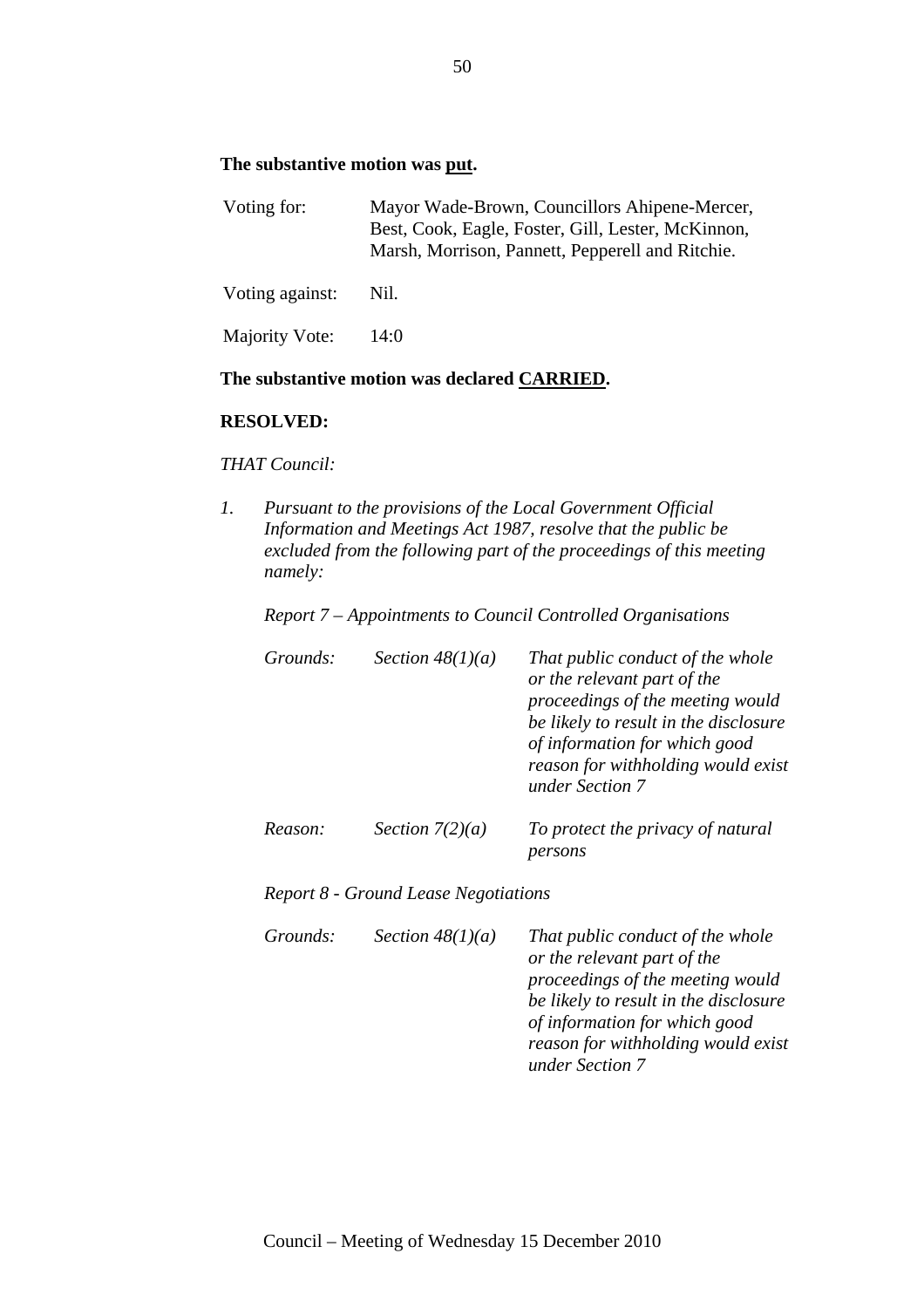| Reason: | Section $7(2)(b)(ii)$ | Protect information where the<br>making available of the<br>information would be likely to<br>unreasonably to prejudice the<br>commercial position of the person<br>who supplied or who is subject of<br>the information                                                                                                                                                                                                                                                                                                                     |
|---------|-----------------------|----------------------------------------------------------------------------------------------------------------------------------------------------------------------------------------------------------------------------------------------------------------------------------------------------------------------------------------------------------------------------------------------------------------------------------------------------------------------------------------------------------------------------------------------|
| Reason: | Section $7(2)(c)$     | Protect information which is<br>subject to an obligation of<br>confidence or which any person<br>has been or could be compelled to<br>provide under the authority of any<br>enactment, where the making<br>available of the information $-$<br>Would be likely to prejudice<br>(i)<br>the supply of similar<br>information, or information<br>from the same source, and it<br>is in the public interest that<br>such information should<br>continue to be supplied; or<br>Would be likely otherwise to<br>(ii)<br>damage the public interest |
| Reason: | Section $7(2)(h)$     | Enable any local authority holding<br>the information to carry out,<br>without prejudice or disadvantage,<br>commercial activities                                                                                                                                                                                                                                                                                                                                                                                                           |
| Reason: | Section $7(2)(i)$     | To enable any local authority<br>holding the information to carry<br>on, without prejudice or<br>disadvantage, negotiations<br>(including commercial and<br><i>industrial negotiation</i> )                                                                                                                                                                                                                                                                                                                                                  |

*2. Permit Craig Stevens and Kerry Anderson, of DLA Phillips Fox to remain at this meeting, after the public has been excluded because of their knowledge of Report 7 – Appointments to Council Controlled Organisations and Report 8 - Ground Lease Negotiations and permit Karen Wallace (Council Controlled Organisation Contractor), Ian Pike and Andrew Howie from Waterfront Wellington Limited to remain at this meeting, after the public has been excluded because of their knowledge of Report 8 - Ground Lease Negotiations, may be of assistance in relation to the matters being discussed.* 

The meeting went into public excluded session at 7.15pm.